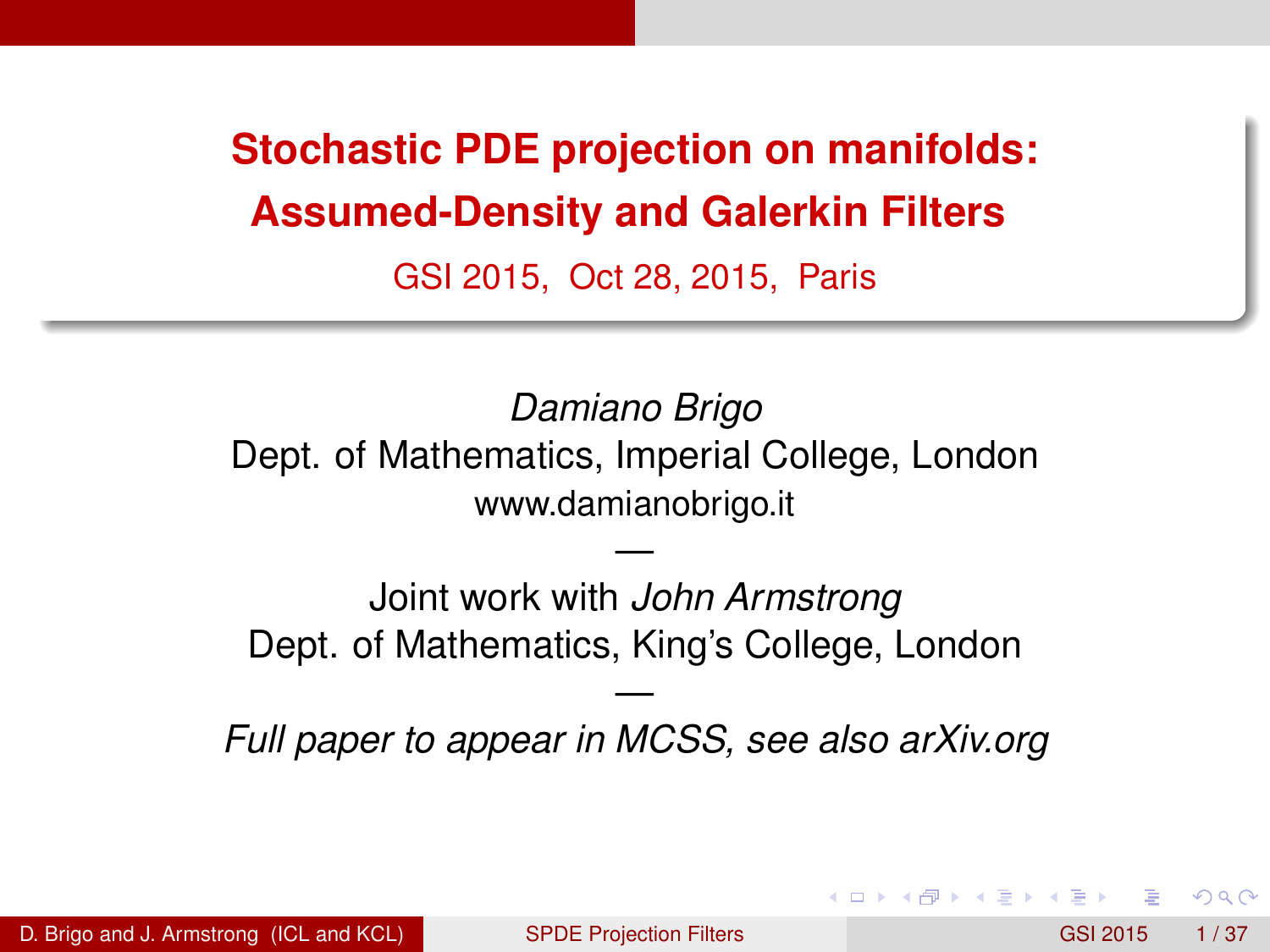## <span id="page-1-0"></span>Spaces of probability densities

Consider a parametric family of probability densities

$$
S = \{p(\cdot,\theta), \theta \in \Theta \subset \mathbb{R}^m\}, \quad S^{1/2} = \{\sqrt{p(\cdot,\theta)}, \theta \in \Theta \subset \mathbb{R}^m\}.
$$

If *S* (or  $S^{1/2}$ ) is a subset of a function space having an  $L^2$  structure ( $\Rightarrow$ inner product, norm & metric), then we may ask whether

$$
\textit{p}(\cdot,\theta)\mapsto \theta\ni \mathbb{R}^{m},\quad (\sqrt{\textit{p}(\cdot,\theta)}\mapsto \theta\;\;\textrm{respectively})
$$

is a Chart of a *m*-dim manifold (?) S  $(S^{1/2})$ .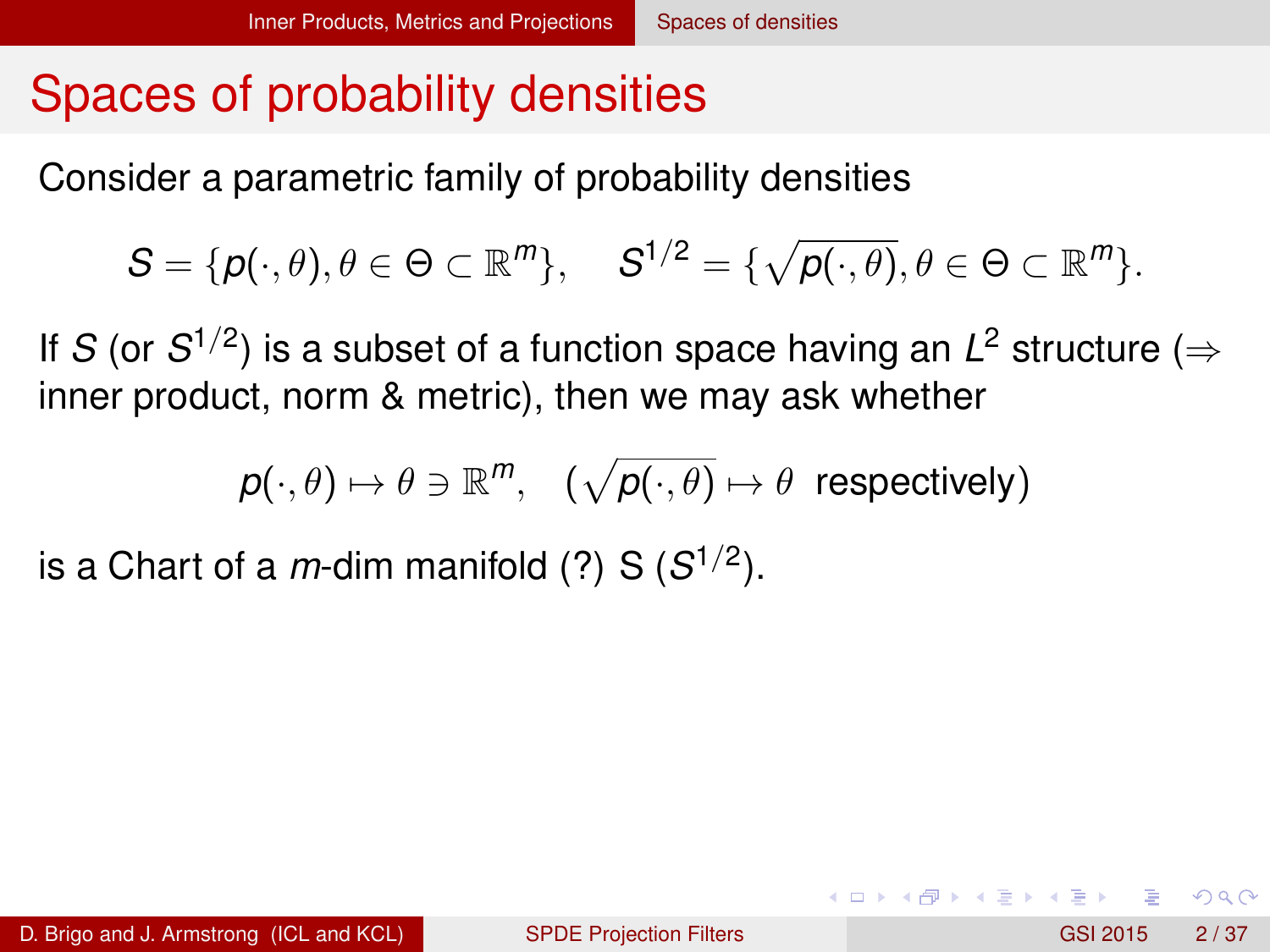# <span id="page-2-0"></span>Spaces of probability densities

Consider a parametric family of probability densities

$$
S = \{p(\cdot,\theta), \theta \in \Theta \subset \mathbb{R}^m\}, \quad S^{1/2} = \{\sqrt{p(\cdot,\theta)}, \theta \in \Theta \subset \mathbb{R}^m\}.
$$

If *S* (or  $S^{1/2}$ ) is a subset of a function space having an  $L^2$  structure ( $\Rightarrow$ inner product, norm & metric), then we may ask whether

$$
p(\cdot,\theta)\mapsto \theta\ni \mathbb{R}^m, \quad (\sqrt{p(\cdot,\theta)}\mapsto \theta \text{ respectively})
$$

is a Chart of a *m*-dim manifold (?) S (*S* 1/2 ). The topology & differential structure in the chart is the *L* <sup>2</sup> structure, but two possibilities:

$$
S: d_2(p_1, p_2) = ||p_1 - p_2||
$$
 (L2 direct distance),  $p_{1,2} \in L^2$ 

 $S^{1/2}: d_H(\sqrt{p_1}, \sqrt{p_2}) = ||\sqrt{p_1} - \sqrt{p_2}||$  (Hellinger distance),  $p_{1,2} \in L^1$ where  $\|\cdot\|$  is the norm of Hilbert space  $L^2.$ **KON KON KENYEN E YOOR**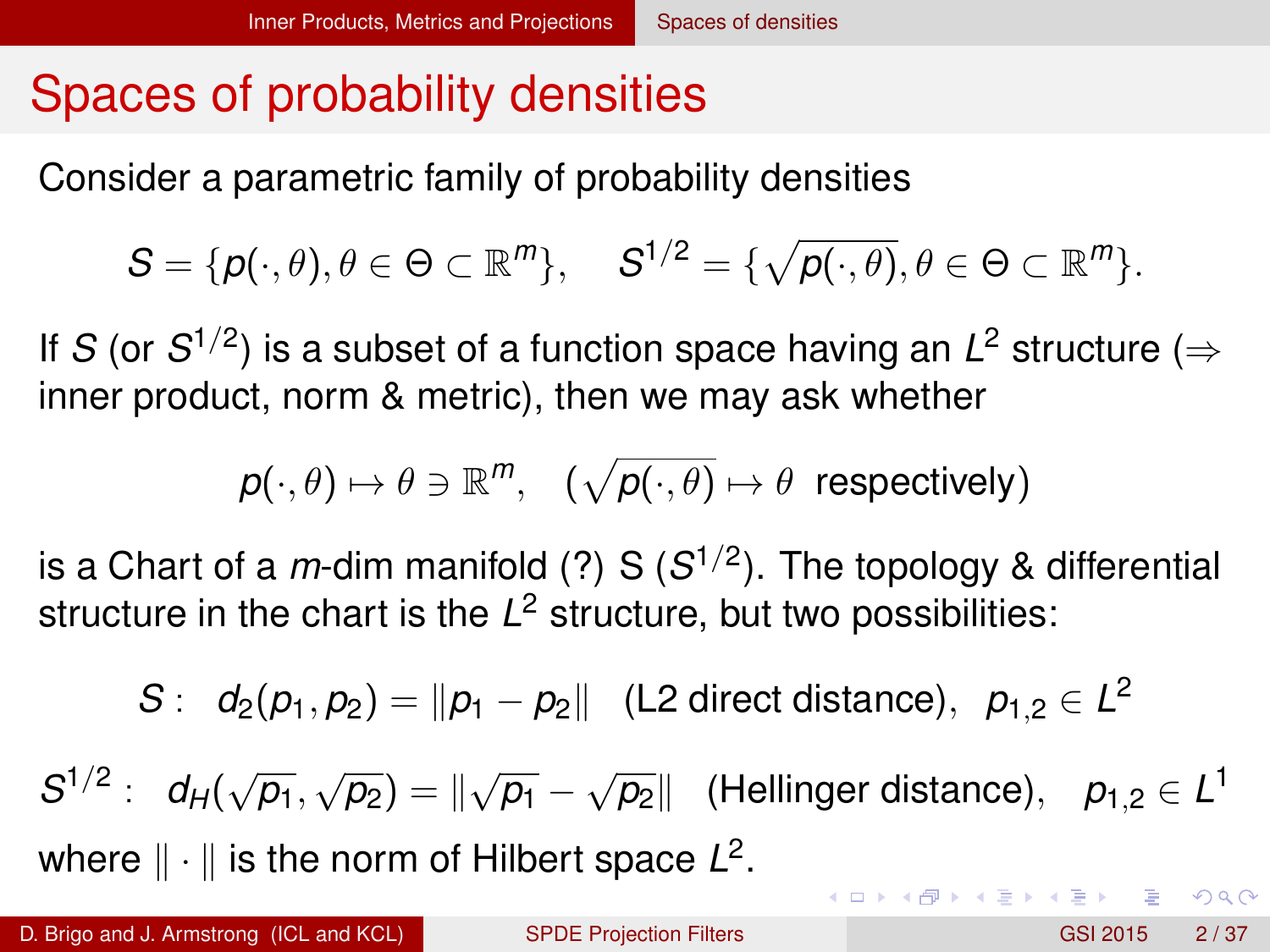#### <span id="page-3-0"></span>Tangent vectors, metrics and projection

If  $\varphi:\theta\mapsto \bm\rho(\cdot,\theta)$   $\ (\theta\mapsto \sqrt{\bm\rho(\cdot,\theta)}$  resp.) is the inverse of a chart then

$$
\{\frac{\partial \varphi(\cdot,\theta)}{\partial \theta_1},\cdots,\frac{\partial \varphi(\cdot,\theta)}{\partial \theta_m}\}
$$

are linearly independent  $L^2(\lambda)$  vector that span Tangent Space at  $\theta.$ 

 $QQQ$ 

 $(0,1)$   $(0,1)$   $(0,1)$   $(1,1)$   $(1,1)$   $(1,1)$   $(1,1)$   $(1,1)$   $(1,1)$   $(1,1)$   $(1,1)$   $(1,1)$   $(1,1)$   $(1,1)$   $(1,1)$   $(1,1)$   $(1,1)$   $(1,1)$   $(1,1)$   $(1,1)$   $(1,1)$   $(1,1)$   $(1,1)$   $(1,1)$   $(1,1)$   $(1,1)$   $(1,1)$   $(1,1$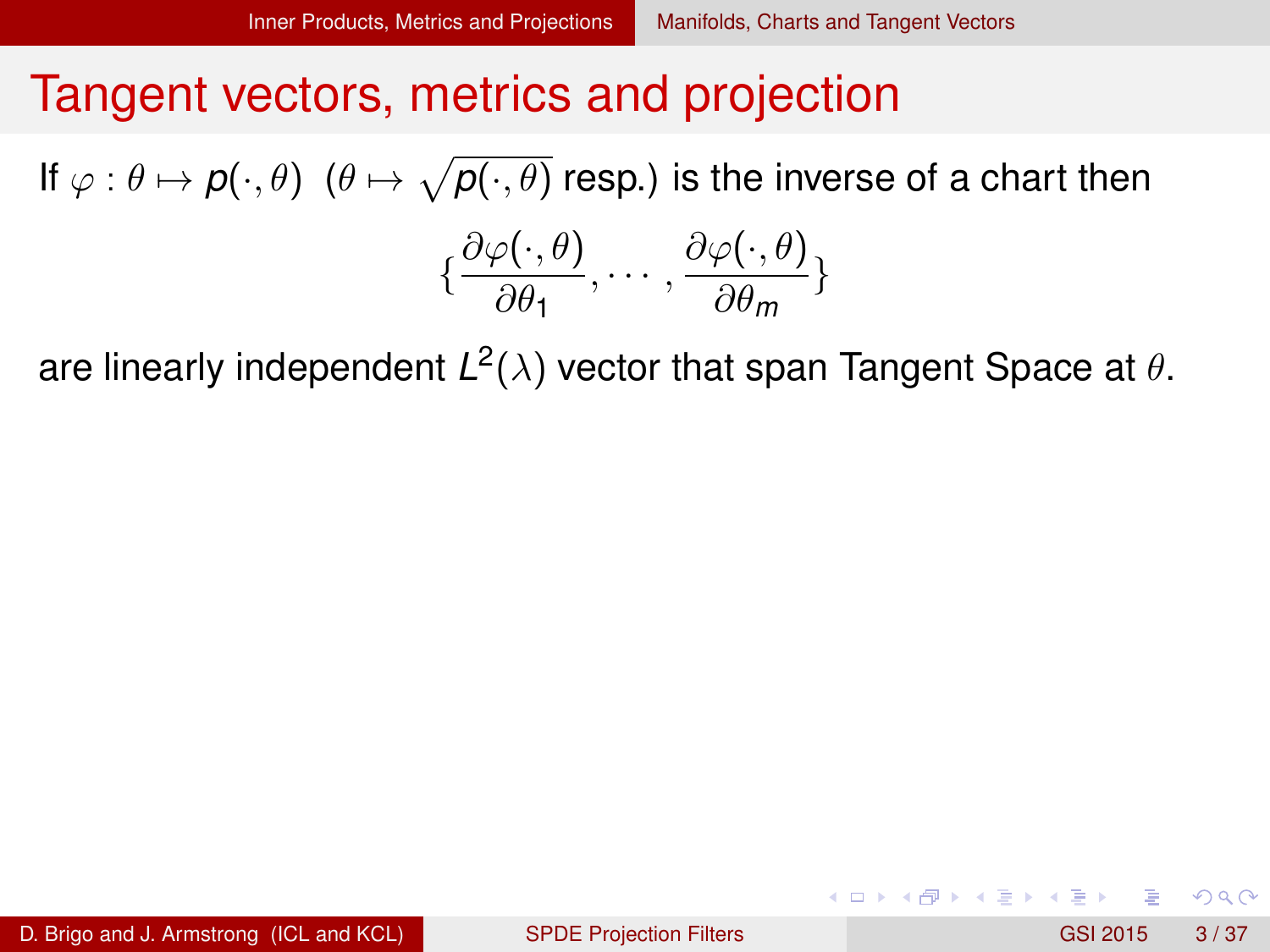#### <span id="page-4-0"></span>Tangent vectors, metrics and projection

If  $\varphi:\theta\mapsto \bm\rho(\cdot,\theta)$   $\ (\theta\mapsto \sqrt{\bm\rho(\cdot,\theta)}$  resp.) is the inverse of a chart then

$$
\{\frac{\partial \varphi(\cdot,\theta)}{\partial \theta_1},\cdots,\frac{\partial \varphi(\cdot,\theta)}{\partial \theta_m}\}
$$

are linearly independent  $L^2(\lambda)$  vector that span Tangent Space at  $\theta.$ The inner product of 2 basis elements is defined (*L* <sup>2</sup> structure)

$$
\langle \frac{\partial p(\cdot,\theta)}{\partial \theta_i} \frac{\partial p(\cdot,\theta)}{\partial \theta_j} \rangle = \frac{1}{4} \int \frac{\partial p(x,\theta)}{\partial \theta_i} \frac{\partial p(x,\theta)}{\partial \theta_j} dx = \frac{1}{4} \gamma_{ij}(\theta) .
$$

$$
\langle \langle \frac{\partial \sqrt{p}}{\partial \theta_i} \frac{\partial \sqrt{p}}{\partial \theta_j} \rangle = \frac{1}{4} \int \frac{1}{p(x,\theta)} \frac{\partial p(x,\theta)}{\partial \theta_i} \frac{\partial p(x,\theta)}{\partial \theta_j} dx = \frac{1}{4} g_{ij}(\theta) \rangle .
$$

 $\gamma(\theta)$ : direct L2 matrix ( $d_2$ );  $g(\theta)$ : famous Fisher-Rao matrix ( $d_H$ )

D. Brigo and J. Armstrong (ICL and KCL) [SPDE Projection Filters](#page-0-0) GSI 2015 3/37

 $\Omega$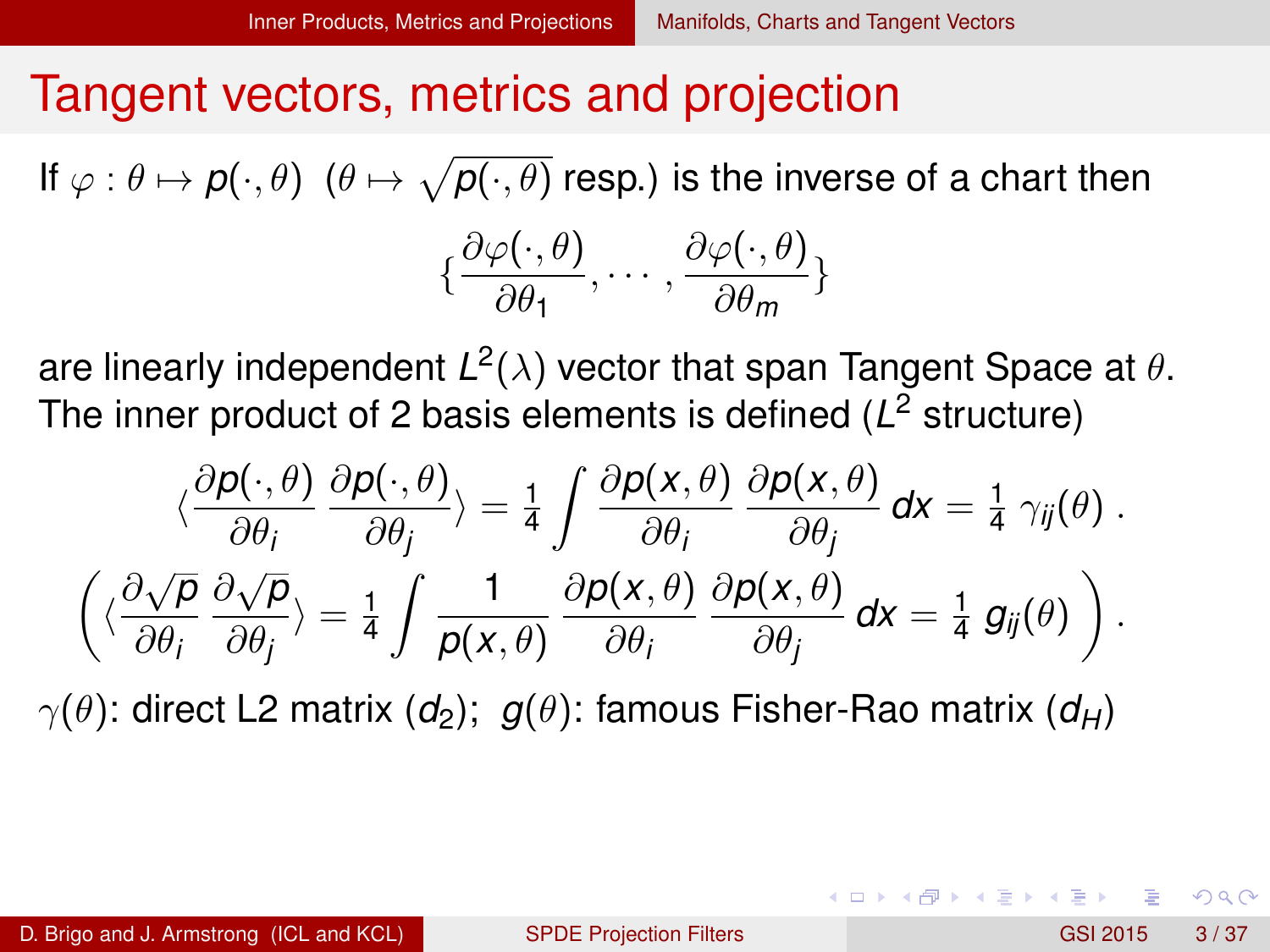#### <span id="page-5-0"></span>Tangent vectors, metrics and projection

If  $\varphi:\theta\mapsto \bm\rho(\cdot,\theta)$   $\ (\theta\mapsto \sqrt{\bm\rho(\cdot,\theta)}$  resp.) is the inverse of a chart then

$$
\{\frac{\partial \varphi(\cdot,\theta)}{\partial \theta_1},\cdots,\frac{\partial \varphi(\cdot,\theta)}{\partial \theta_m}\}
$$

are linearly independent  $L^2(\lambda)$  vector that span Tangent Space at  $\theta.$ The inner product of 2 basis elements is defined (*L* <sup>2</sup> structure)

$$
\langle \frac{\partial p(\cdot,\theta)}{\partial \theta_i} \frac{\partial p(\cdot,\theta)}{\partial \theta_j} \rangle = \frac{1}{4} \int \frac{\partial p(x,\theta)}{\partial \theta_i} \frac{\partial p(x,\theta)}{\partial \theta_j} dx = \frac{1}{4} \gamma_{ij}(\theta) .
$$

$$
\left( \langle \frac{\partial \sqrt{p}}{\partial \theta_i} \frac{\partial \sqrt{p}}{\partial \theta_j} \rangle = \frac{1}{4} \int \frac{1}{p(x,\theta)} \frac{\partial p(x,\theta)}{\partial \theta_i} \frac{\partial p(x,\theta)}{\partial \theta_j} dx = \frac{1}{4} g_{ij}(\theta) \right).
$$

 $\gamma(\theta)$ : direct L2 matrix ( $d_2$ );  $g(\theta)$ : famous Fisher-Rao matrix ( $d_H$ )  $d_2$  ort. projection: Π $<sup>γ</sup><sub>θ</sub>$ </sup>  $\frac{\gamma}{\theta}[{\pmb{\nu}}]=\sum^m$ *i*=1  $\sum_{i=1}^{m}$ *j*=1  $\gamma^{ij}(\theta)$   $\langle v, \frac{\partial \rho(\cdot, \theta)}{\partial \theta}\rangle$  $\frac{\partial \left(\cdot, \theta\right)}{\partial \theta_j} \rangle] \, \frac{\partial \boldsymbol{\rho}(\cdot, \theta)}{\partial \theta_i}$ ∂θ*<sup>i</sup>*

 $(d_H$  proj. analo[g](#page-6-0)ous inserting  $\sqrt{\cdot}$  and replacing  $\gamma$  [w](#page-6-0)[it](#page-2-0)[h](#page-3-0)  $g$ [\)](#page-2-0)

D. Brigo and J. Armstrong (ICL and KCL) [SPDE Projection Filters](#page-0-0) GSI 2015 3/37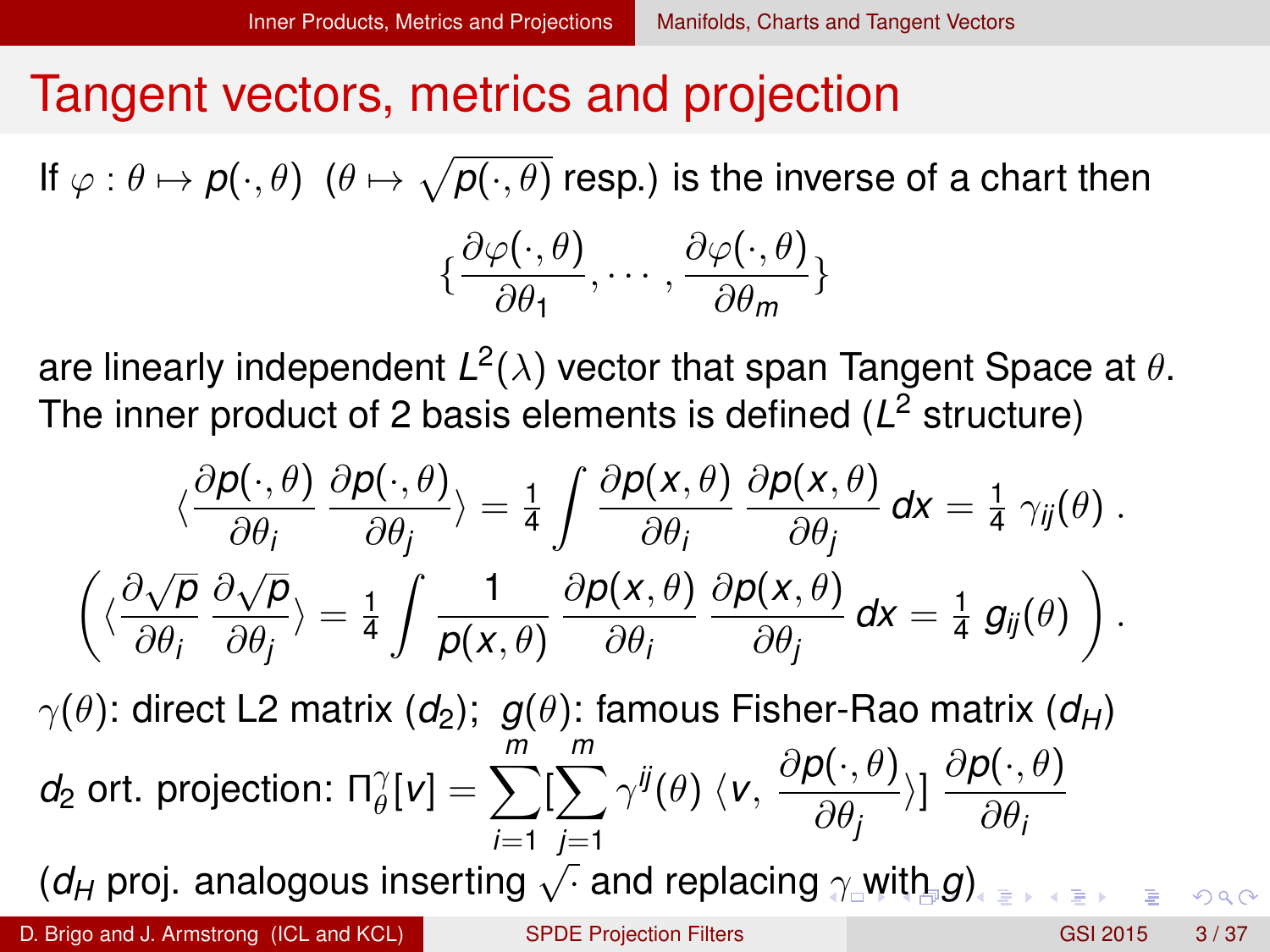#### <span id="page-6-0"></span>The nonlinear filtering problem for diffusion signals

$$
dX_t = f_t(X_t) dt + \sigma_t(X_t) dW_t, X_0, (signal)
$$

$$
dY_t = b_t(X_t) dt + dV_t, Y_0 = 0 \text{ (noisy observation)}
$$

These are Itô SDE's. We use both Itô and Stratonovich (Str) SDE's. Str SDE's are necessary to deal with manifolds, since second order Itô terms not clear in terms of manifolds [\[16\]](#page-68-0), *although we are working on a direct projection of Ito equations with good optimality properties (John Armstrong)*

 $\Omega$ 

4 ロ ト 4 何 ト 4 ヨ ト

(1)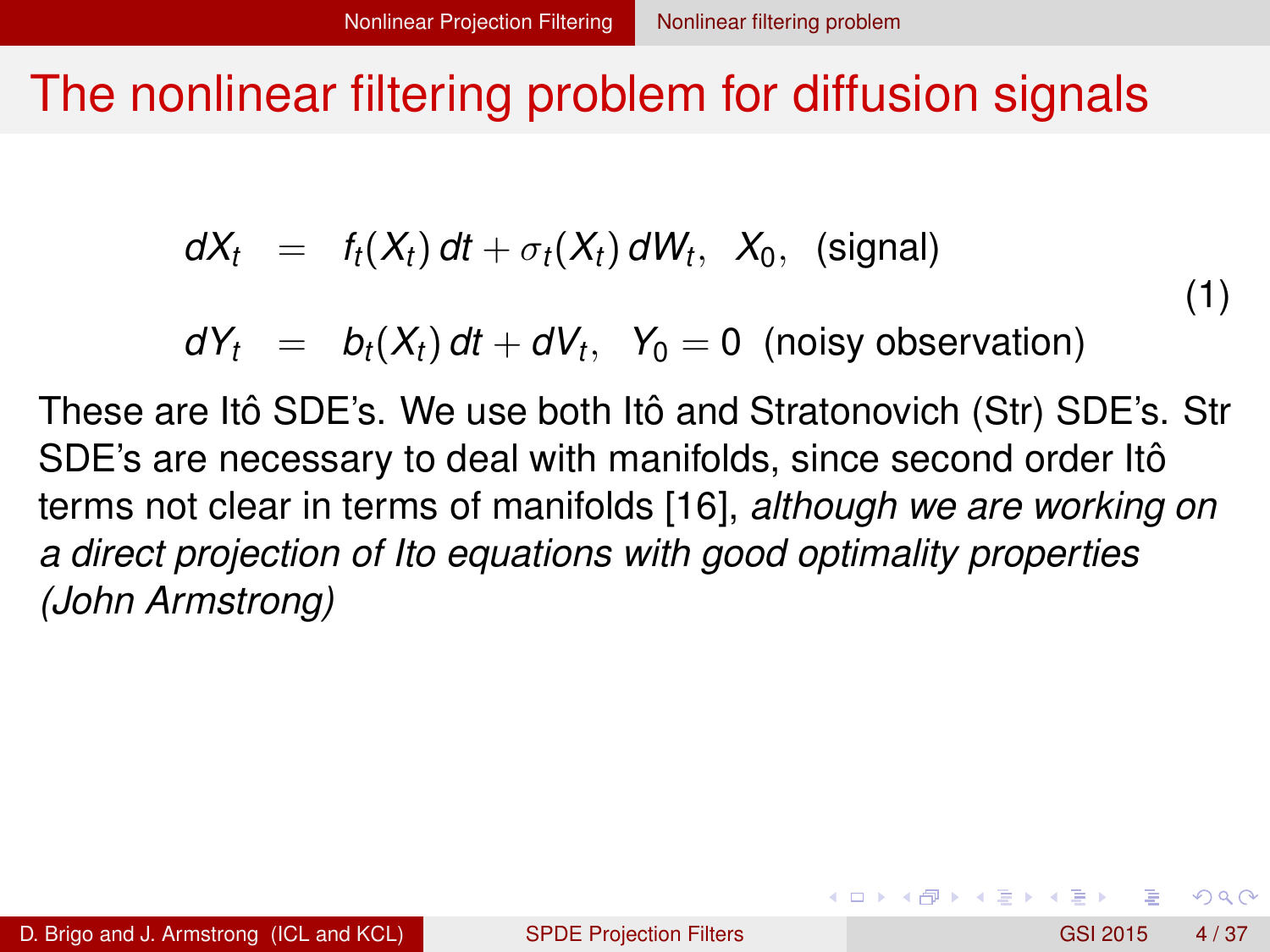### <span id="page-7-0"></span>The nonlinear filtering problem for diffusion signals

$$
dX_t = f_t(X_t) dt + \sigma_t(X_t) dW_t, X_0, (signal)
$$

$$
dY_t = b_t(X_t) dt + dV_t, Y_0 = 0 \text{ (noisy observation)}
$$

These are Itô SDE's. We use both Itô and Stratonovich (Str) SDE's. Str SDE's are necessary to deal with manifolds, since second order Itô terms not clear in terms of manifolds [\[16\]](#page-68-0), *although we are working on a direct projection of Ito equations with good optimality properties (John Armstrong)*

The **nonlinear filtering problem** consists in finding the conditional probability distribution  $\pi_t$  of the state  $X_t$  given the observations up to  $\textrm{time}\,\,t, \,\textrm{i.e.}\,\,\pi_t(d\textsf{x}) := P[X_t \in d\textsf{x} \mid \mathcal{Y}_t], \,\textrm{where}\,\, \mathcal{Y}_t := \sigma(\textsf{Y}_\mathcal{S},\, 0 \leq \mathcal{S} \leq t).$ Assume  $\pi_t$  has a density  $\rho_t$ : then  $\rho_t$  satisfies the Str SPDE:

 $\Omega$ 

(1)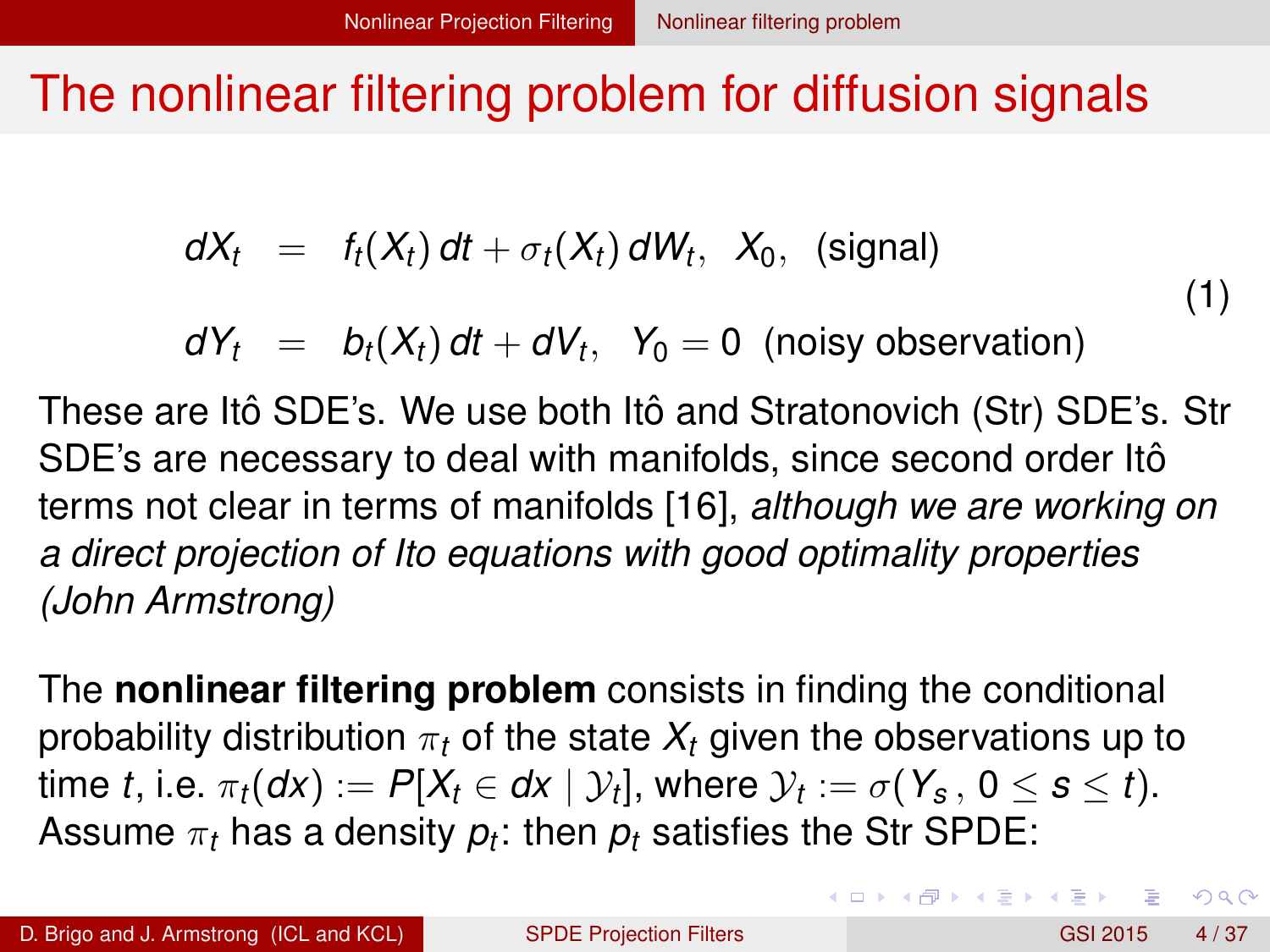<span id="page-8-0"></span>with the forward operator  $\mathcal{L}_t^* \phi = -\sum_{i=1}^n \frac{\partial}{\partial \theta_i}$  $\frac{\partial}{\partial x_i}$   $[f_t^i \phi] + \frac{1}{2} \sum_{i,j=1}^n \frac{\partial^2}{\partial x_i \partial x_j}$  $\frac{\partial^2}{\partial x_i \partial x_j}$  [ $a^{ij}_t$  $t'$ <sup> $\phi$ </sup>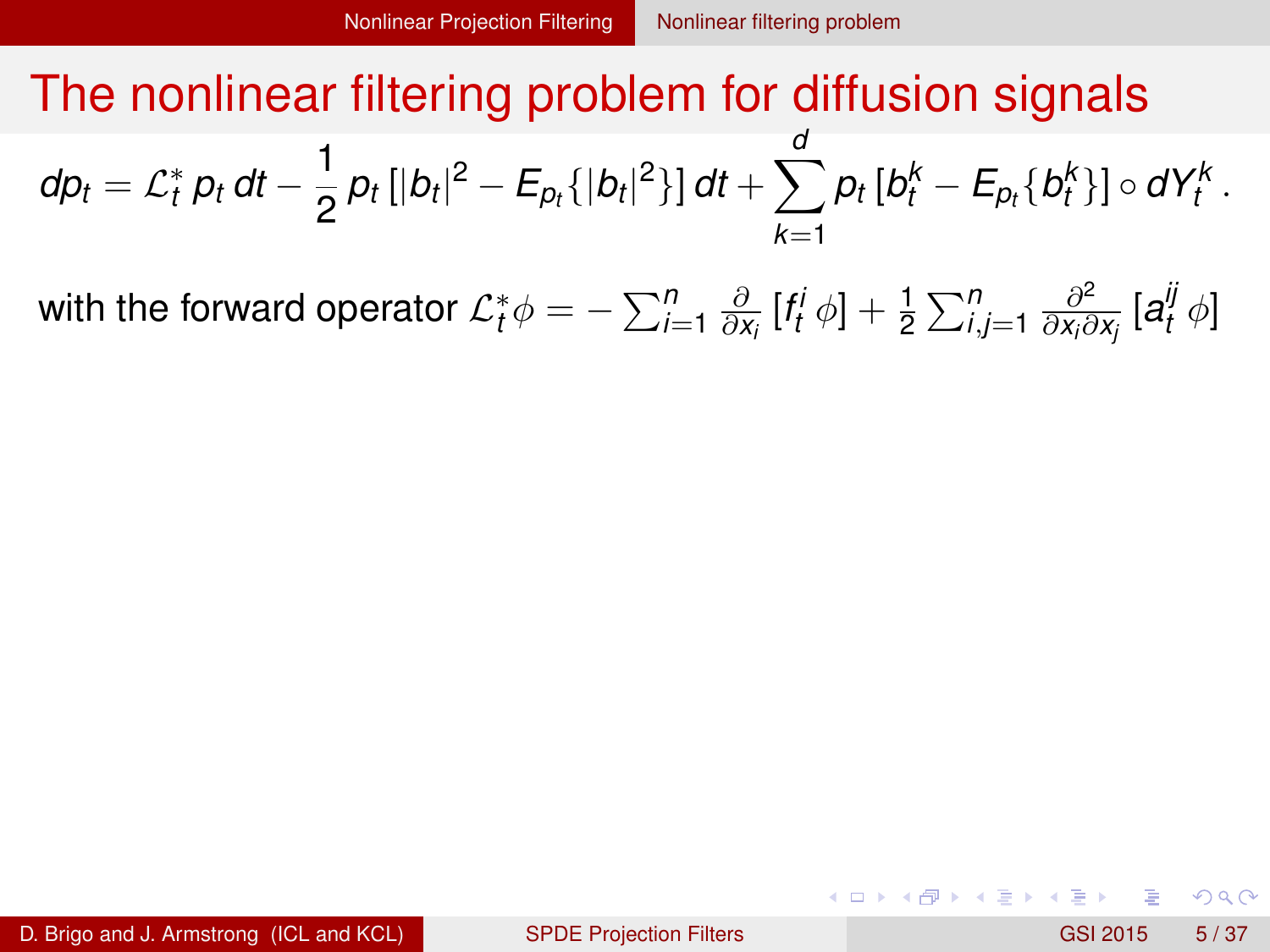<span id="page-9-0"></span>with the forward operator  $\mathcal{L}_t^* \phi = -\sum_{i=1}^n \frac{\partial}{\partial \theta_i}$  $\frac{\partial}{\partial x_i}$   $[f_t^i \phi] + \frac{1}{2} \sum_{i,j=1}^n \frac{\partial^2}{\partial x_i \partial x_j}$  $\frac{\partial^2}{\partial x_i \partial x_j}$  [ $a^{ij}_t$  $t'$ <sup> $\phi$ </sup>

∞-dimensional SPDE. Solutions for even toy systems the like cubic sensor,  $f=0,\sigma=1,b=x^3,$  do not belong in any finite dim  $\bm{\rho}(\cdot,\theta)$  [\[19\]](#page-69-0).

 $\Omega$ 

 $\mathcal{A}$  and  $\mathcal{A}$  in the  $\mathcal{A}$  in the  $\mathcal{A}$  in the  $\mathcal{A}$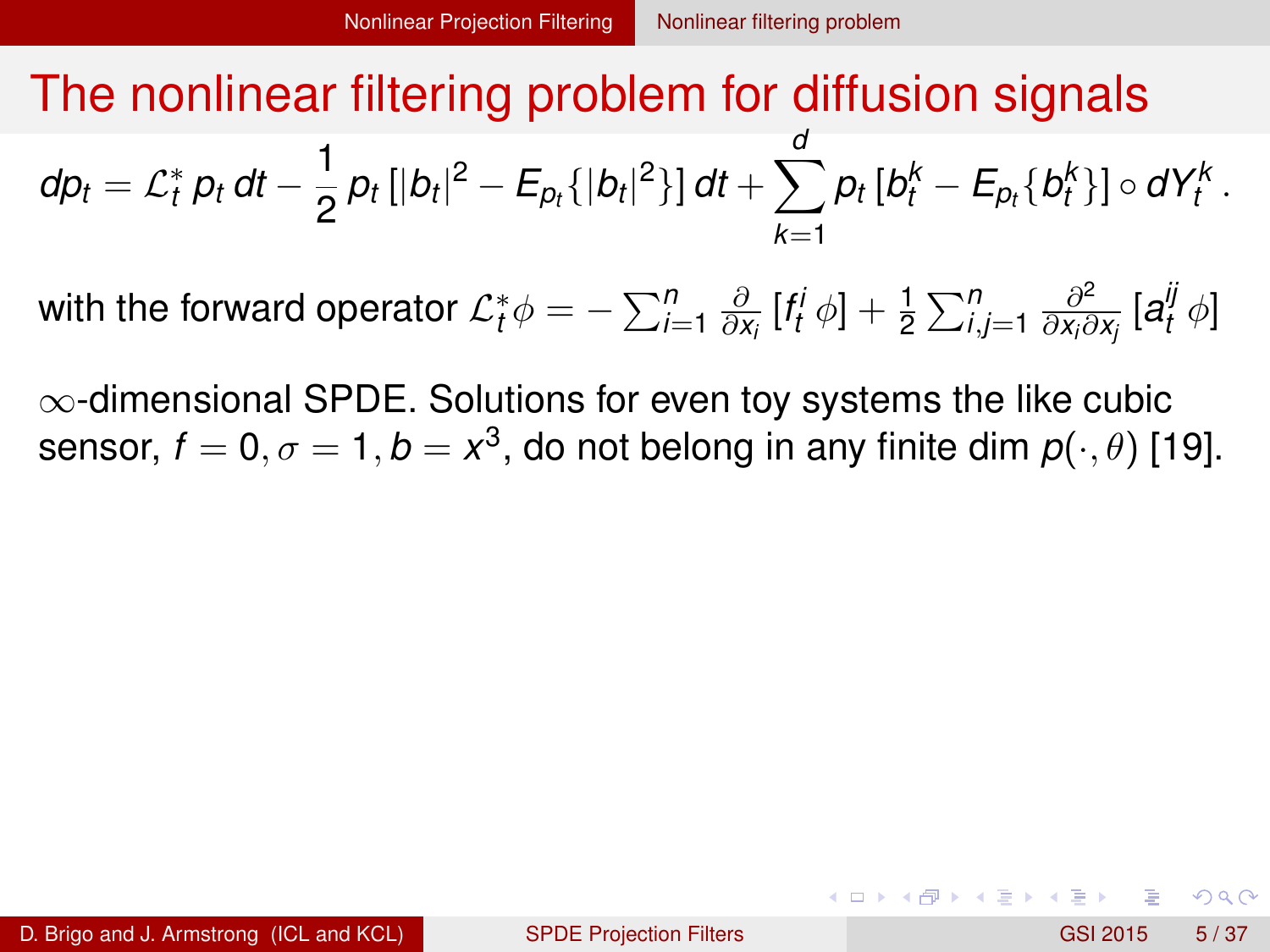<span id="page-10-0"></span>with the forward operator  $\mathcal{L}_t^* \phi = -\sum_{i=1}^n \frac{\partial}{\partial \theta_i}$  $\frac{\partial}{\partial x_i}$   $[f_t^i \phi] + \frac{1}{2} \sum_{i,j=1}^n \frac{\partial^2}{\partial x_i \partial x_j}$  $\frac{\partial^2}{\partial x_i \partial x_j}$  [ $a^{ij}_t$  $t'$ <sup> $\phi$ </sup>

∞-dimensional SPDE. Solutions for even toy systems the like cubic sensor,  $f=0,\sigma=1,b=x^3,$  do not belong in any finite dim  $\bm{\rho}(\cdot,\theta)$  [\[19\]](#page-69-0).

We need finite dimensional approximations. We can project SPDE according to either the L2 direct metric  $(\gamma(\theta))$  or, by deriving the analogous equation for  $\sqrt{p_t}$ , according to the Hellinger metric  $(g(\theta))$ .

 $\Omega$ 

K ロ ト K 御 ト K 差 ト K 差 ト … 差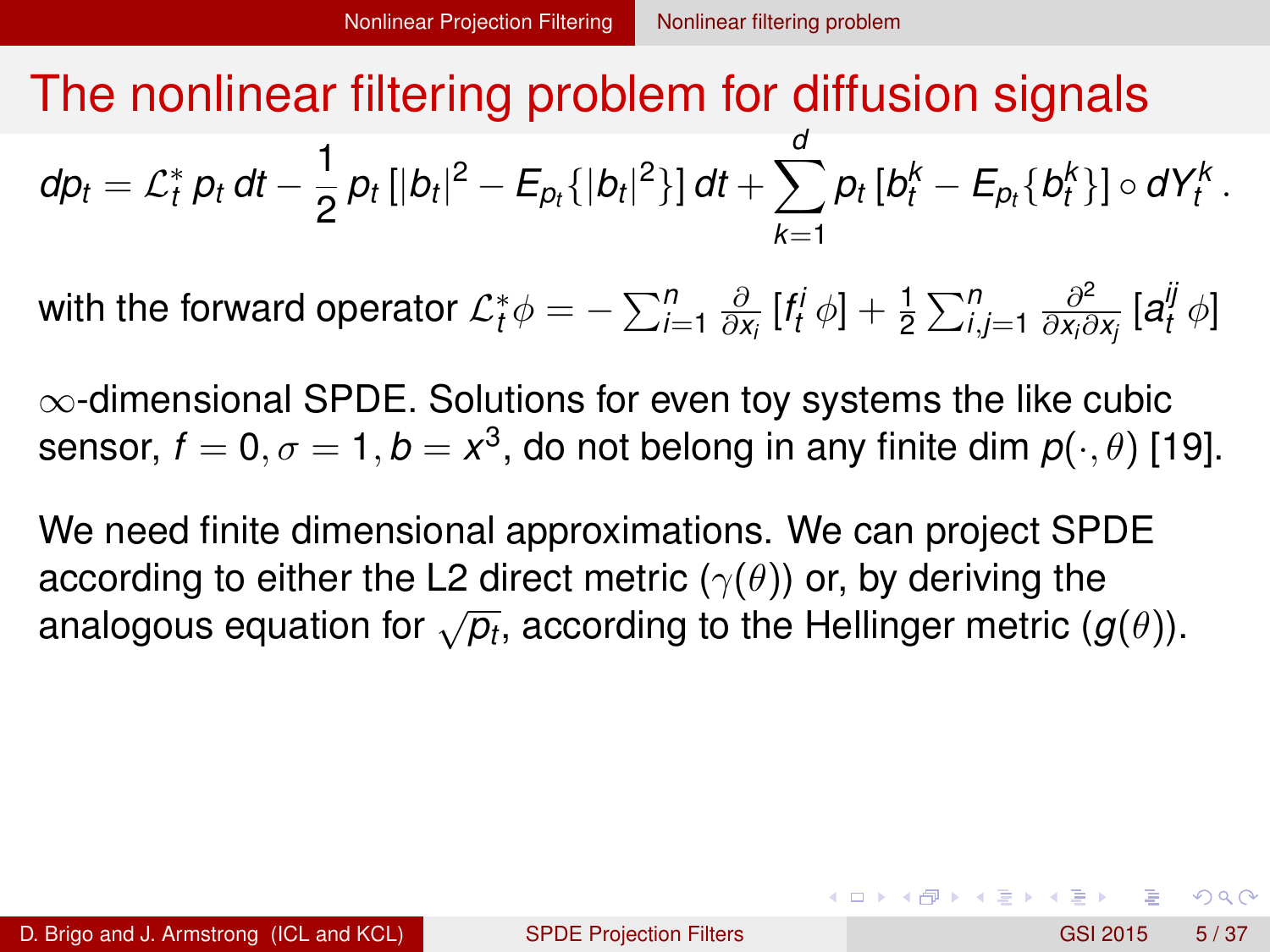<span id="page-11-0"></span>with the forward operator  $\mathcal{L}_t^* \phi = -\sum_{i=1}^n \frac{\partial}{\partial \theta_i}$  $\frac{\partial}{\partial x_i}$   $[f_t^i \phi] + \frac{1}{2} \sum_{i,j=1}^n \frac{\partial^2}{\partial x_i \partial x_j}$  $\frac{\partial^2}{\partial x_i \partial x_j}$  [ $a^{ij}_t$  $t'$ <sup> $\phi$ </sup>

∞-dimensional SPDE. Solutions for even toy systems the like cubic sensor,  $f=0,\sigma=1,b=x^3,$  do not belong in any finite dim  $\bm{\rho}(\cdot,\theta)$  [\[19\]](#page-69-0).

We need finite dimensional approximations. We can project SPDE according to either the L2 direct metric  $(\gamma(\theta))$  or, by deriving the analogous equation for  $\sqrt{p_t}$ , according to the Hellinger metric  $(g(\theta))$ .

Projection transforms the SPDE to a finite dimensional SDE for  $\theta$  via the chain rule (hence Str calculus):  $d\rho(\cdot,\theta_t) = \sum_{j=1}^m$ ∂*p*(·,θ)  $\frac{\partial (\cdot, \theta)}{\partial \theta_j} \circ d\theta_j(t)$ .

 $\Omega$ 

K ロ ▶ K 御 ▶ K 君 ▶ K 君 ▶ ○ 君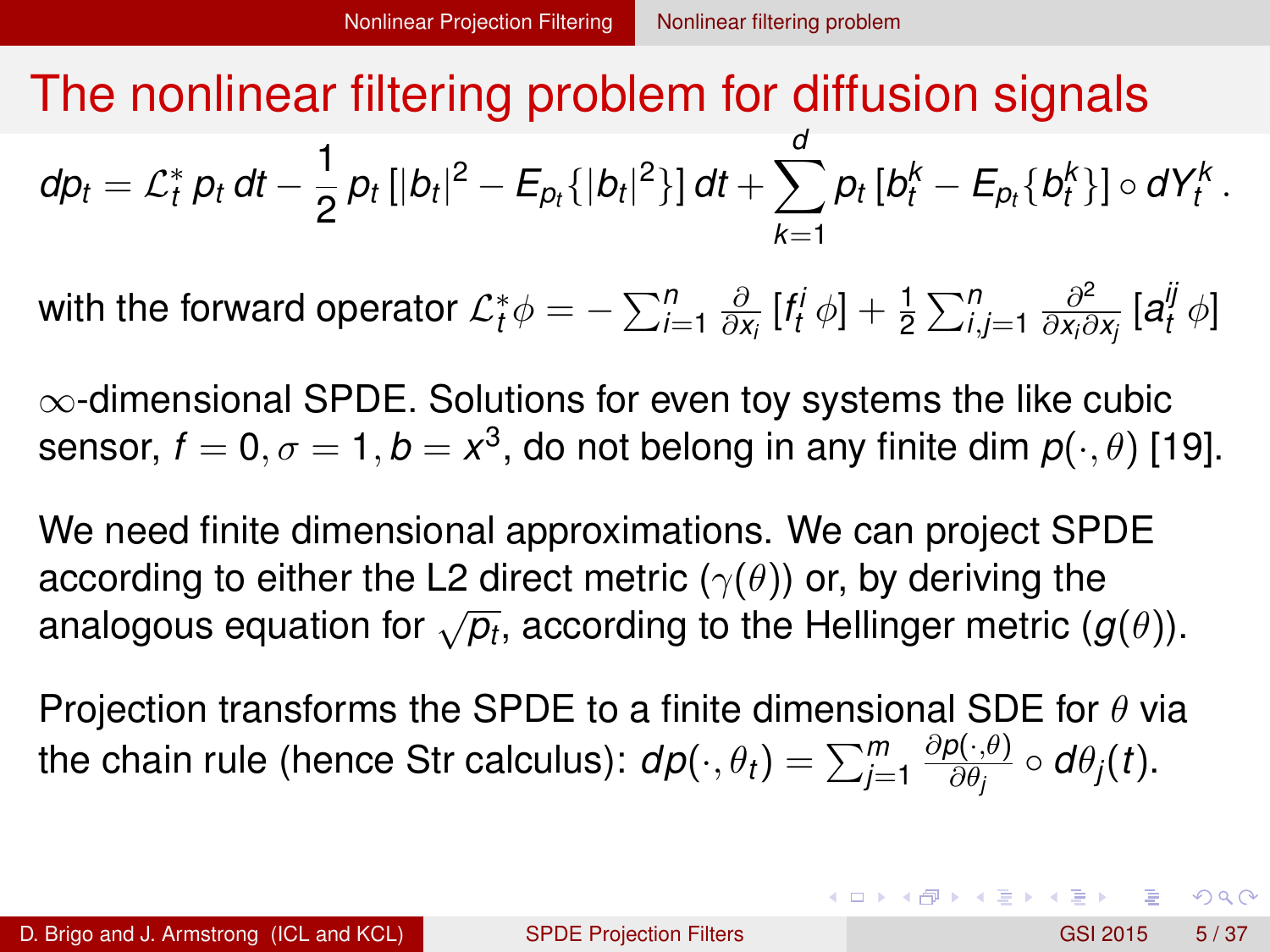<span id="page-12-0"></span>with the forward operator  $\mathcal{L}_t^* \phi = -\sum_{i=1}^n \frac{\partial}{\partial \theta_i}$  $\frac{\partial}{\partial x_i}$   $[f_t^i \phi] + \frac{1}{2} \sum_{i,j=1}^n \frac{\partial^2}{\partial x_i \partial x_j}$  $\frac{\partial^2}{\partial x_i \partial x_j}$  [ $a^{ij}_t$  $t'$ <sup> $\phi$ </sup>

 $\infty$ -dimensional SPDE. Solutions for even toy systems the like cubic sensor,  $f=0,\sigma=1,b=x^3,$  do not belong in any finite dim  $\bm{\rho}(\cdot,\theta)$  [\[19\]](#page-69-0).

We need finite dimensional approximations. We can project SPDE according to either the L2 direct metric  $(\gamma(\theta))$  or, by deriving the analogous equation for  $\sqrt{p_t}$ , according to the Hellinger metric  $(g(\theta))$ .

Projection transforms the SPDE to a finite dimensional SDE for  $\theta$  via the chain rule (hence Str calculus):  $d\rho(\cdot,\theta_t) = \sum_{j=1}^m$ ∂*p*(·,θ)  $\frac{\partial (\cdot, \theta)}{\partial \theta_j} \circ d\theta_j(t)$ .

With Ito calculus we would have terms <sup>∂</sup> <sup>2</sup>*p*(·,θ)  $\frac{\partial^2 P(\cdot, \theta)}{\partial \theta_i \partial \theta_j} d \langle \theta_j, \theta_j \rangle$  $\frac{\partial^2 P(\cdot, \theta)}{\partial \theta_i \partial \theta_j} d \langle \theta_j, \theta_j \rangle$  $\frac{\partial^2 P(\cdot, \theta)}{\partial \theta_i \partial \theta_j} d \langle \theta_j, \theta_j \rangle$  $\frac{\partial^2 P(\cdot, \theta)}{\partial \theta_i \partial \theta_j} d \langle \theta_j, \theta_j \rangle$  $\frac{\partial^2 P(\cdot, \theta)}{\partial \theta_i \partial \theta_j} d \langle \theta_j, \theta_j \rangle$  $\frac{\partial^2 P(\cdot, \theta)}{\partial \theta_i \partial \theta_j} d \langle \theta_j, \theta_j \rangle$  $\frac{\partial^2 P(\cdot, \theta)}{\partial \theta_i \partial \theta_j} d \langle \theta_j, \theta_j \rangle$  $\frac{\partial^2 P(\cdot, \theta)}{\partial \theta_i \partial \theta_j} d \langle \theta_j, \theta_j \rangle$  $\frac{\partial^2 P(\cdot, \theta)}{\partial \theta_i \partial \theta_j} d \langle \theta_j, \theta_j \rangle$  $\frac{\partial^2 P(\cdot, \theta)}{\partial \theta_i \partial \theta_j} d \langle \theta_j, \theta_j \rangle$  $\frac{\partial^2 P(\cdot, \theta)}{\partial \theta_i \partial \theta_j} d \langle \theta_j, \theta_j \rangle$  [\(n](#page-13-0)[ot](#page-6-0) [ta](#page-13-0)ng [v](#page-15-0)e[c\)](#page-71-0)

 $290$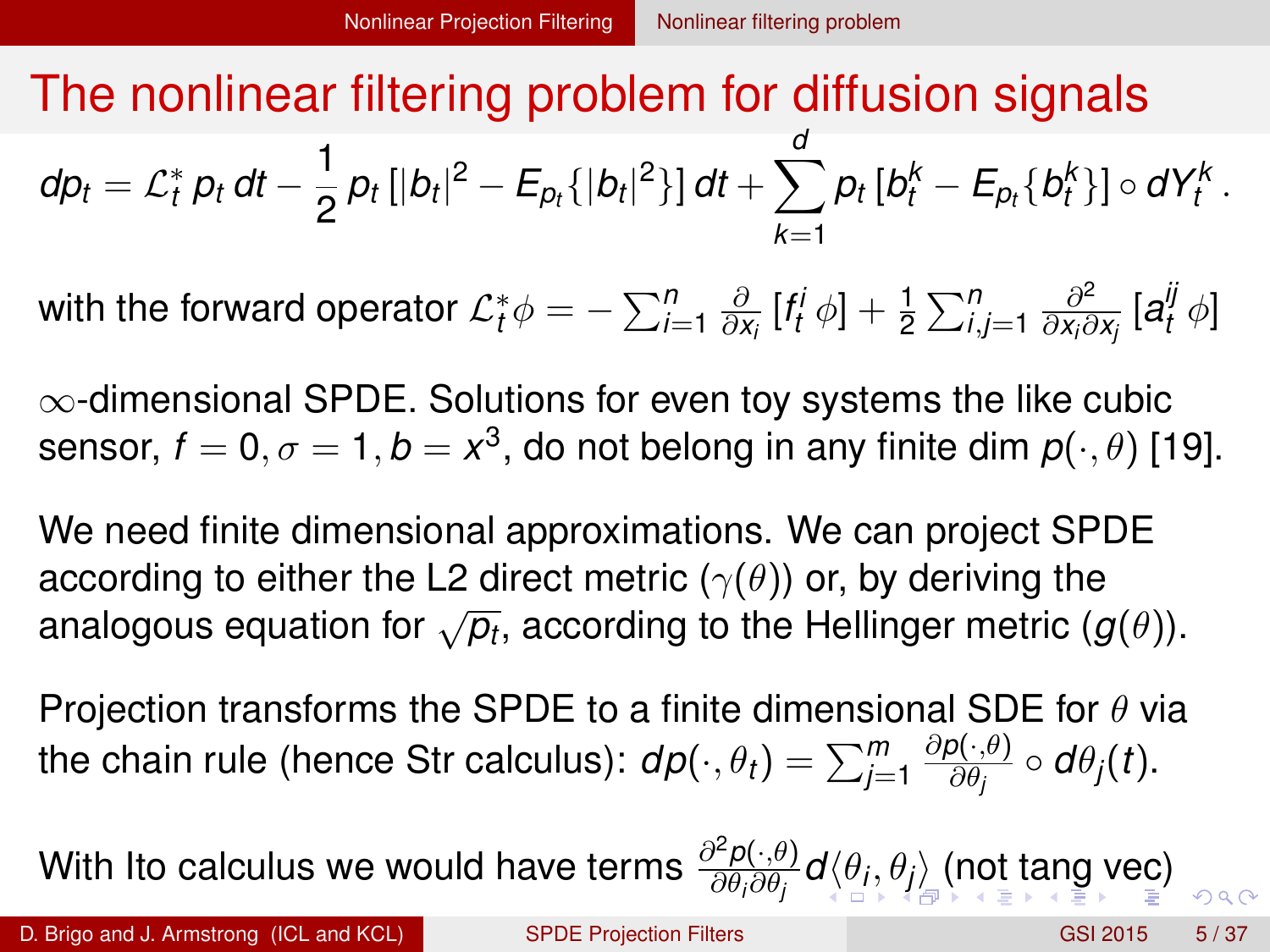### <span id="page-13-0"></span>Projection filter in the metrics *h* (L2) and *g* (Fisher)

$$
d\theta_t^i = \left[ \sum_{j=1}^m \gamma^{ij}(\theta_t) \int \mathcal{L}_t^* p(x, \theta_t) \frac{\partial p(x, \theta_t)}{\partial \theta_j} dx - \sum_{j=1}^m \gamma^{ij}(\theta_t) \int \frac{1}{2} |b_t(x)|^2 \frac{\partial p}{\partial \theta_j} dx \right] dt
$$

$$
+ \sum_{k=1}^d \left[ \sum_{j=1}^m \gamma^{ij}(\theta_t) \int b_t^k(x) \frac{\partial p(x, \theta_t)}{\partial \theta_j} dx \right] \circ dY_t^k, \quad \theta_0^i.
$$

The above is the projected equation in  $d_2$  metric and  $\Pi^\gamma.$ 

 $\Omega$ 

イロト イ押ト イヨト イヨ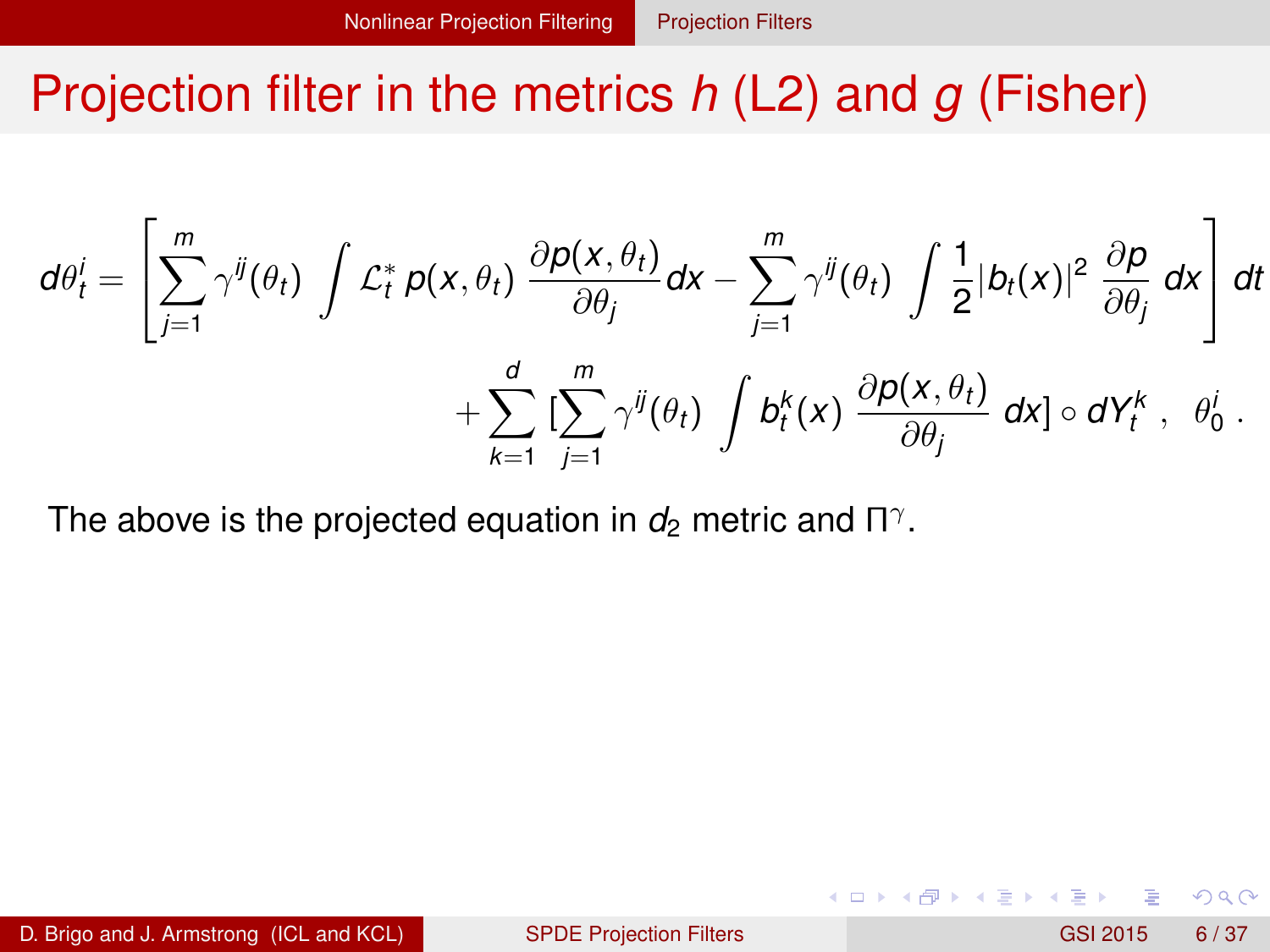#### <span id="page-14-0"></span>Projection filter in the metrics *h* (L2) and *g* (Fisher)

$$
d\theta_t^i = \left[ \sum_{j=1}^m \gamma^{ij}(\theta_t) \int \mathcal{L}_t^* \, p(x, \theta_t) \, \frac{\partial p(x, \theta_t)}{\partial \theta_j} dx - \sum_{j=1}^m \gamma^{ij}(\theta_t) \int \frac{1}{2} |b_t(x)|^2 \, \frac{\partial p}{\partial \theta_j} dx \right] dt + \sum_{k=1}^d \left[ \sum_{j=1}^m \gamma^{ij}(\theta_t) \int b_t^k(x) \, \frac{\partial p(x, \theta_t)}{\partial \theta_j} dx \right] \circ dY_t^k, \quad \theta_0^i.
$$

The above is the projected equation in  $d_2$  metric and  $\Pi^\gamma.$ Instead, using the Hellinger distance & the Fisher metric with projection Π *g*

$$
d\theta_t^i = \left[\sum_{j=1}^m g^{ij}(\theta_t) \int \frac{\mathcal{L}_t^* p(x, \theta_t)}{p(x, \theta_t)} \frac{\partial p(x, \theta_t)}{\partial \theta_j} dx - \sum_{j=1}^m g^{ij}(\theta_t) \int \frac{1}{2} |b_t(x)|^2 \frac{\partial p}{\partial \theta_j} dx \right] dt + \sum_{k=1}^d \left[\sum_{j=1}^m g^{ij}(\theta_t) \int b_t^k(x) \frac{\partial p(x, \theta_t)}{\partial \theta_j} dx\right] \circ dY_t^k, \quad \theta_0^i.
$$

D. Brigo and J. Armstrong (ICL and KCL) [SPDE Projection Filters](#page-0-0) GSI 2015 6/37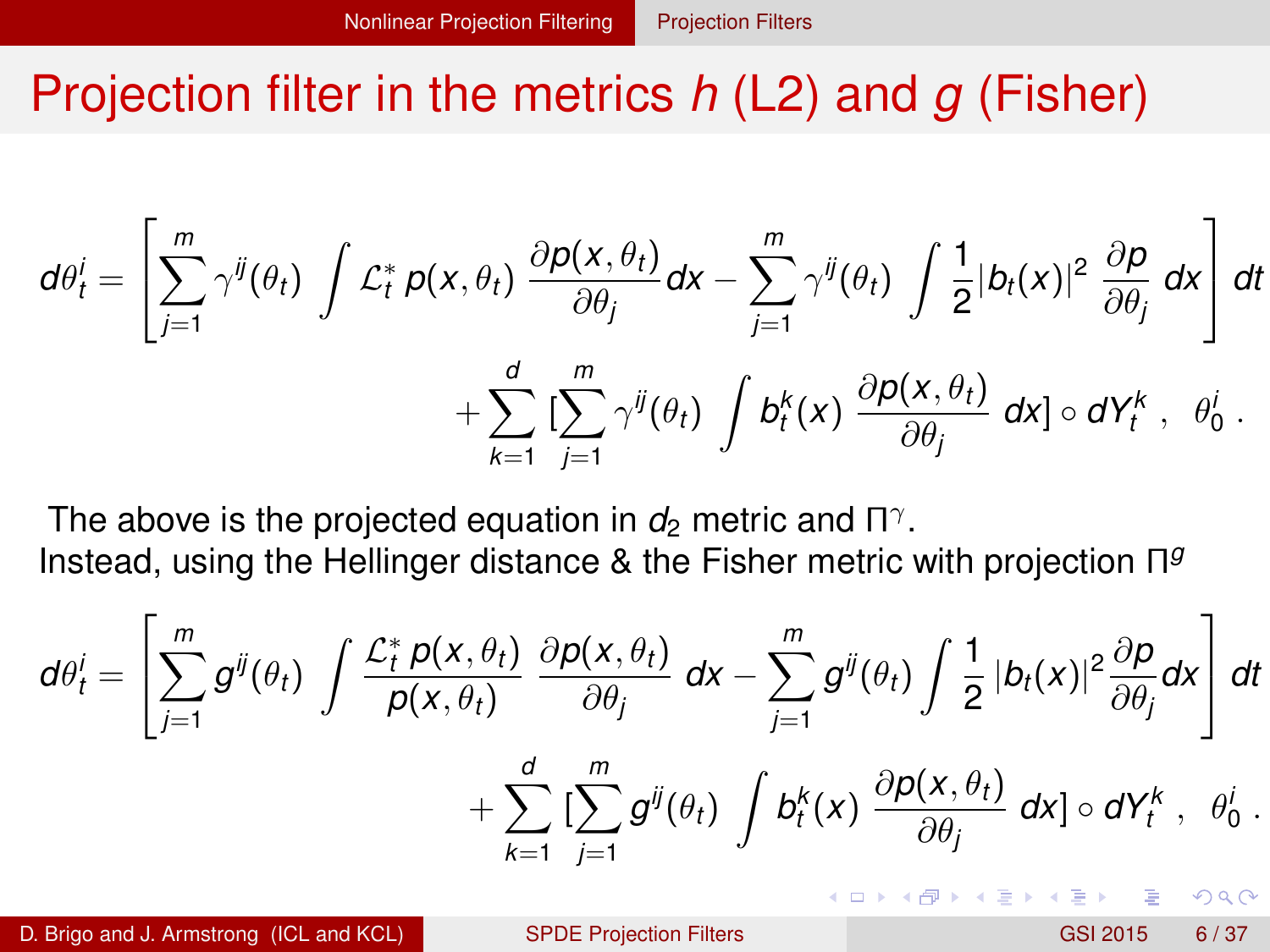<span id="page-15-0"></span>In past literature and in several papers in Bernoulli, IEEE Automatic Control etc, B. Hanzon and LeGland have developed a theory for the projection filter using the Fisher metric *g* and exponential families  $\boldsymbol{p}(\boldsymbol{\mathsf{x}}, \theta) := \exp[\theta^{\mathsf{T}} \boldsymbol{c}(\boldsymbol{\mathsf{x}}) - \psi(\theta)].$  Good combination:

 $\Omega$ 

イロト イ押 トイラト イラト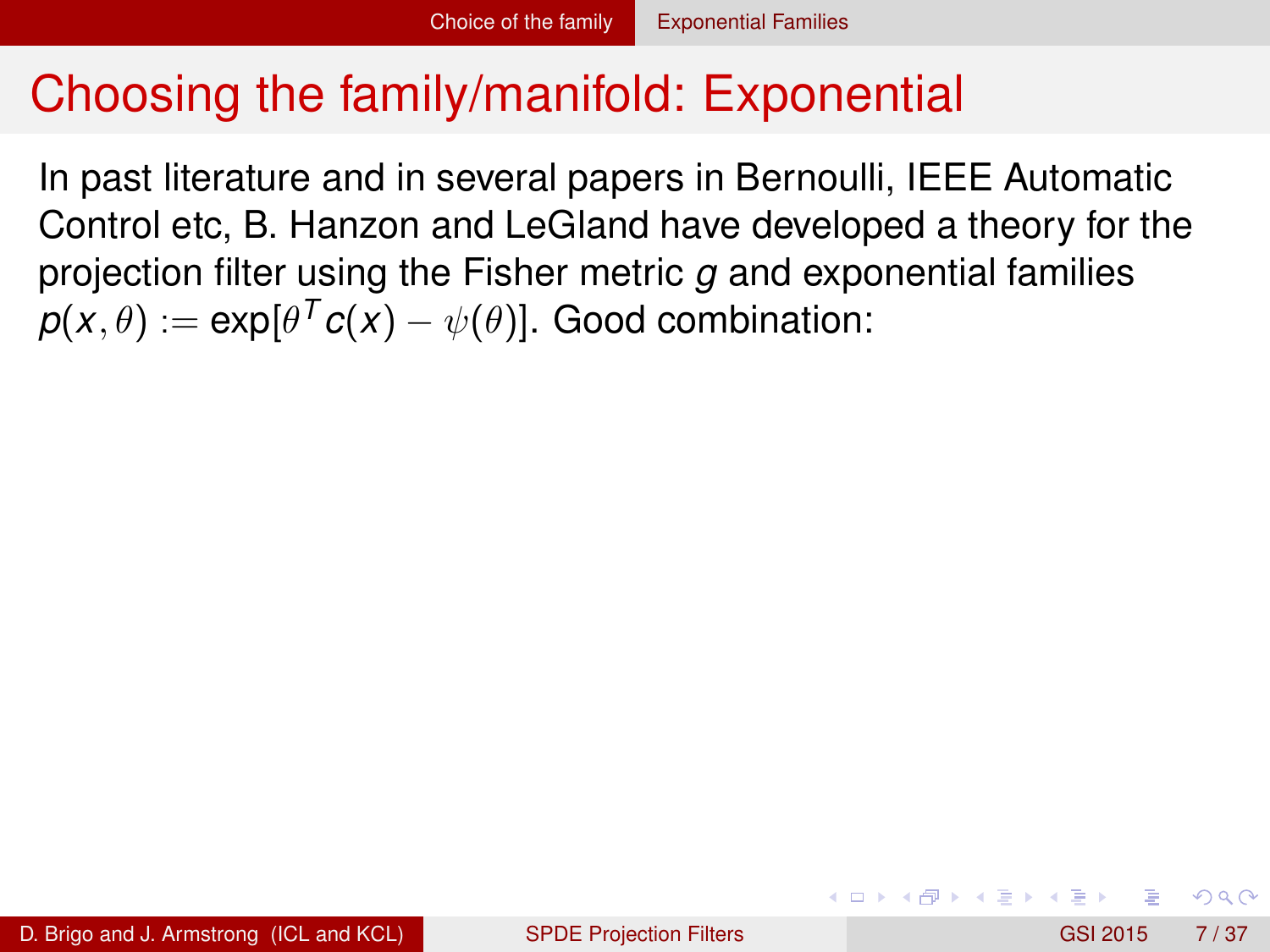<span id="page-16-0"></span>In past literature and in several papers in Bernoulli, IEEE Automatic Control etc, B. Hanzon and LeGland have developed a theory for the projection filter using the Fisher metric *g* and exponential families  $\boldsymbol{p}(\boldsymbol{\mathsf{x}}, \theta) := \exp[\theta^{\mathsf{T}} \boldsymbol{c}(\boldsymbol{\mathsf{x}}) - \psi(\theta)].$  Good combination:

The tangent space has a simple structure: square roots do not complicate issues thanks to the exponential structure.

 $\Omega$ 

イロト イ押 トイラト イラト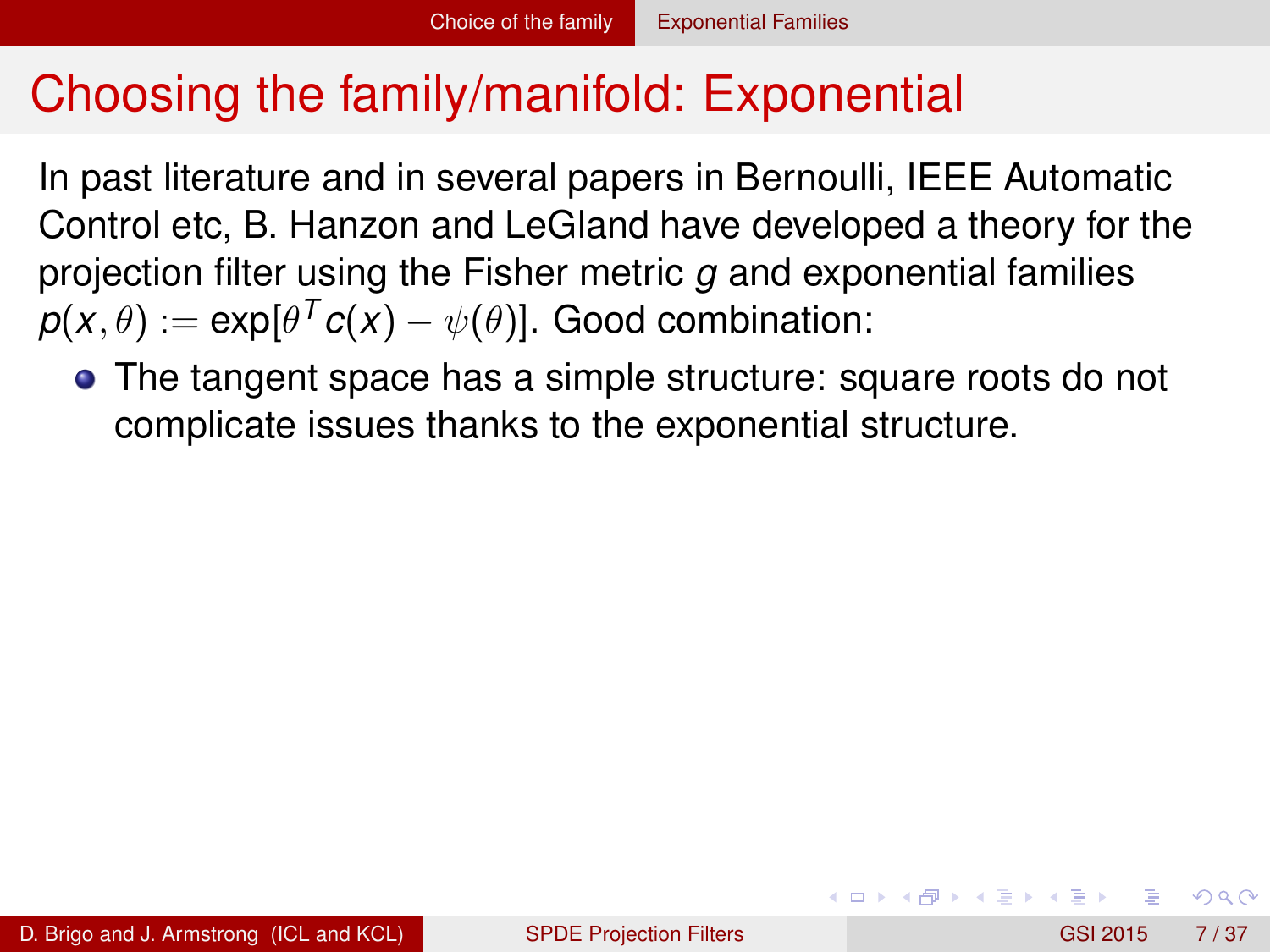<span id="page-17-0"></span>In past literature and in several papers in Bernoulli, IEEE Automatic Control etc, B. Hanzon and LeGland have developed a theory for the projection filter using the Fisher metric *g* and exponential families  $\boldsymbol{p}(\boldsymbol{\mathsf{x}}, \theta) := \exp[\theta^{\mathsf{T}} \boldsymbol{c}(\boldsymbol{\mathsf{x}}) - \psi(\theta)].$  Good combination:

- The tangent space has a simple structure: square roots do not complicate issues thanks to the exponential structure.
- The Fisher matrix has a simple structure:  $\partial^2_{\theta_i,\theta_j}\psi(\theta)=g_{ij}(\theta)$

 $\Omega$ 

K ロ ⊁ K 倒 ≯ K 君 ⊁ K 君 ⊁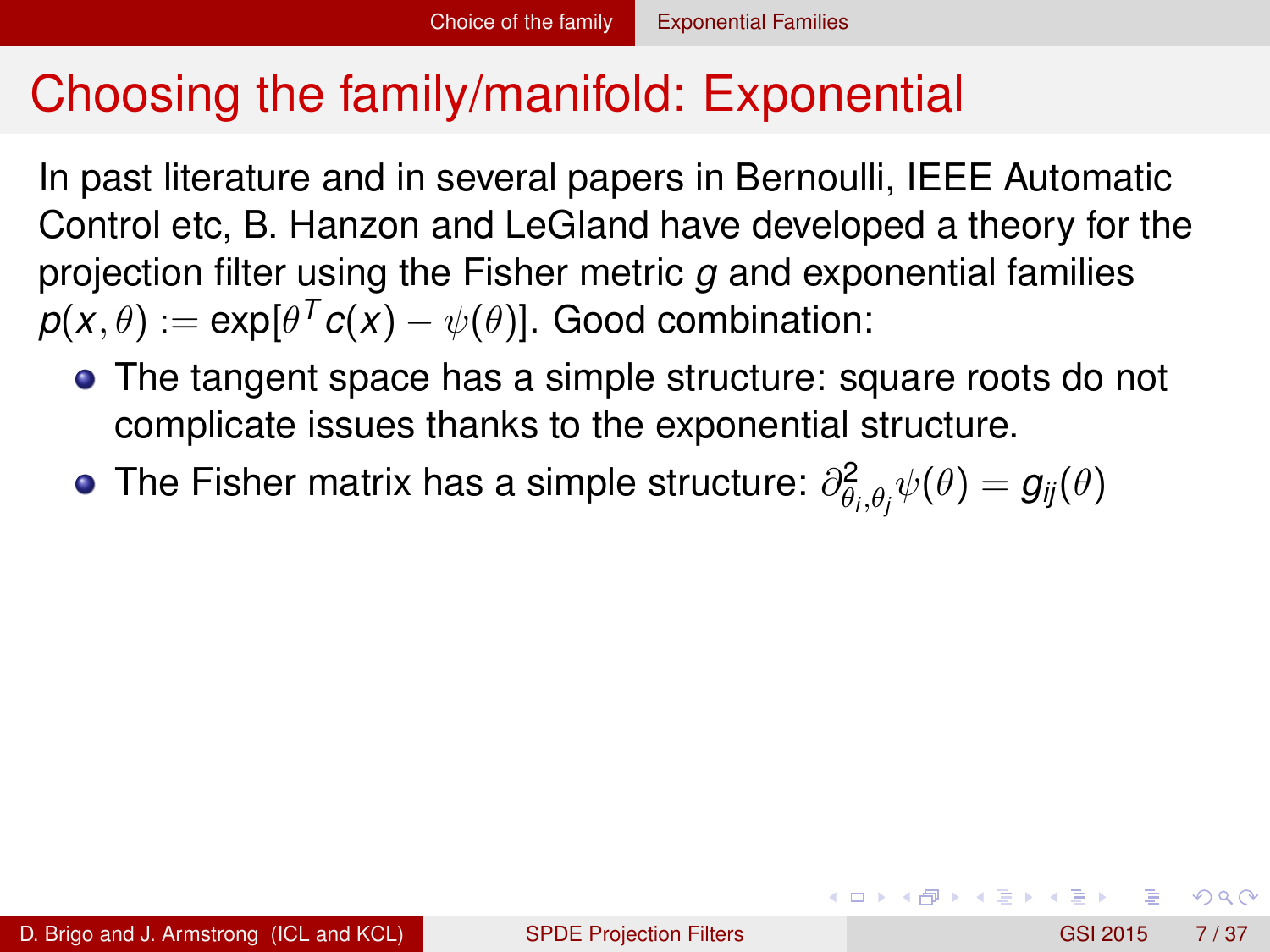<span id="page-18-0"></span>In past literature and in several papers in Bernoulli, IEEE Automatic Control etc, B. Hanzon and LeGland have developed a theory for the projection filter using the Fisher metric *g* and exponential families  $\boldsymbol{p}(\boldsymbol{\mathsf{x}}, \theta) := \exp[\theta^{\mathsf{T}} \boldsymbol{c}(\boldsymbol{\mathsf{x}}) - \psi(\theta)].$  Good combination:

- The tangent space has a simple structure: square roots do not complicate issues thanks to the exponential structure.
- The Fisher matrix has a simple structure:  $\partial^2_{\theta_i,\theta_j}\psi(\theta)=g_{ij}(\theta)$
- The structure of the projection Π<sup>g</sup> is simple for exp families

 $\Omega$ 

K ロ ⊁ K 倒 ≯ K 君 ⊁ K 君 ⊁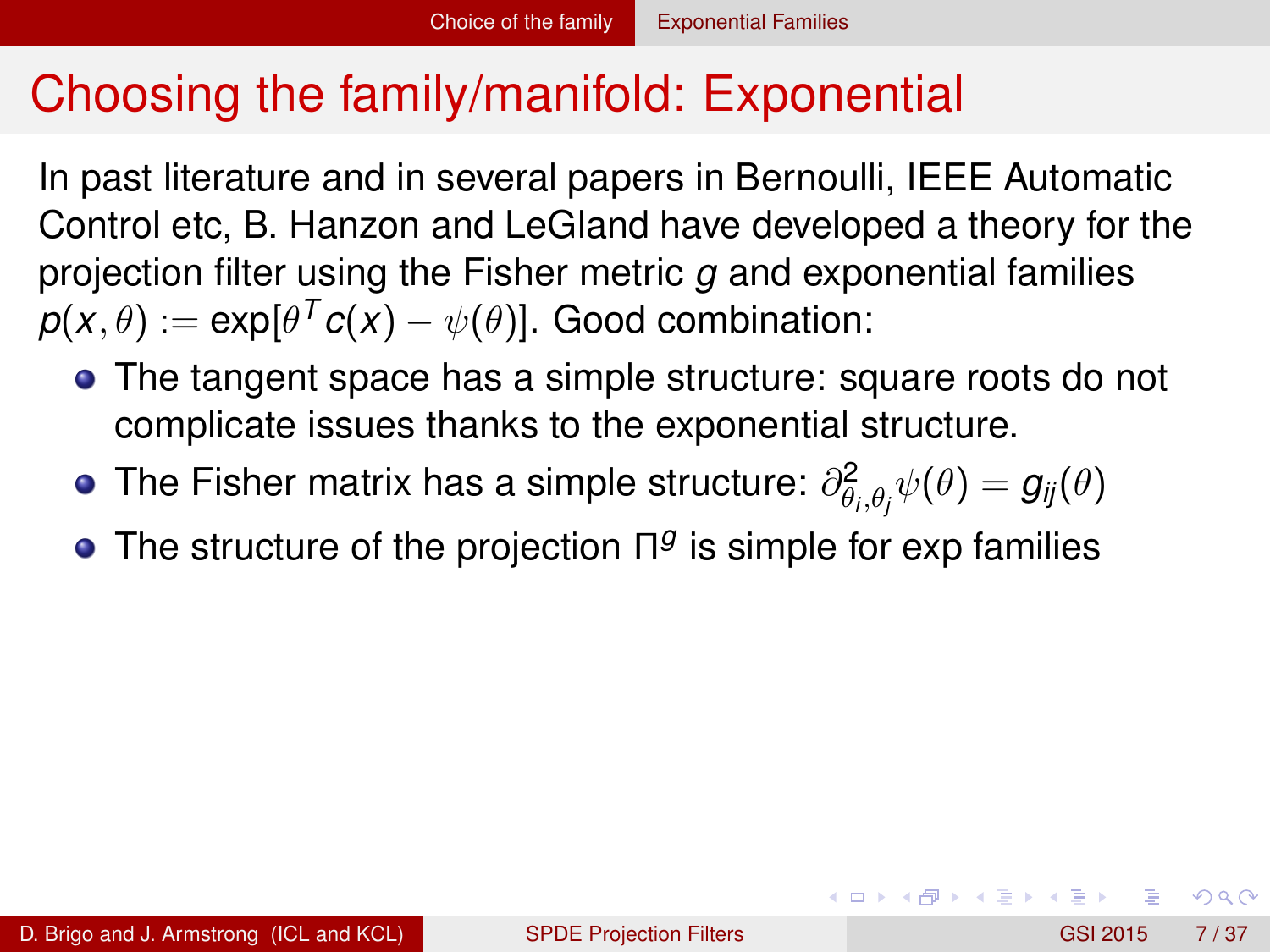<span id="page-19-0"></span>In past literature and in several papers in Bernoulli, IEEE Automatic Control etc, B. Hanzon and LeGland have developed a theory for the projection filter using the Fisher metric *g* and exponential families  $\boldsymbol{p}(\boldsymbol{\mathsf{x}}, \theta) := \exp[\theta^{\mathsf{T}} \boldsymbol{c}(\boldsymbol{\mathsf{x}}) - \psi(\theta)].$  Good combination:

- The tangent space has a simple structure: square roots do not complicate issues thanks to the exponential structure.
- The Fisher matrix has a simple structure:  $\partial^2_{\theta_i,\theta_j}\psi(\theta)=g_{ij}(\theta)$
- The structure of the projection Π<sup>g</sup> is simple for exp families
- Special exp family with *Y*-function *b* among *c*(*x*) exponents makes filter correction step (projection of *dY* term) exact

 $\Omega$ 

イロト イ押 トイラト イラト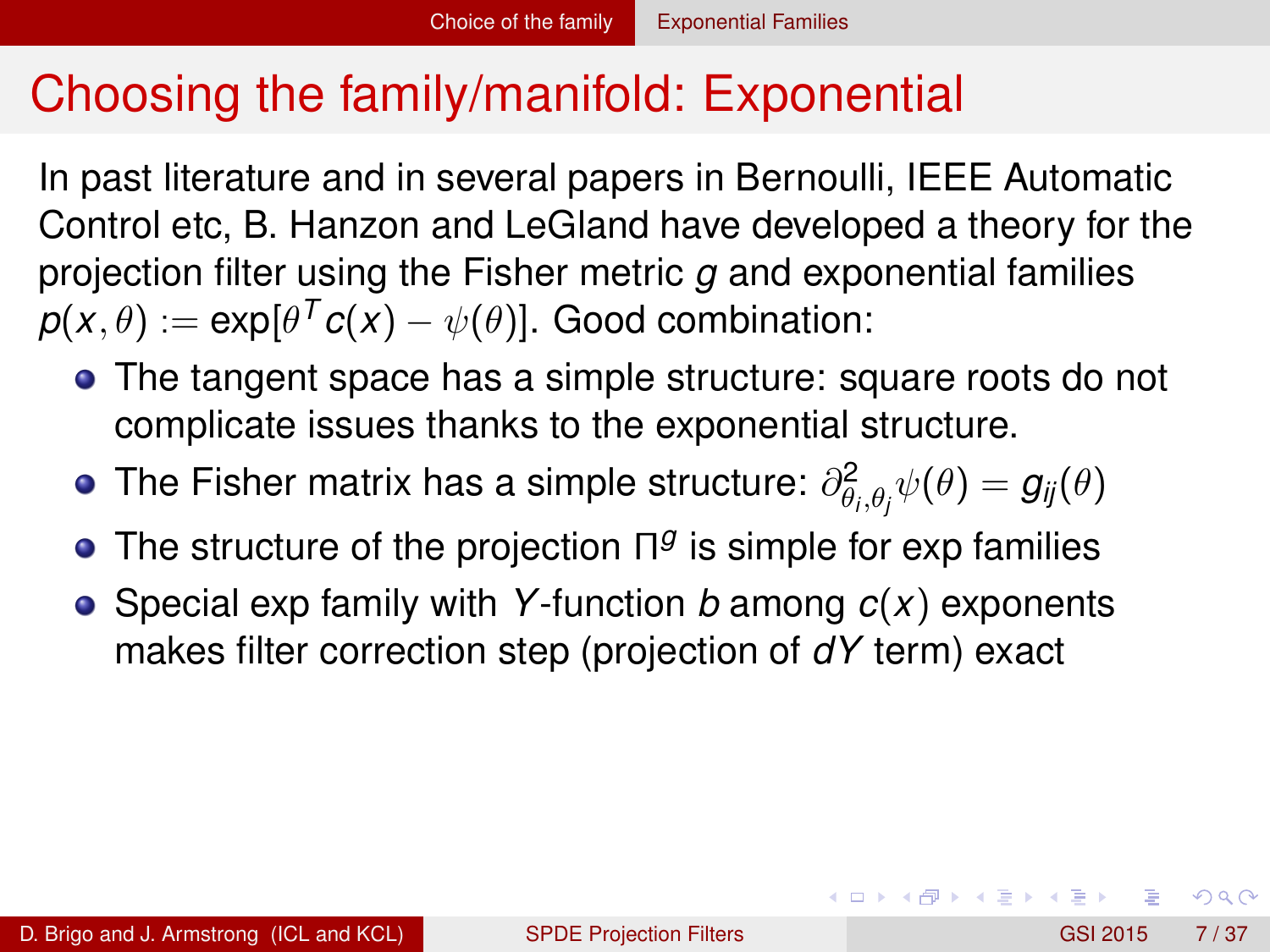<span id="page-20-0"></span>In past literature and in several papers in Bernoulli, IEEE Automatic Control etc, B. Hanzon and LeGland have developed a theory for the projection filter using the Fisher metric *g* and exponential families  $\boldsymbol{p}(\boldsymbol{\mathsf{x}}, \theta) := \exp[\theta^{\mathsf{T}} \boldsymbol{c}(\boldsymbol{\mathsf{x}}) - \psi(\theta)].$  Good combination:

- The tangent space has a simple structure: square roots do not complicate issues thanks to the exponential structure.
- The Fisher matrix has a simple structure:  $\partial^2_{\theta_i,\theta_j}\psi(\theta)=g_{ij}(\theta)$
- The structure of the projection Π<sup>g</sup> is simple for exp families
- Special exp family with *Y*-function *b* among *c*(*x*) exponents makes filter correction step (projection of *dY* term) exact
- One can define both a local and global filtering error through  $d_H$

 $\Omega$ 

 $(0,1)$   $(0,1)$   $(0,1)$   $(1,1)$   $(1,1)$   $(1,1)$   $(1,1)$   $(1,1)$   $(1,1)$   $(1,1)$   $(1,1)$   $(1,1)$   $(1,1)$   $(1,1)$   $(1,1)$   $(1,1)$   $(1,1)$   $(1,1)$   $(1,1)$   $(1,1)$   $(1,1)$   $(1,1)$   $(1,1)$   $(1,1)$   $(1,1)$   $(1,1)$   $(1,1)$   $(1,1$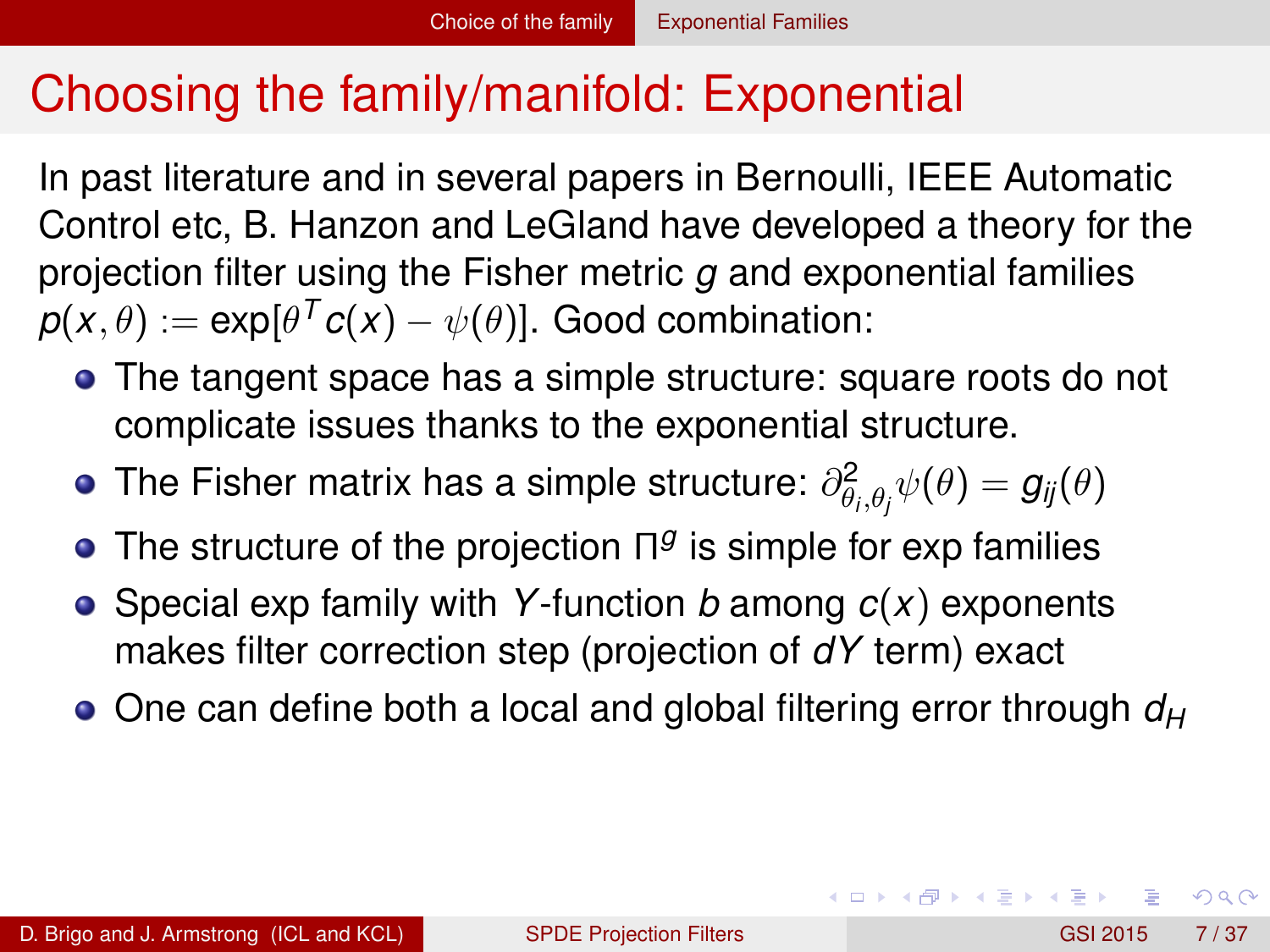<span id="page-21-0"></span>In past literature and in several papers in Bernoulli, IEEE Automatic Control etc, B. Hanzon and LeGland have developed a theory for the projection filter using the Fisher metric *g* and exponential families  $\boldsymbol{p}(\boldsymbol{\mathsf{x}}, \theta) := \exp[\theta^{\mathsf{T}} \boldsymbol{c}(\boldsymbol{\mathsf{x}}) - \psi(\theta)].$  Good combination:

- The tangent space has a simple structure: square roots do not complicate issues thanks to the exponential structure.
- The Fisher matrix has a simple structure:  $\partial^2_{\theta_i,\theta_j}\psi(\theta)=g_{ij}(\theta)$
- The structure of the projection Π<sup>g</sup> is simple for exp families
- Special exp family with *Y*-function *b* among *c*(*x*) exponents makes filter correction step (projection of *dY* term) exact
- One can define both a local and global filtering error through  $d_H$
- Alternative coordinates, expectation param.,  $\eta = E_{\theta}[c] = \partial_{\theta} \psi(\theta)$ .

 $\Omega$ 

 $(0.123 \times 10^{-14} \text{ m}) \times 10^{-14} \text{ m} \times 10^{-14} \text{ m}$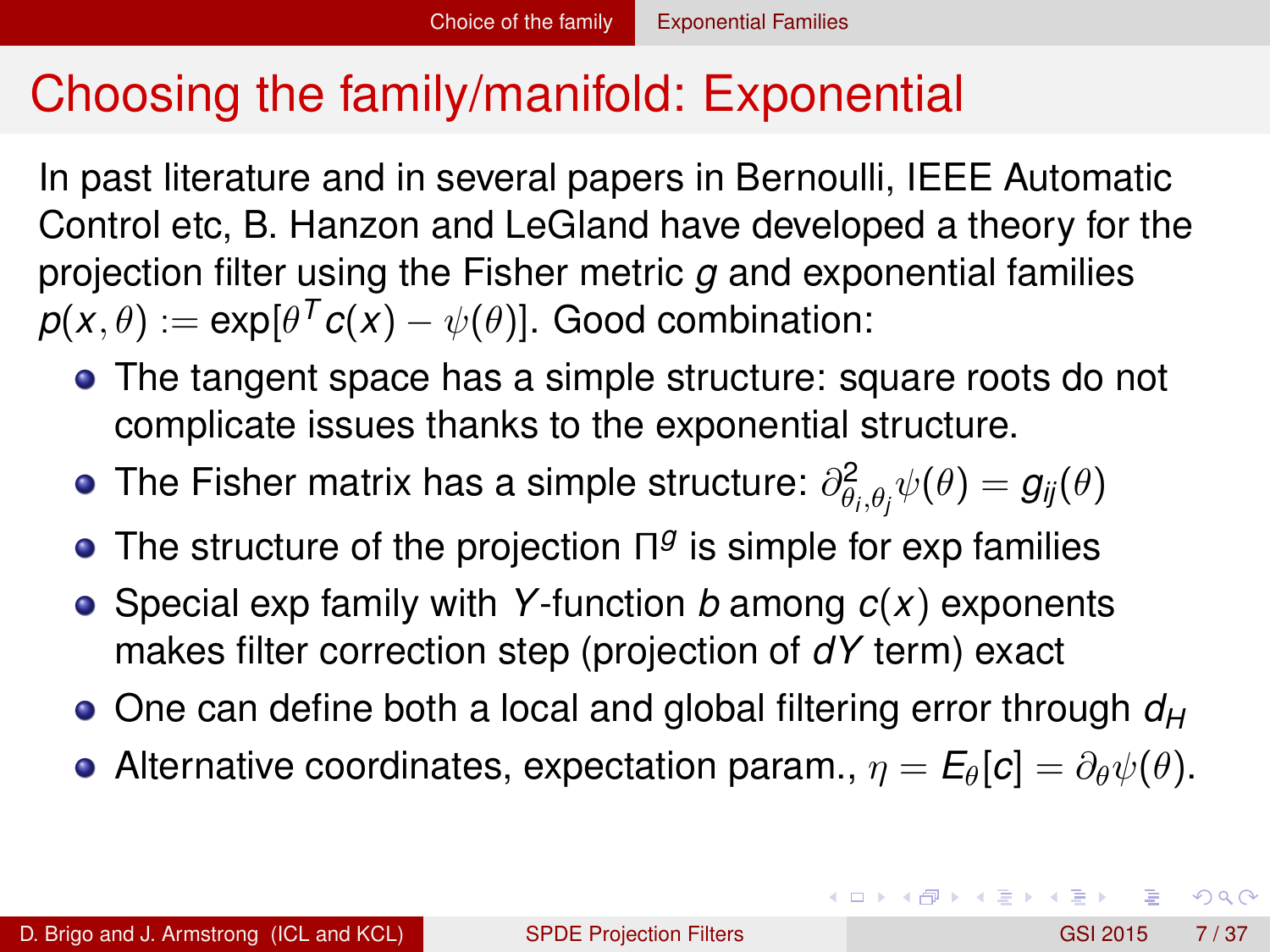<span id="page-22-0"></span>In past literature and in several papers in Bernoulli, IEEE Automatic Control etc, B. Hanzon and LeGland have developed a theory for the projection filter using the Fisher metric *g* and exponential families  $\boldsymbol{p}(\boldsymbol{\mathsf{x}}, \theta) := \exp[\theta^{\mathsf{T}} \boldsymbol{c}(\boldsymbol{\mathsf{x}}) - \psi(\theta)].$  Good combination:

- The tangent space has a simple structure: square roots do not complicate issues thanks to the exponential structure.
- The Fisher matrix has a simple structure:  $\partial^2_{\theta_i,\theta_j}\psi(\theta)=g_{ij}(\theta)$
- The structure of the projection Π<sup>g</sup> is simple for exp families
- Special exp family with *Y*-function *b* among *c*(*x*) exponents makes filter correction step (projection of *dY* term) exact
- One can define both a local and global filtering error through  $d_H$
- **•** Alternative coordinates, expectation param.,  $\eta = E_{\theta}[c] = \partial_{\theta} \psi(\theta)$ .
- Projection filter in  $\eta$  coincides with classical approx filter: assumed density filter (based on generalized "mom[en](#page-21-0)t [m](#page-23-0)[a](#page-15-0)[t](#page-22-0)[c](#page-23-0)[hi](#page-14-0)[n](#page-15-0)[g](#page-22-0)["](#page-23-0)[\)](#page-14-0)  $\Omega$

D. Brigo and J. Armstrong (ICL and KCL) [SPDE Projection Filters](#page-0-0) GSI 2015 7/37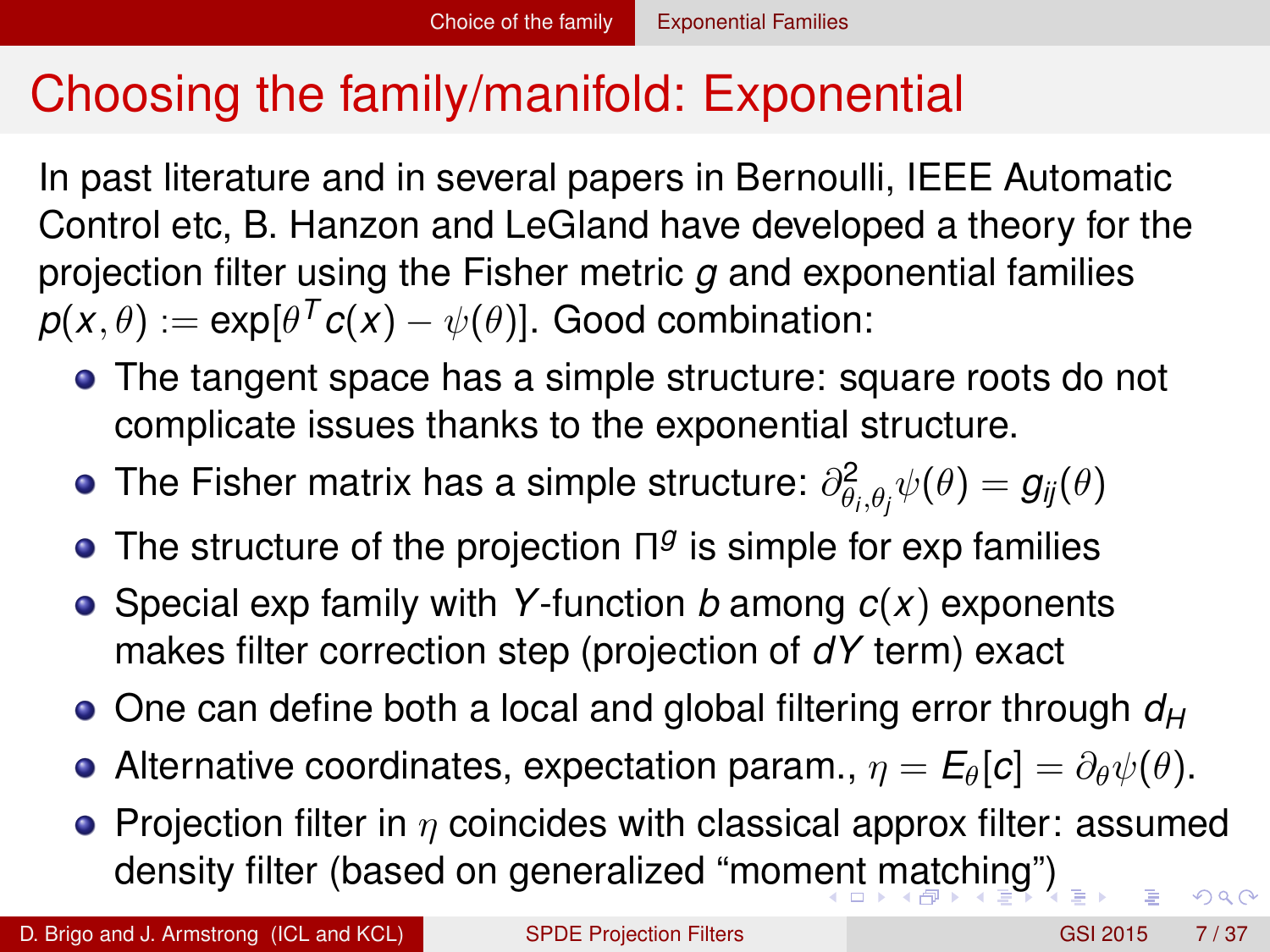<span id="page-23-0"></span>However, exponential families do not couple as well with the metric γ(θ). *Is there some important family for which the metric*  $\gamma(\theta)$  *is preferable to the classical Fisher metric g(* $\theta$ *), in that the metric, the tangent space and the filter equations are simpler?*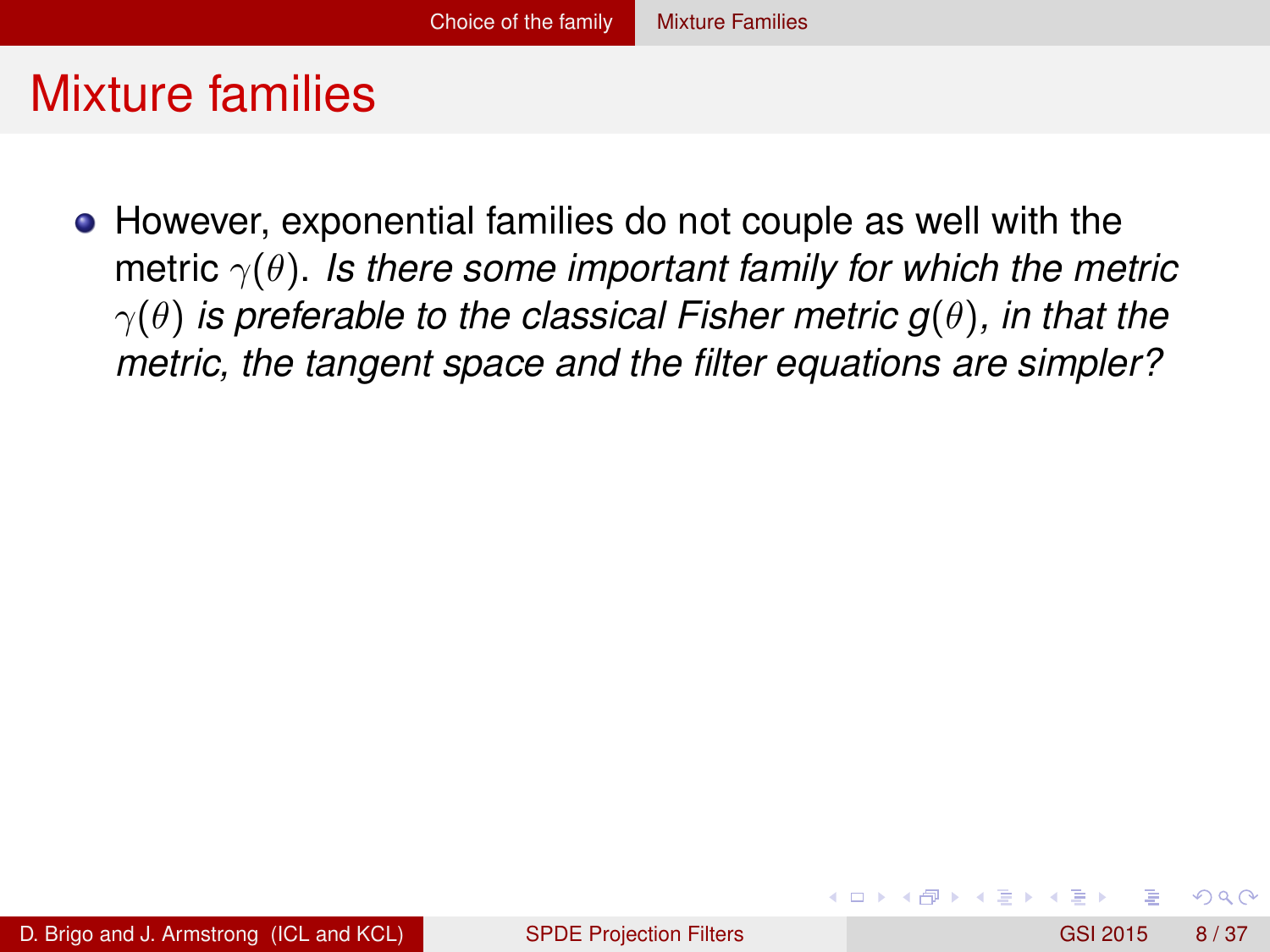- <span id="page-24-0"></span>However, exponential families do not couple as well with the metric γ(θ). *Is there some important family for which the metric*  $\gamma(\theta)$  *is preferable to the classical Fisher metric g(* $\theta$ *), in that the metric, the tangent space and the filter equations are simpler?*
- The answer is affirmative, and this is the *mixture family*.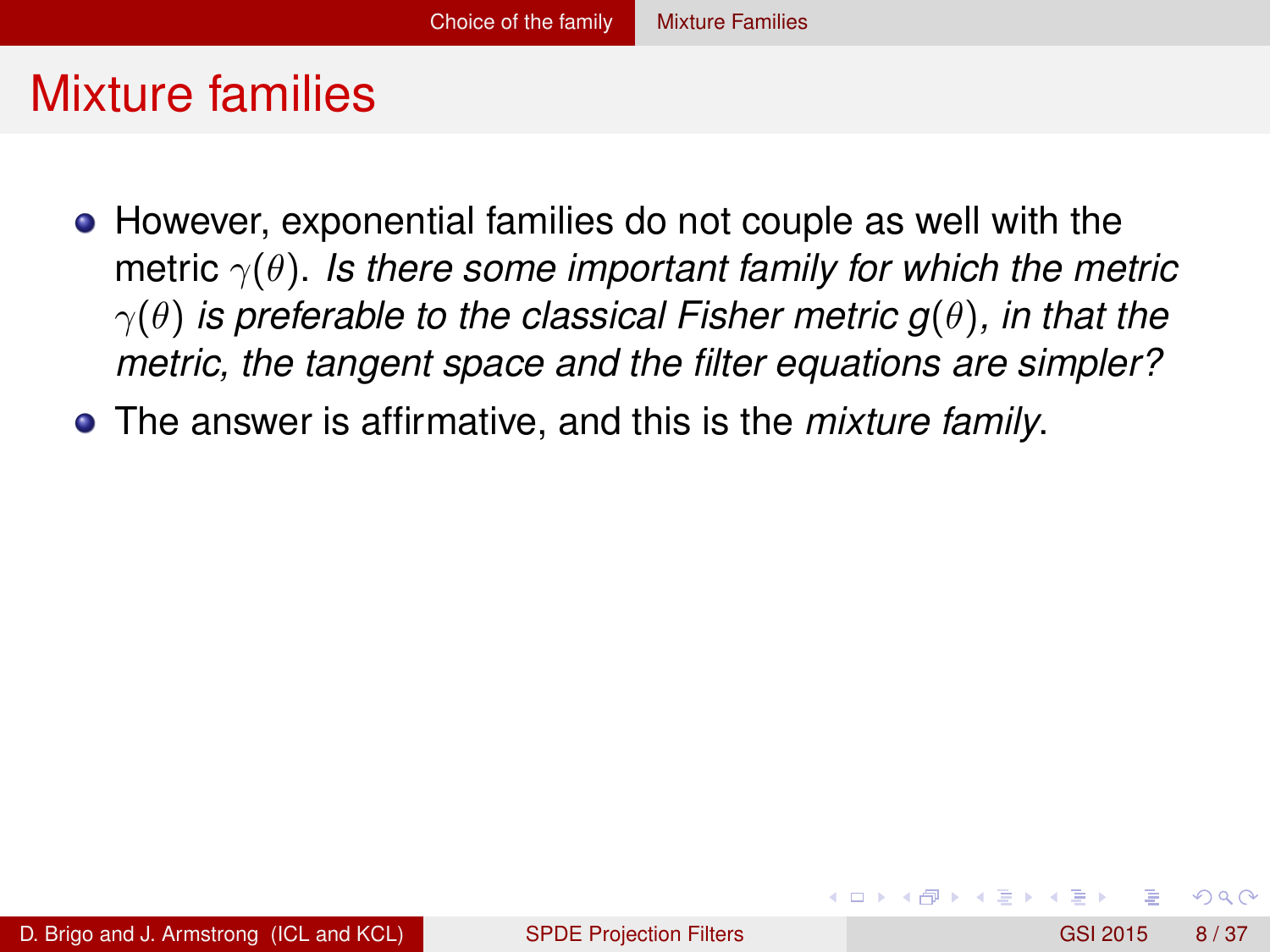- <span id="page-25-0"></span>However, exponential families do not couple as well with the metric γ(θ). *Is there some important family for which the metric* γ(θ) *is preferable to the classical Fisher metric g*(θ)*, in that the metric, the tangent space and the filter equations are simpler?*
- The answer is affirmative, and this is the *mixture family*.

We define a *simple mixture family* as follows. Given *m* + 1 fixed squared integrable probability densities  $\bm{q} = [q_1, q_2, \ldots, q_{m+1}]^T$ , define

$$
\hat{\theta}(\theta) := [\theta_1, \theta_2, \dots, \theta_m, 1 - \theta_1 - \theta_2 - \dots - \theta_m]^T
$$

for all  $\theta \in \mathbb{R}^m.$  We write  $\hat{\theta}$  instead of  $\hat{\theta}(\theta).$  Mixture family (simplex):

$$
S^M(\underline{q}) = \{ \hat{\theta}(\theta)^T \underline{q}, \ \theta_i \ge 0 \text{ for all } i, \ \theta_1 + \cdots + \theta_m < 1 \}
$$

 $\Omega$ 

K ロ ▶ K 個 ▶ K 重 ▶ K 重 ▶ …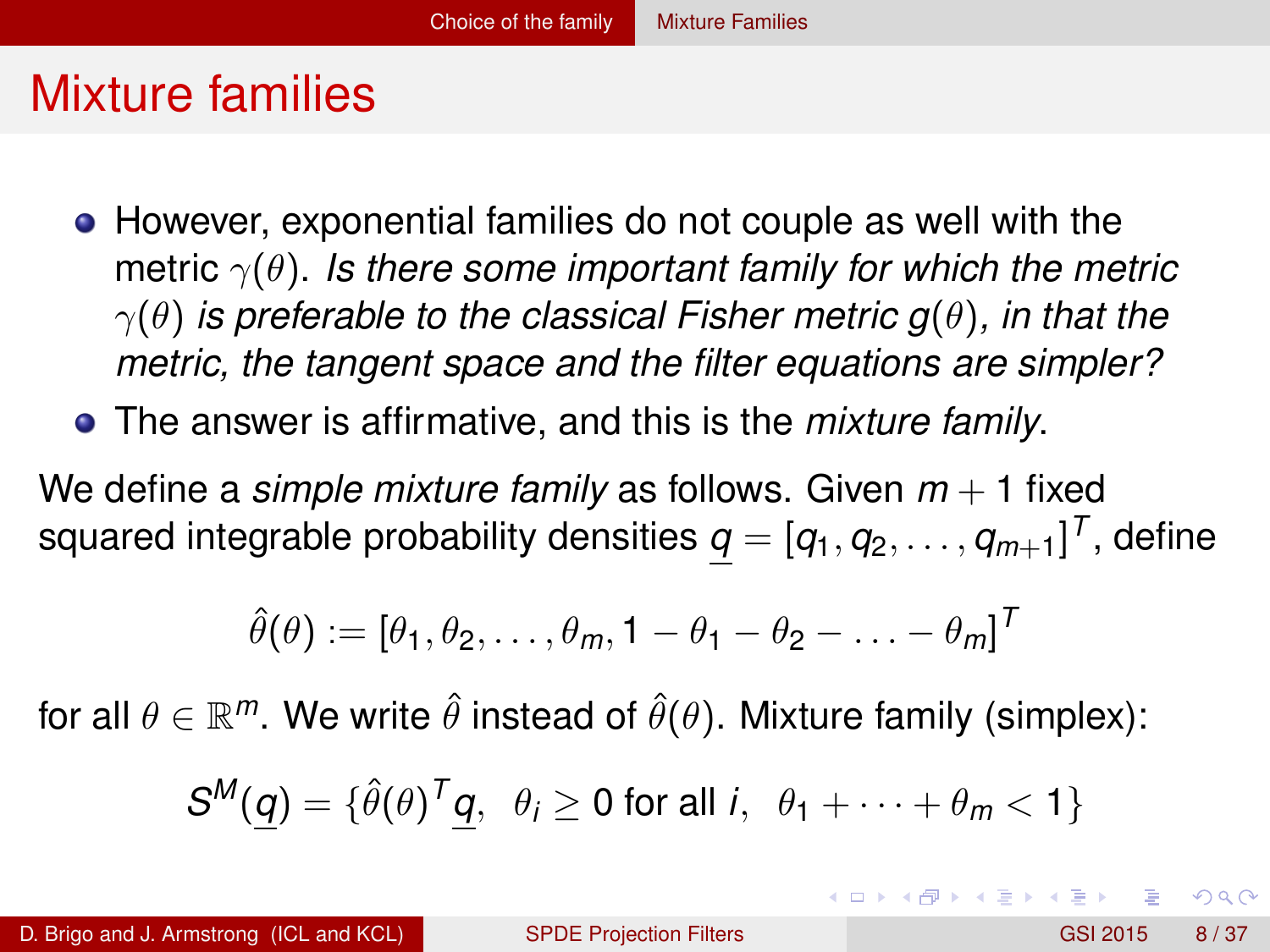<span id="page-26-0"></span>If we consider the L<sup>2</sup> /  $\gamma(\theta)$  distance, the metric  $\gamma(\theta)$  itself and the related projection become very simple. Indeed,

$$
\frac{\partial \rho(\cdot,\theta)}{\partial \theta_i} = q_i - q_{m+1} \text{ and } \gamma_{ij}(\theta) = \int (q_i(x) - q_m(x))(q_j(x) - q_m(x))dx
$$

(NO inline numeric integr).

 $\Omega$ 

重す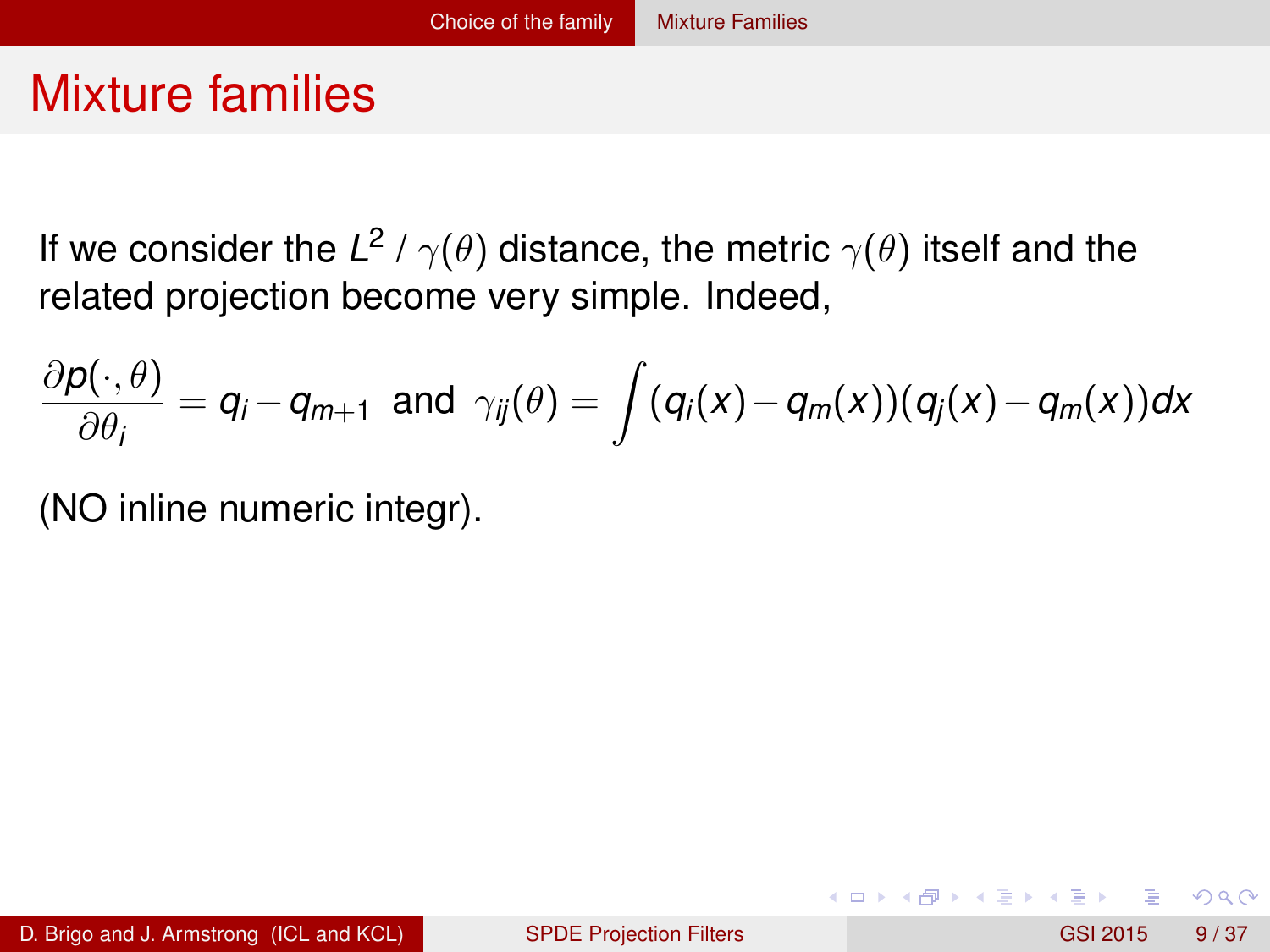<span id="page-27-0"></span>If we consider the L<sup>2</sup> /  $\gamma(\theta)$  distance, the metric  $\gamma(\theta)$  itself and the related projection become very simple. Indeed,

$$
\frac{\partial \rho(\cdot,\theta)}{\partial \theta_i} = q_i - q_{m+1} \text{ and } \gamma_{ij}(\theta) = \int (q_i(x) - q_m(x))(q_j(x) - q_m(x))dx
$$

(NO inline numeric integr). The *L* <sup>2</sup> metric *does not depend on the specific point* θ *of the manifold*. The same holds for the tangent space at  $p(\cdot, \theta)$ , which is given by

$$
\text{span}\{q_1-q_{m+1},q_2-q_{m+1},\cdots,q_m-q_{m+1}\}
$$

Also the *L* <sup>2</sup> projection becomes particularly simple.

 $\Omega$ 

イロト イ押ト イヨト イヨト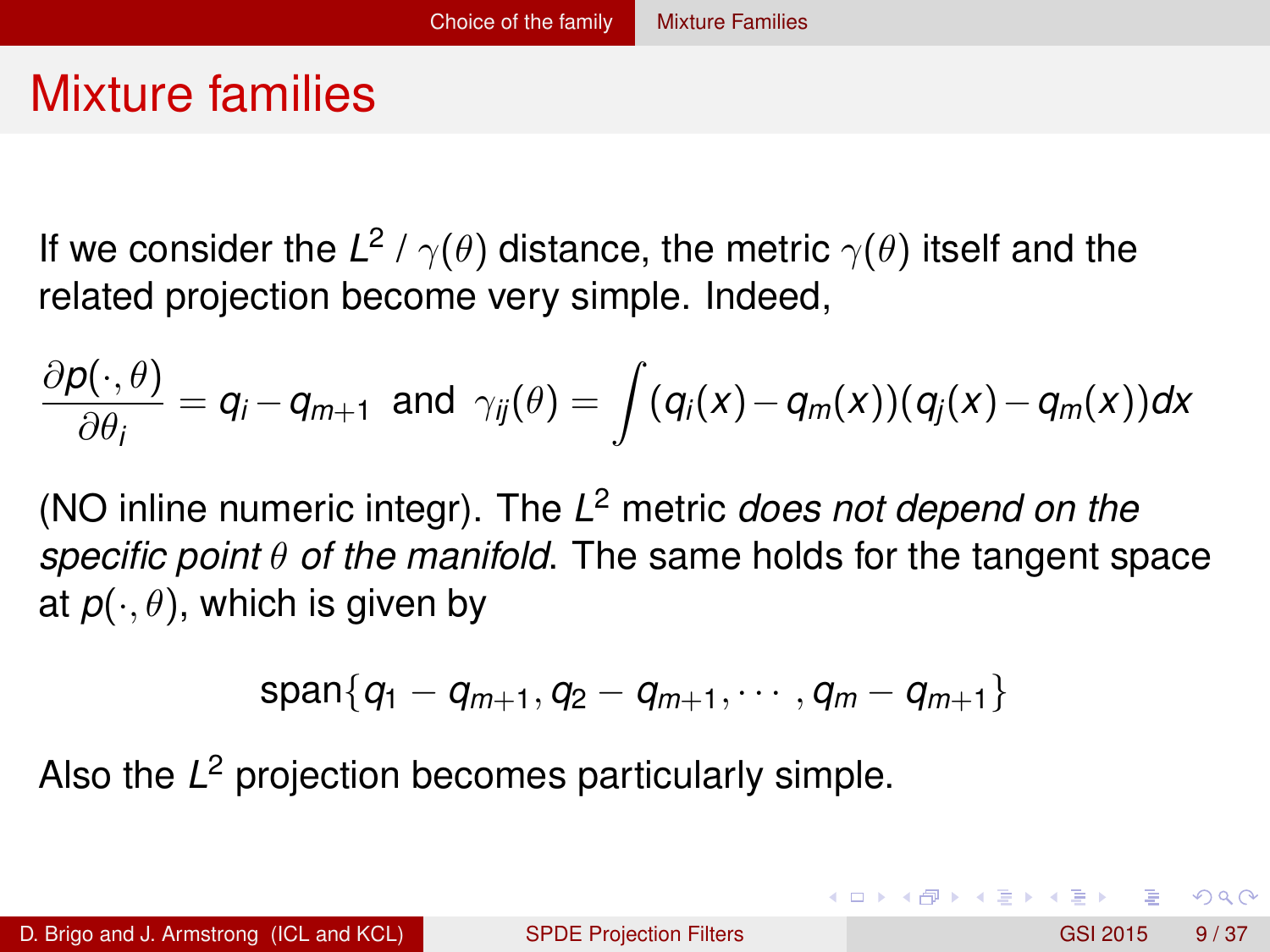<span id="page-28-0"></span>Armstrong and B. (MCSS 2016 [\[3\]](#page-65-0)) show that the mixture family + metric  $\gamma(\theta)$  lead to a Projection filter that is the same as approximate filtering via Galerkin [\[5\]](#page-66-0) methods.

 $\Omega$ 

**REPAREM** 

∢ □ ▶ ィ <sup>□</sup> ▶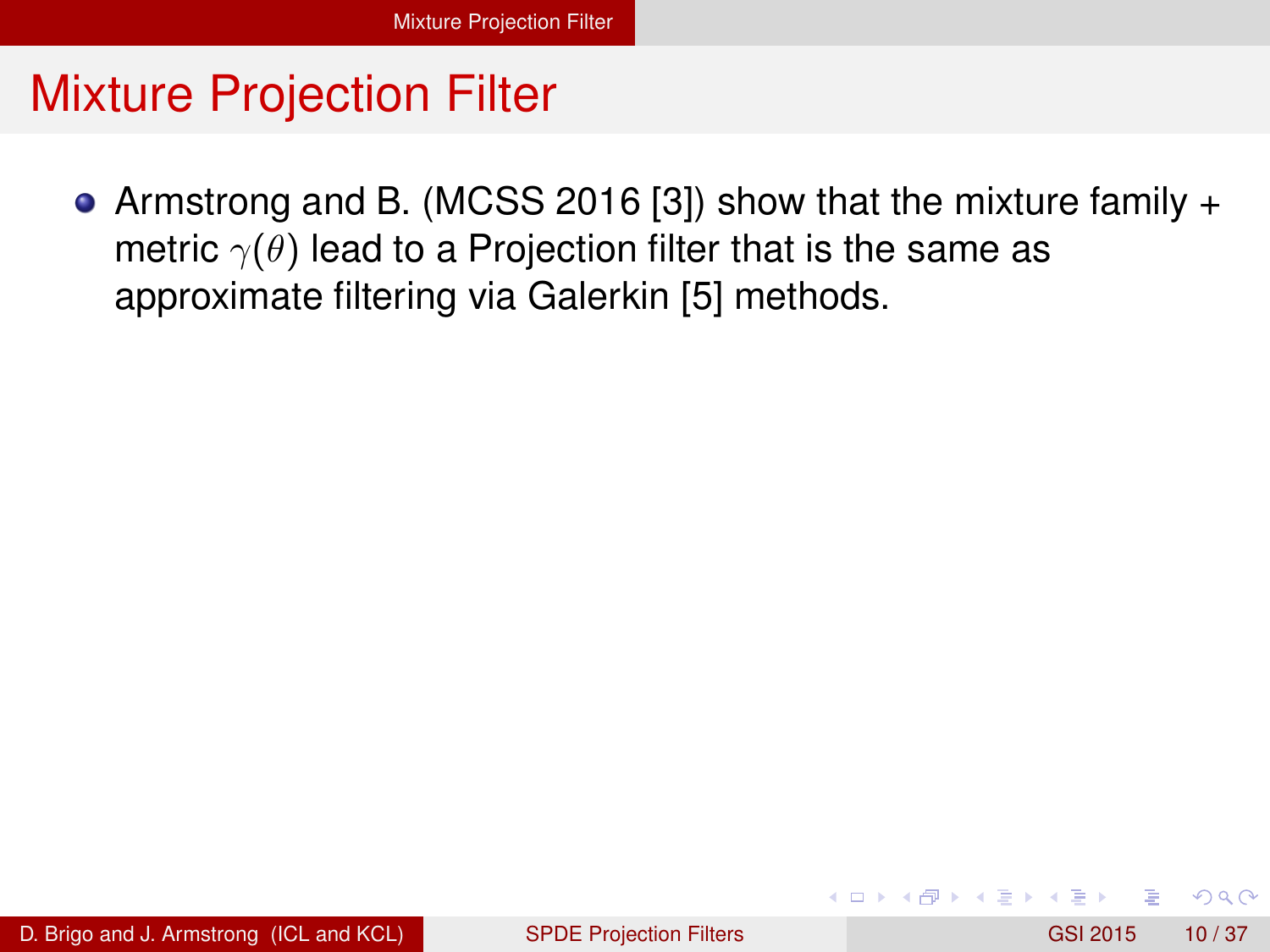- <span id="page-29-0"></span>Armstrong and B. (MCSS 2016 [\[3\]](#page-65-0)) show that the mixture family + metric  $\gamma(\theta)$  lead to a Projection filter that is the same as approximate filtering via Galerkin [\[5\]](#page-66-0) methods.
- See the full paper for the details. Summing up:

| Family $\rightarrow$<br><b>Metric</b>         | Exponential                                           | <b>Basic Mixture</b>         |
|-----------------------------------------------|-------------------------------------------------------|------------------------------|
| Hellinger $d_H$<br>Fisher $g(\theta)$         | Good<br>$\sim$ ADF $\approx$ local<br>moment matching | Nothing special              |
| Direct $L^2$ $d_2$<br>matrix $\gamma(\theta)$ | Nothing special                                       | Good<br>$(\sim$ Galerkin)    |
|                                               |                                                       | <b>≮ロト ⊀ 何 ト ⊀ ヨ ト ⊀ ヨ ト</b> |

D. Brigo and J. Armstrong (ICL and KCL) [SPDE Projection Filters](#page-0-0) GSI 2015 10/37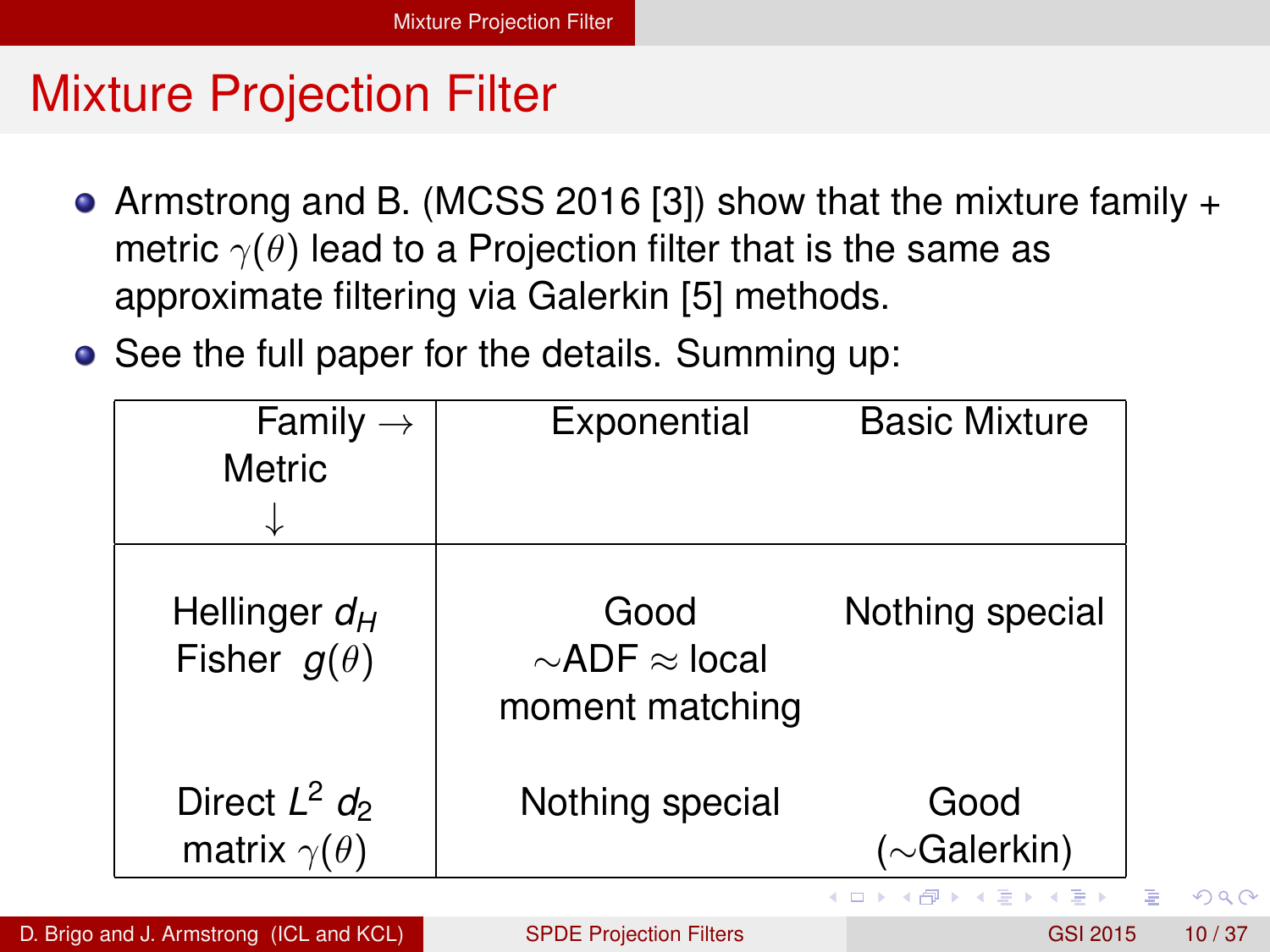<span id="page-30-0"></span>However, despite the simplicity above, the mixture family has an important drawback: for all  $\theta$ , filter mean is constrained

 $\min\limits_{i}$  mean of  $q_i \leq$  mean of  $p(\cdot,\theta) \leq \max\limits_{i}$  mean of  $q_i$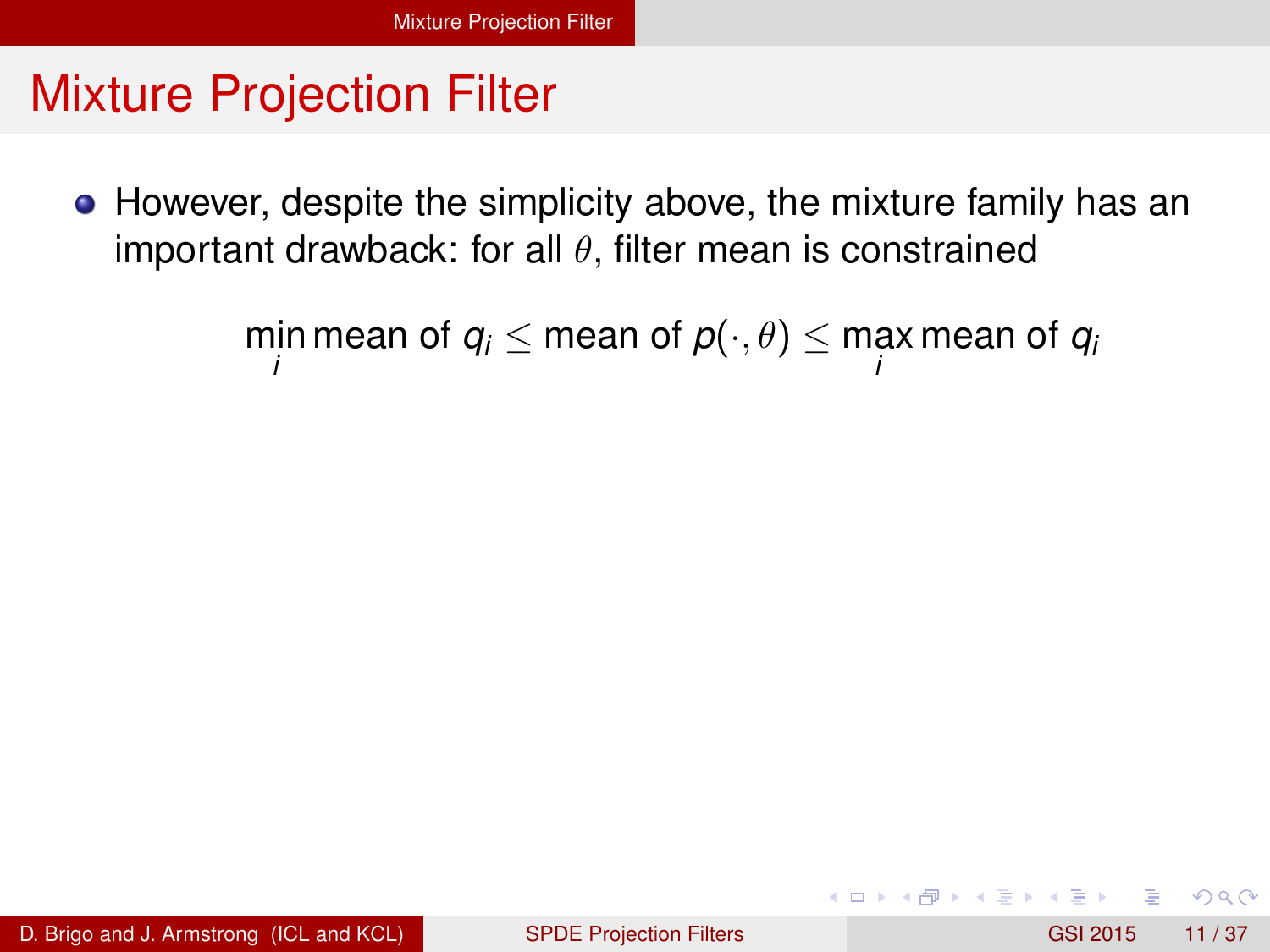<span id="page-31-0"></span>However, despite the simplicity above, the mixture family has an important drawback: for all  $\theta$ , filter mean is constrained

 $\min\limits_{i}$  mean of  $q_i \leq$  mean of  $p(\cdot,\theta) \leq \max\limits_{i}$  mean of  $q_i$ 

As a consequence, we are going to enrich our family to a mixture where some of the parameters are also in the core densities *q*.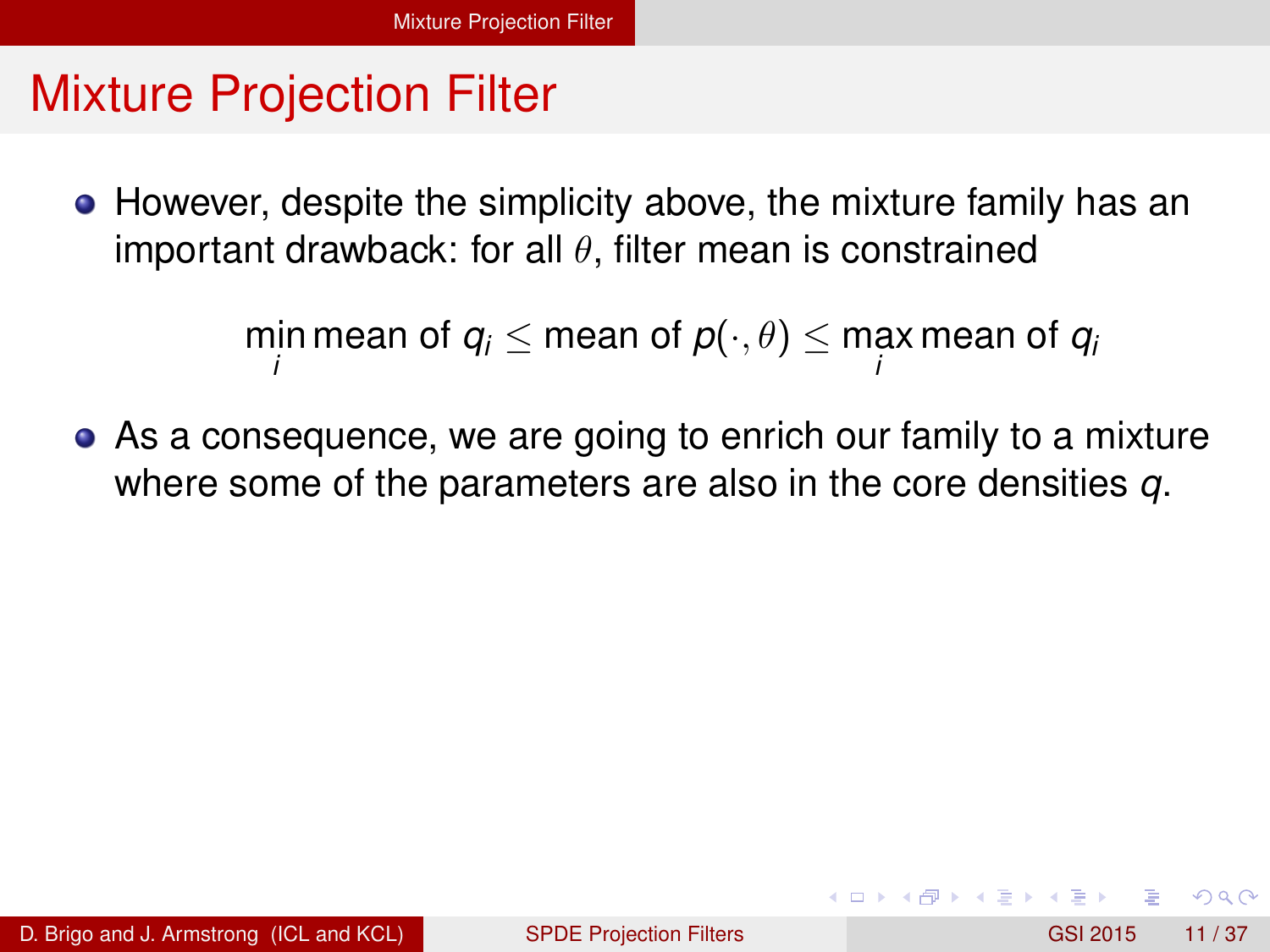<span id="page-32-0"></span>However, despite the simplicity above, the mixture family has an important drawback: for all  $\theta$ , filter mean is constrained

 $\min\limits_{i}$  mean of  $q_i \leq$  mean of  $p(\cdot,\theta) \leq \max\limits_{i}$  mean of  $q_i$ 

- As a consequence, we are going to enrich our family to a mixture where some of the parameters are also in the core densities *q*.
- **Specifically, we consider a mixture of GAUSSIAN DENSITIES with** MEANS AND VARIANCES in each component not fixed. For example for a mixture of two Gaussians we have 5 parameters.

$$
\theta p_{\mathcal{N}(\mu_1, v_1)}(x) + (1 - \theta) p_{\mathcal{N}(\mu_2, v_2)}(x), \text{ param. } \theta, \mu_1, v_1, \mu_2, v_2
$$

 $\Omega$ 

イロト イ押 トイラト イラト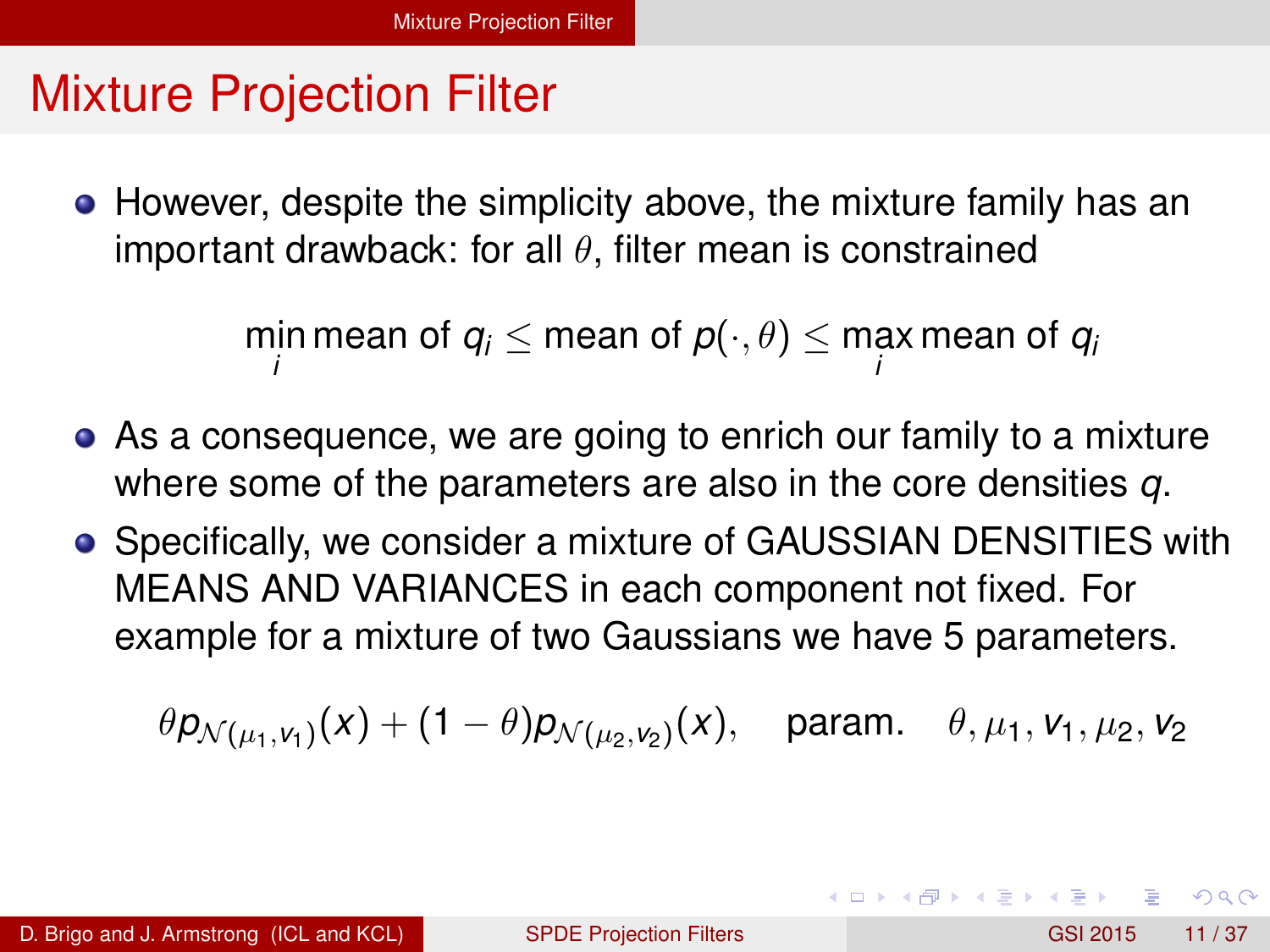<span id="page-33-0"></span>However, despite the simplicity above, the mixture family has an important drawback: for all  $\theta$ , filter mean is constrained

> min mean of  $q_i \leq$  mean of  $p(\cdot,\theta) \leq$  max mean of  $q_i$ *i i*

- As a consequence, we are going to enrich our family to a mixture where some of the parameters are also in the core densities *q*.
- **Specifically, we consider a mixture of GAUSSIAN DENSITIES with** MEANS AND VARIANCES in each component not fixed. For example for a mixture of two Gaussians we have 5 parameters.

 $\theta$ *p<sub>N(µ1,Y</sup>1)*(*x*) + (1  $-\theta$ )*p<sub>N(µ2,Y2)</sub>*</sub> param.  $\theta$ ,  $\mu_1$ ,  $\nu_1$ ,  $\mu_2$ ,  $\nu_2$ 

We are now going to illustrate the Gaussian mixture projection filter (GMPF) in a fundamental example.

D. Brigo and J. Armstrong (ICL and KCL) [SPDE Projection Filters](#page-0-0) GSI 2015 11/37

 $\Omega$ 

イロト イ押 トイラト イラト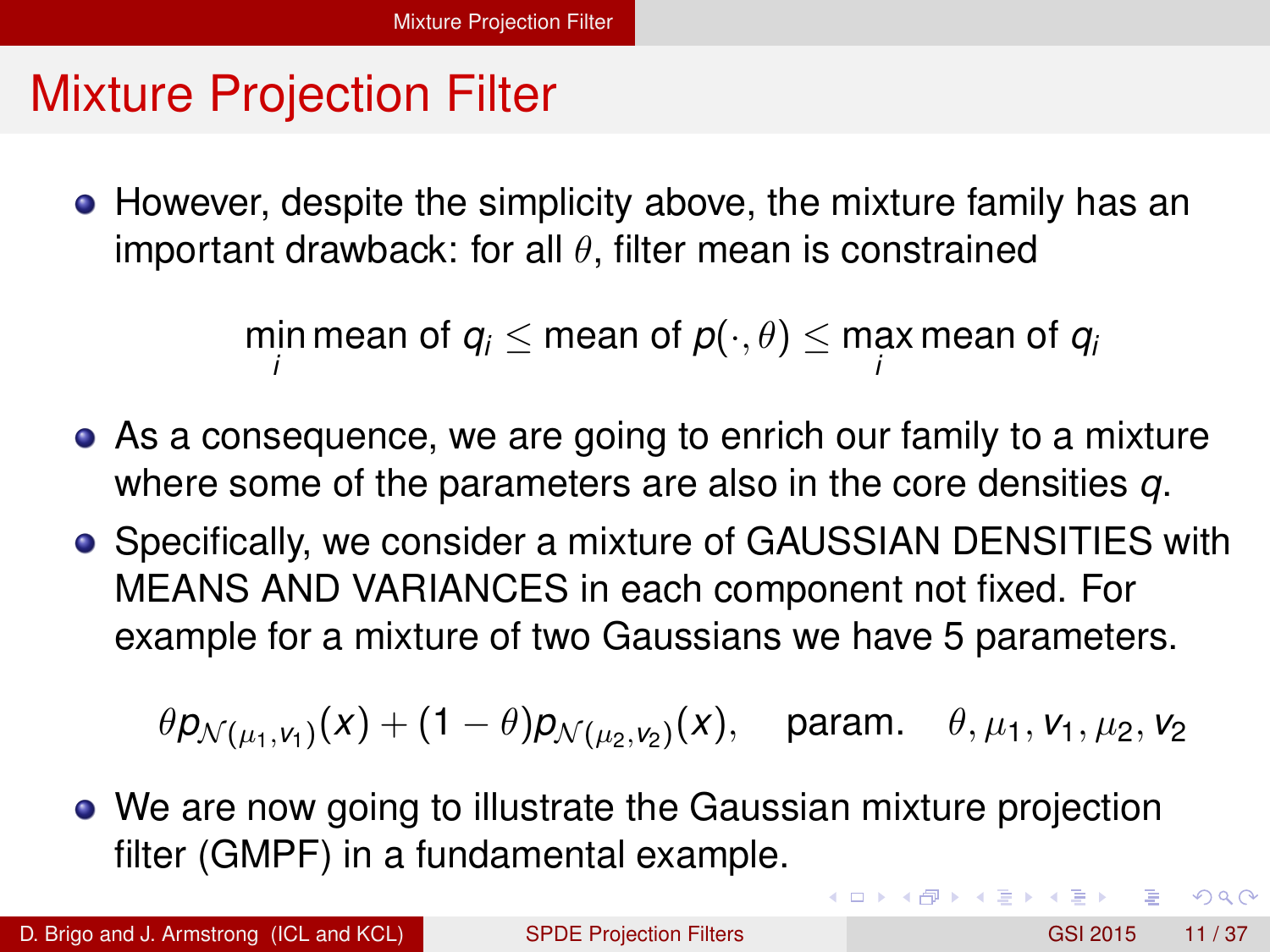#### <span id="page-34-0"></span>The quadratic sensor

Consider the quadratic sensor

$$
dX_t = \sigma dW_t
$$
  

$$
dY_t = X^2 dt + \sigma dV_t.
$$

 $\rightarrow$ 

 $299$ 

イロトメ 倒 トメ 差 トメ 差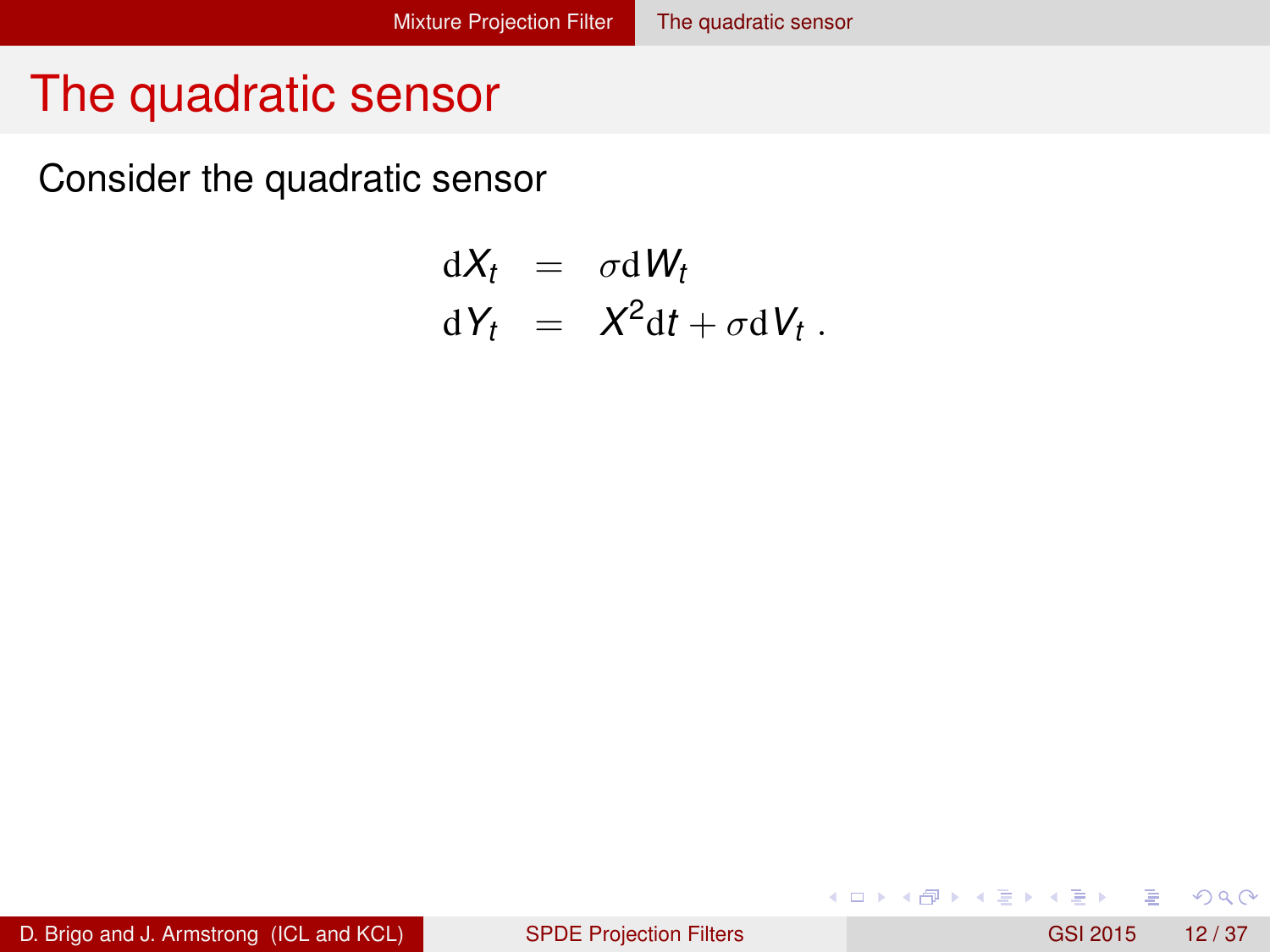#### <span id="page-35-0"></span>The quadratic sensor

Consider the quadratic sensor

$$
dX_t = \sigma dW_t
$$
  

$$
dY_t = X^2 dt + \sigma dV_t.
$$

The measurements tell us nothing about the sign of *X*

D. Brigo and J. Armstrong (ICL and KCL) [SPDE Projection Filters](#page-0-0) GSI 2015 12/37

 $QQ$ 

化重新分离

4 ロ ト ィ *同* ト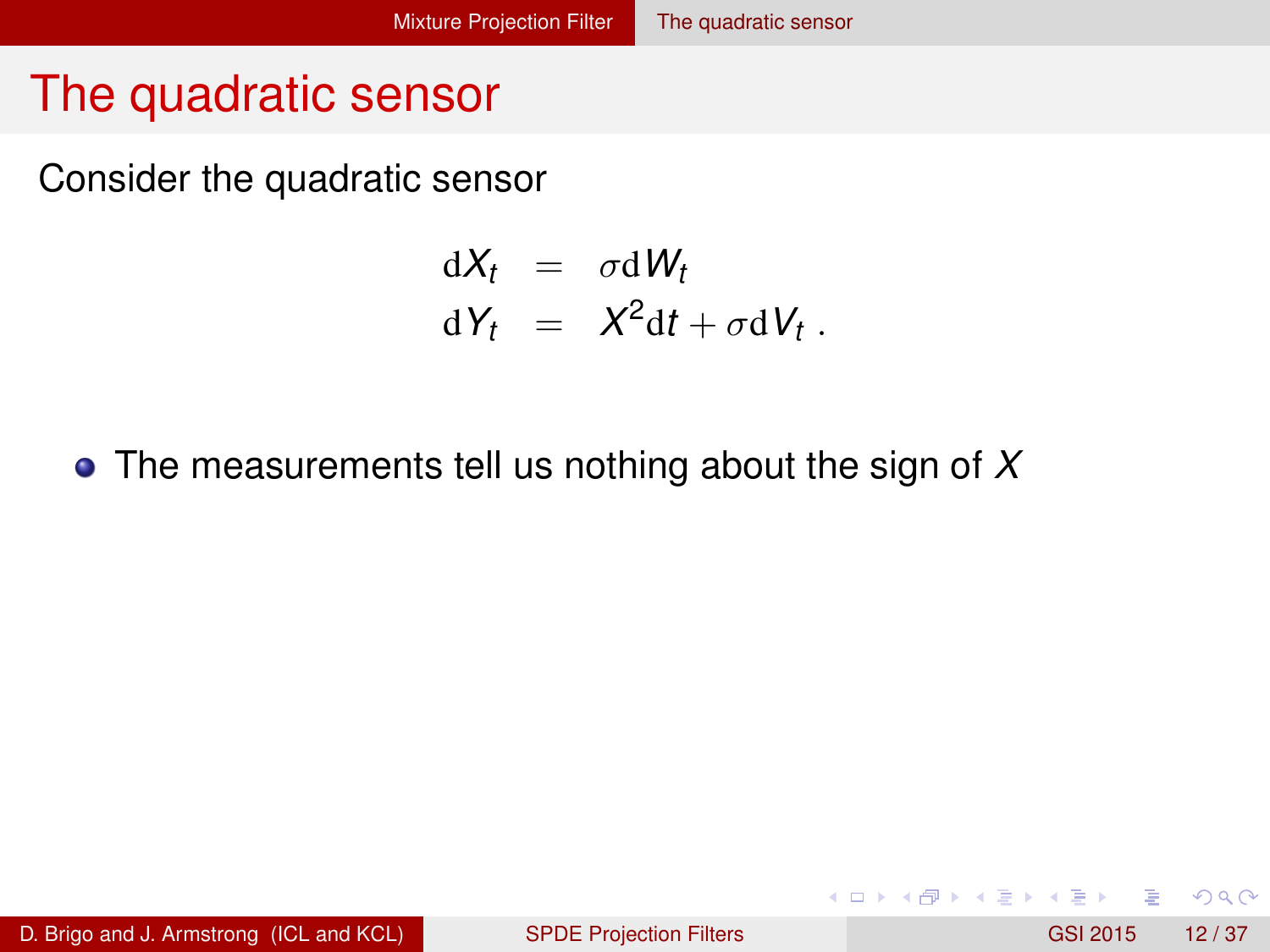# <span id="page-36-0"></span>The quadratic sensor

Consider the quadratic sensor

$$
dX_t = \sigma dW_t
$$
  

$$
dY_t = X^2 dt + \sigma dV_t.
$$

- The measurements tell us nothing about the sign of *X*
- Once it seems likely that the state has moved past the origin, the distribution will become nearly symmetrical

 $\Omega$ 

化重新分量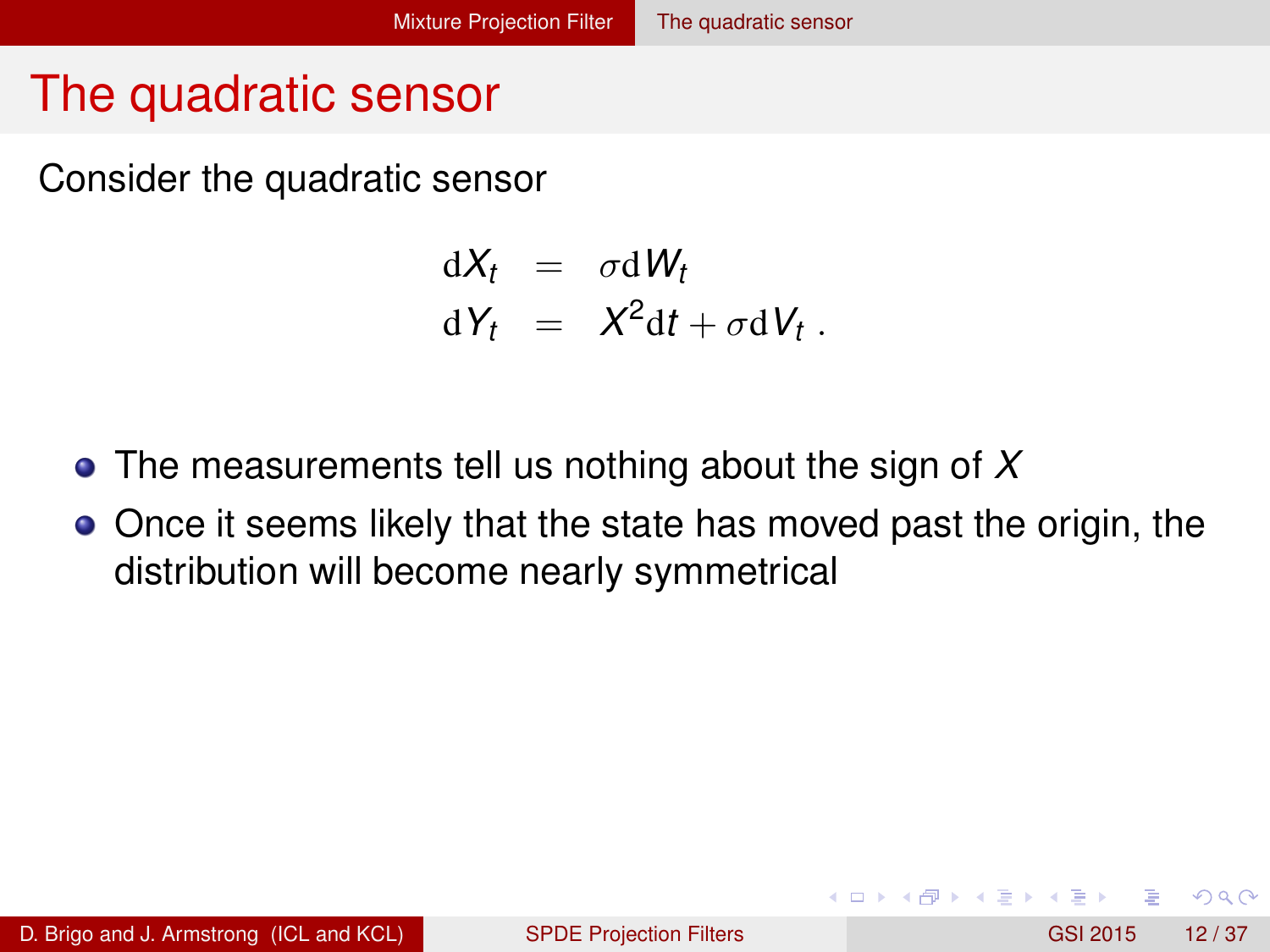# <span id="page-37-0"></span>The quadratic sensor

Consider the quadratic sensor

 $dX_t = \sigma dW_t$  $dY_t = X^2 dt + \sigma dV_t$ .

- The measurements tell us nothing about the sign of *X*
- Once it seems likely that the state has moved past the origin, the distribution will become nearly symmetrical
- We expect a bimodal distribution

 $\Omega$ 

**REPAREM**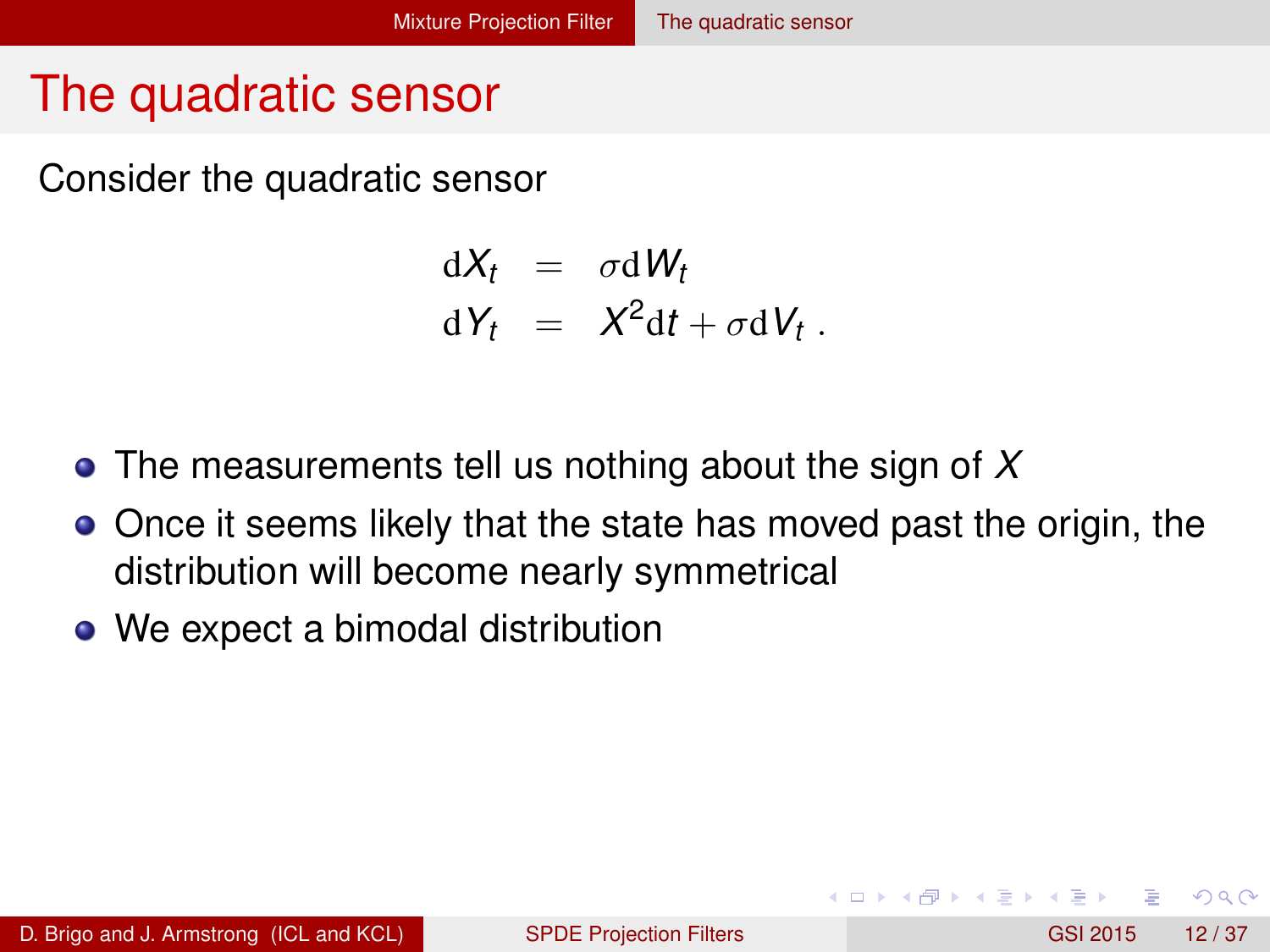# <span id="page-38-0"></span>The quadratic sensor

Consider the quadratic sensor

 $dX_t = \sigma dW_t$  $dY_t = X^2 dt + \sigma dV_t$ .

- The measurements tell us nothing about the sign of *X*
- Once it seems likely that the state has moved past the origin, the distribution will become nearly symmetrical
- We expect a bimodal distribution

• 
$$
\theta p_{\mathcal{N}(\mu_1, v_1)}(x) + (1 - \theta) p_{\mathcal{N}(\mu_2, v_2)}(x)
$$
 (red)  
• vs  $e^{\theta_1 x + \theta_2 x^2 + \theta_3 x^3 + \theta_4 x^4 - \psi(\theta)}$  (pink)

- vs  $EKF(N)$  (blue)
- vs exact (green, finite diff. method, grid 1[000](#page-37-0) [s](#page-39-0)[t](#page-33-0)[a](#page-34-0)[t](#page-38-0)[e](#page-39-0) [&](#page-33-0) [5](#page-53-0)[0](#page-54-0)[0](#page-28-0)[0](#page-56-0) [t](#page-57-0)[im](#page-0-0)[e\)](#page-71-0) റെ ഭ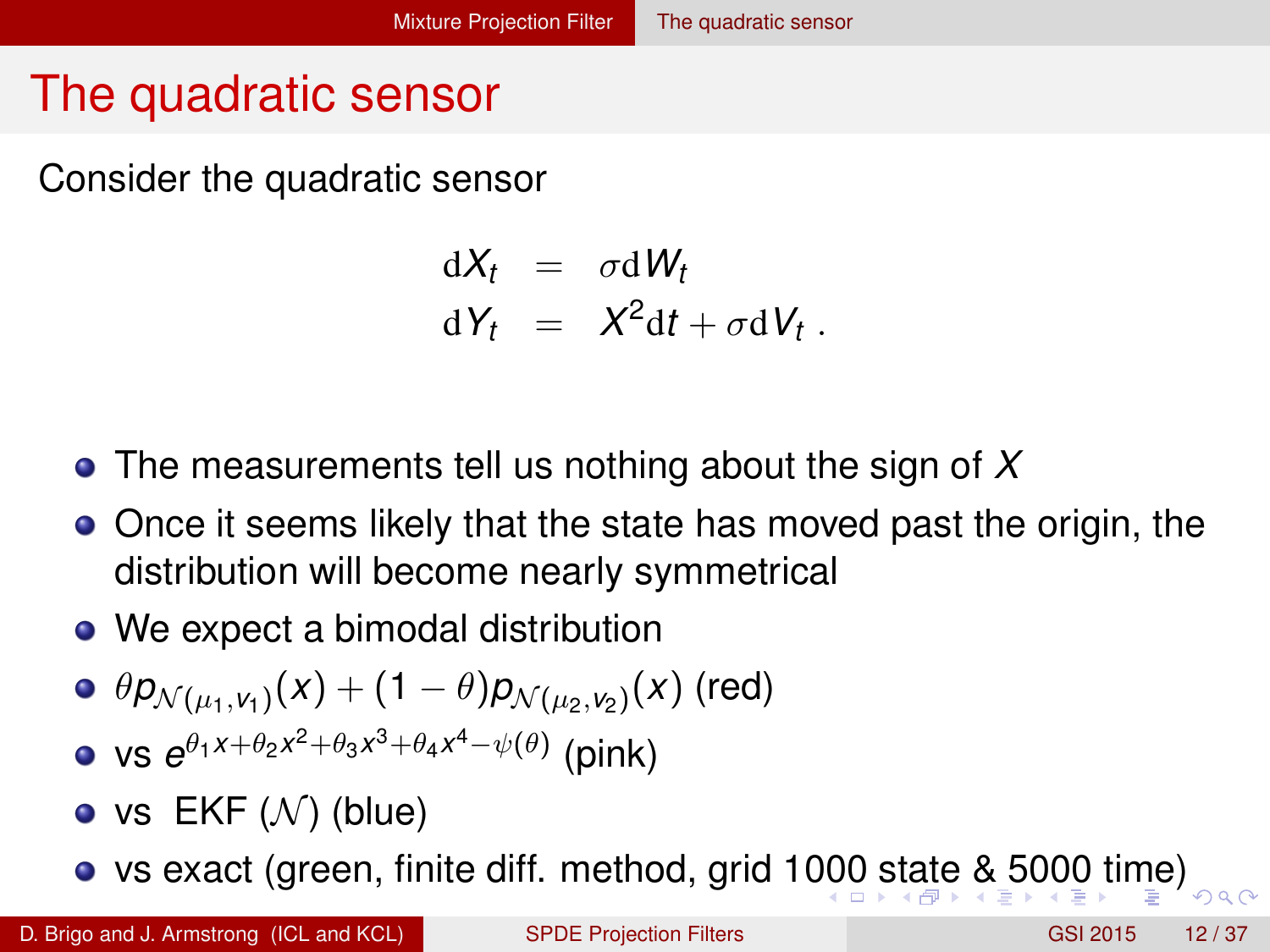<span id="page-39-0"></span>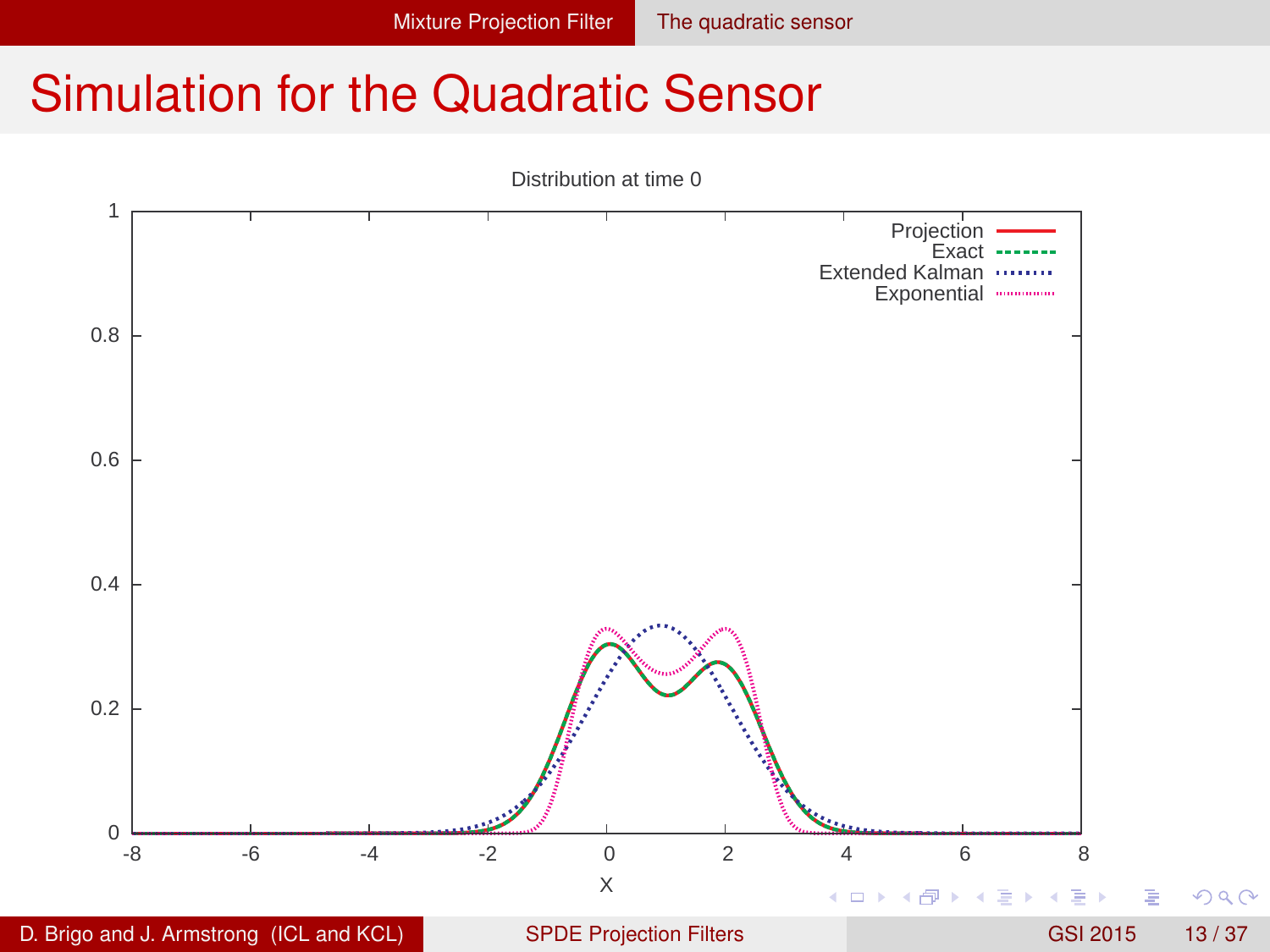<span id="page-40-0"></span>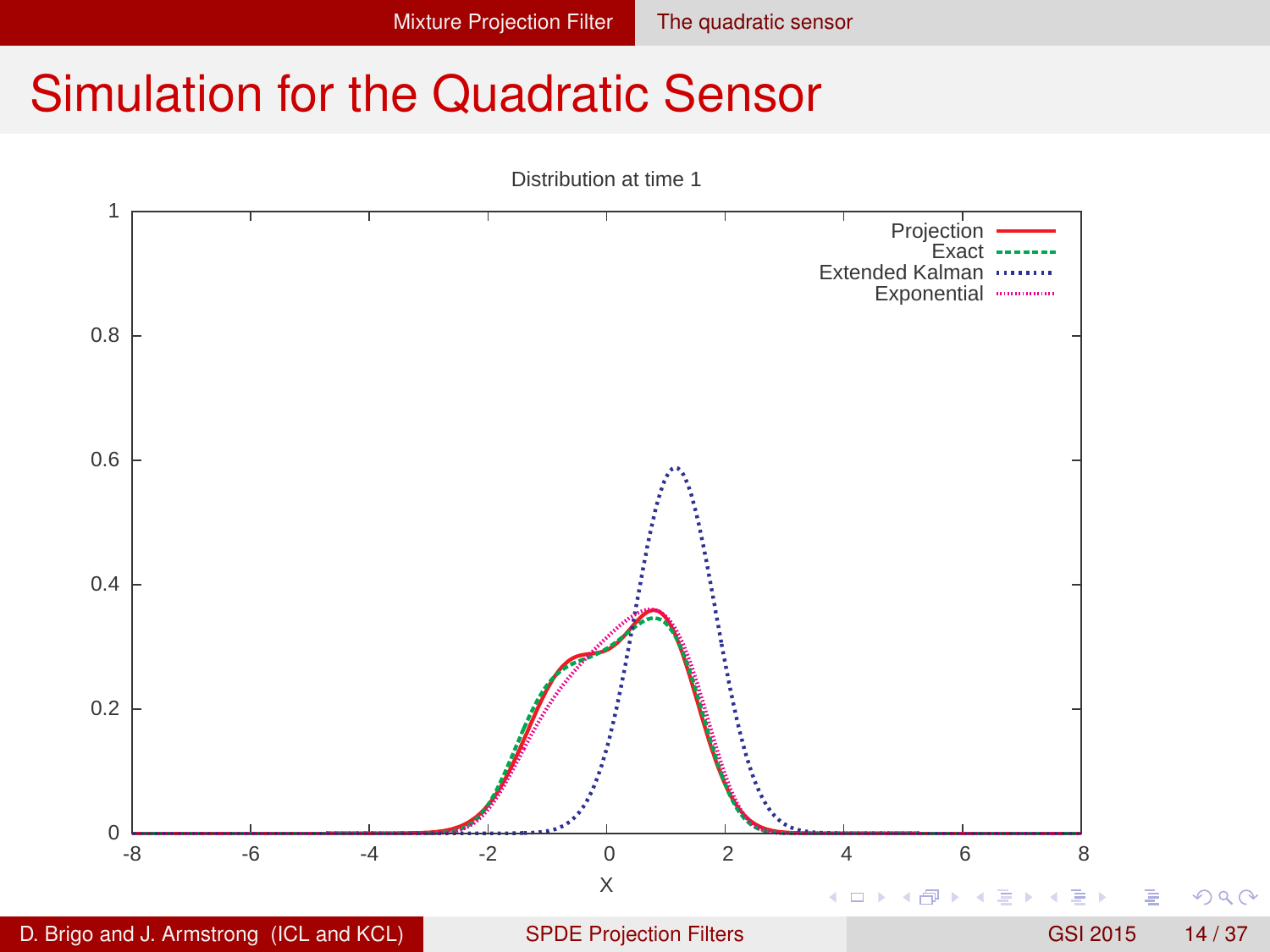<span id="page-41-0"></span>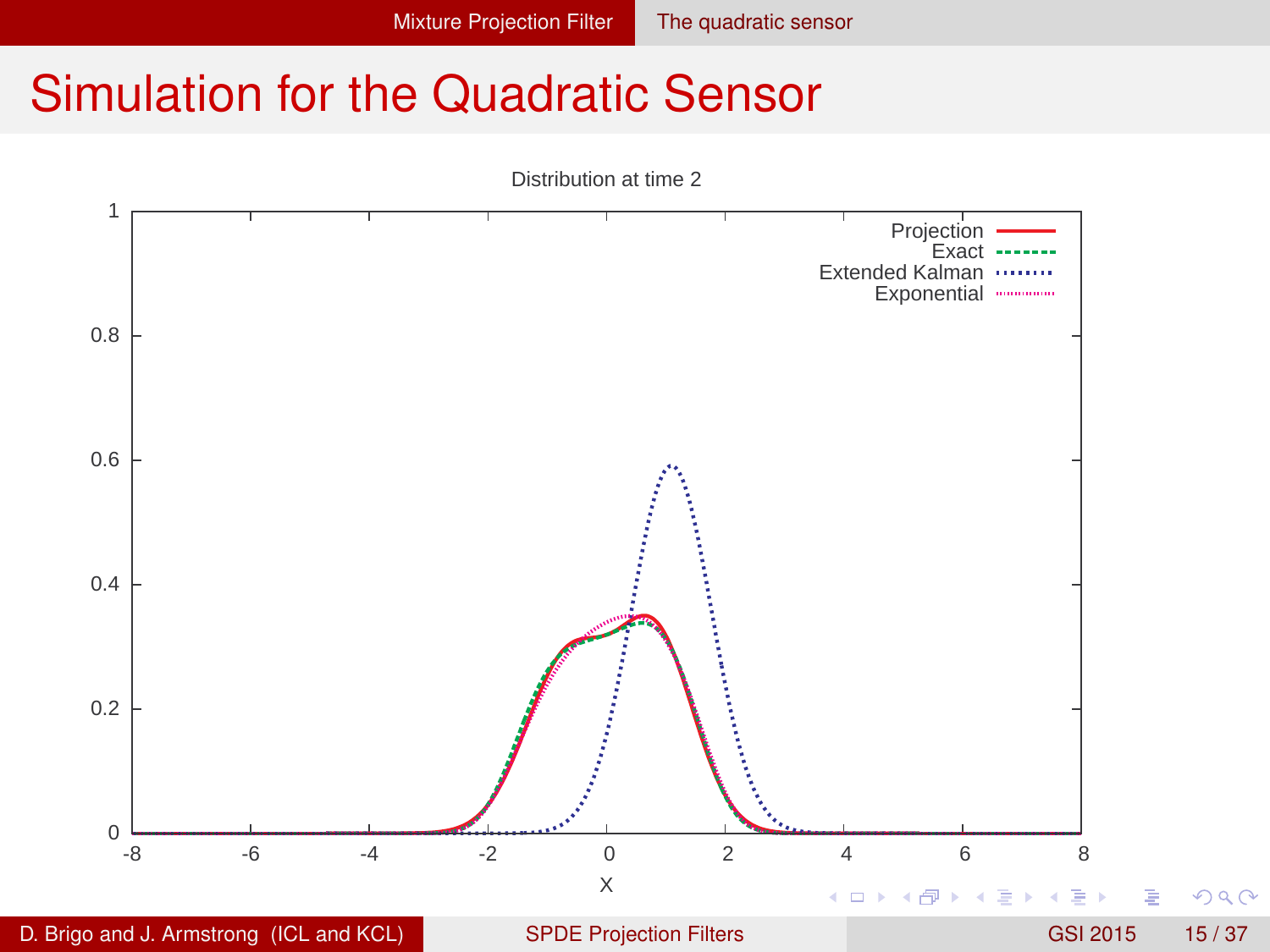<span id="page-42-0"></span>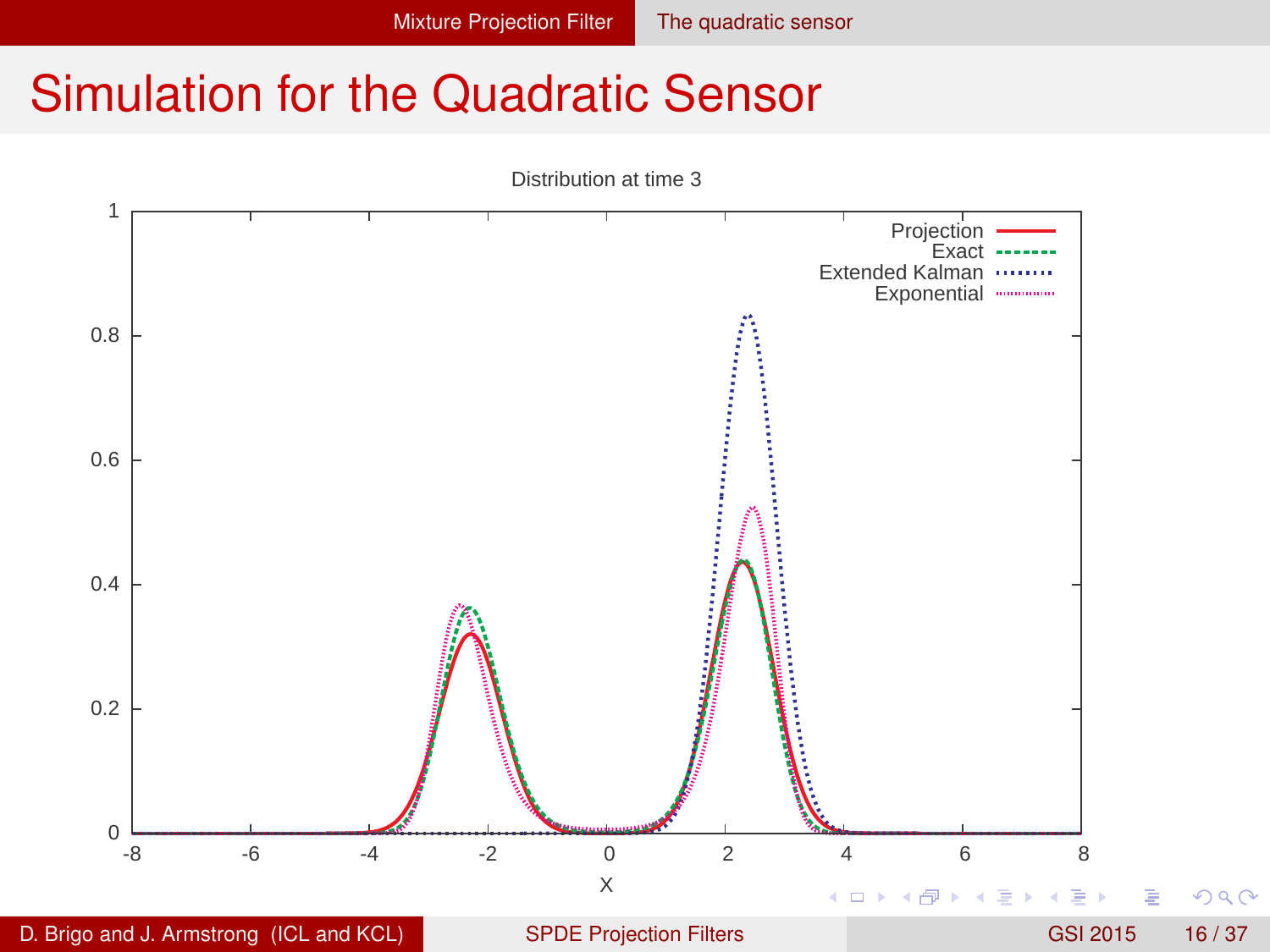<span id="page-43-0"></span>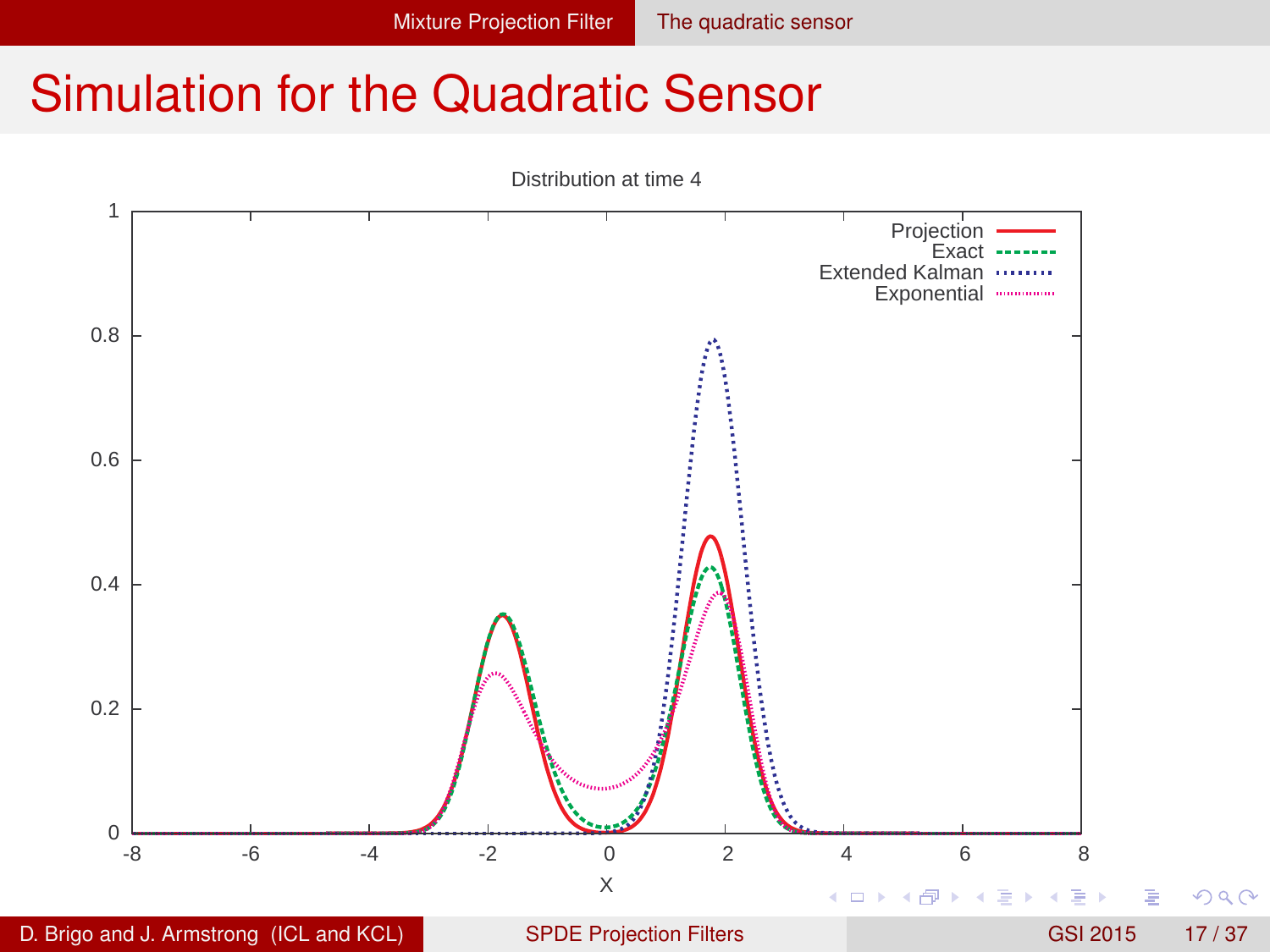<span id="page-44-0"></span>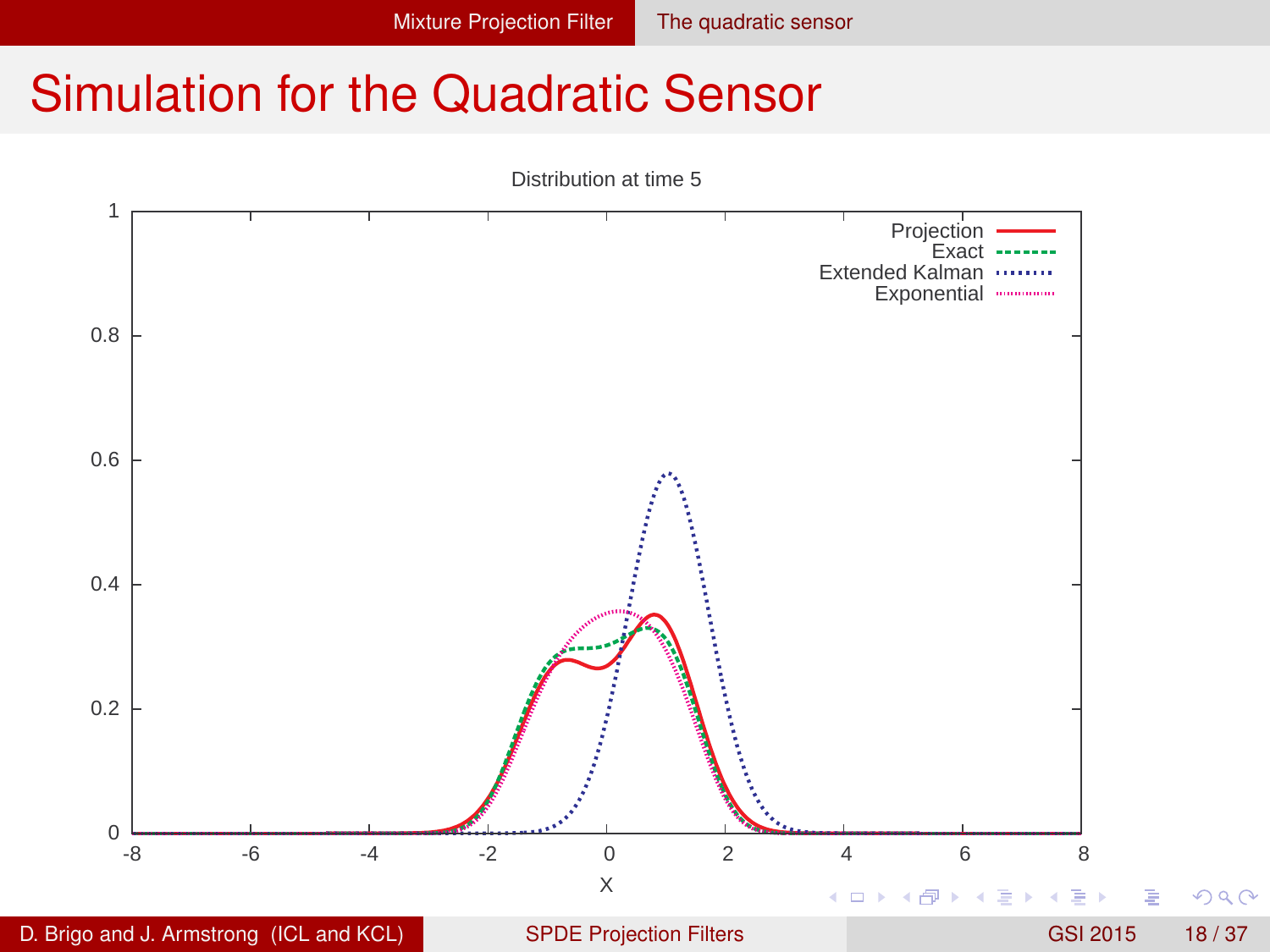<span id="page-45-0"></span>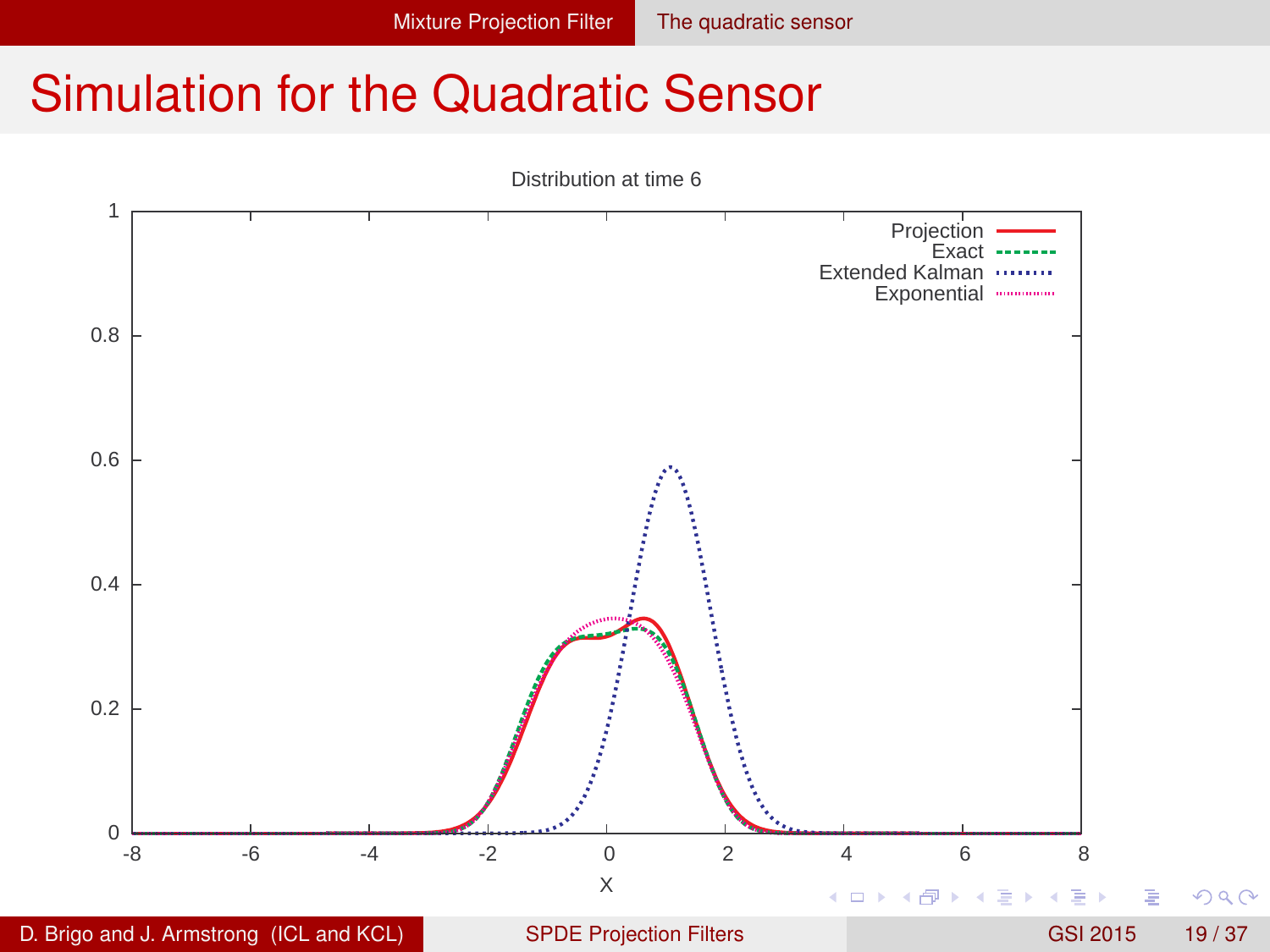<span id="page-46-0"></span>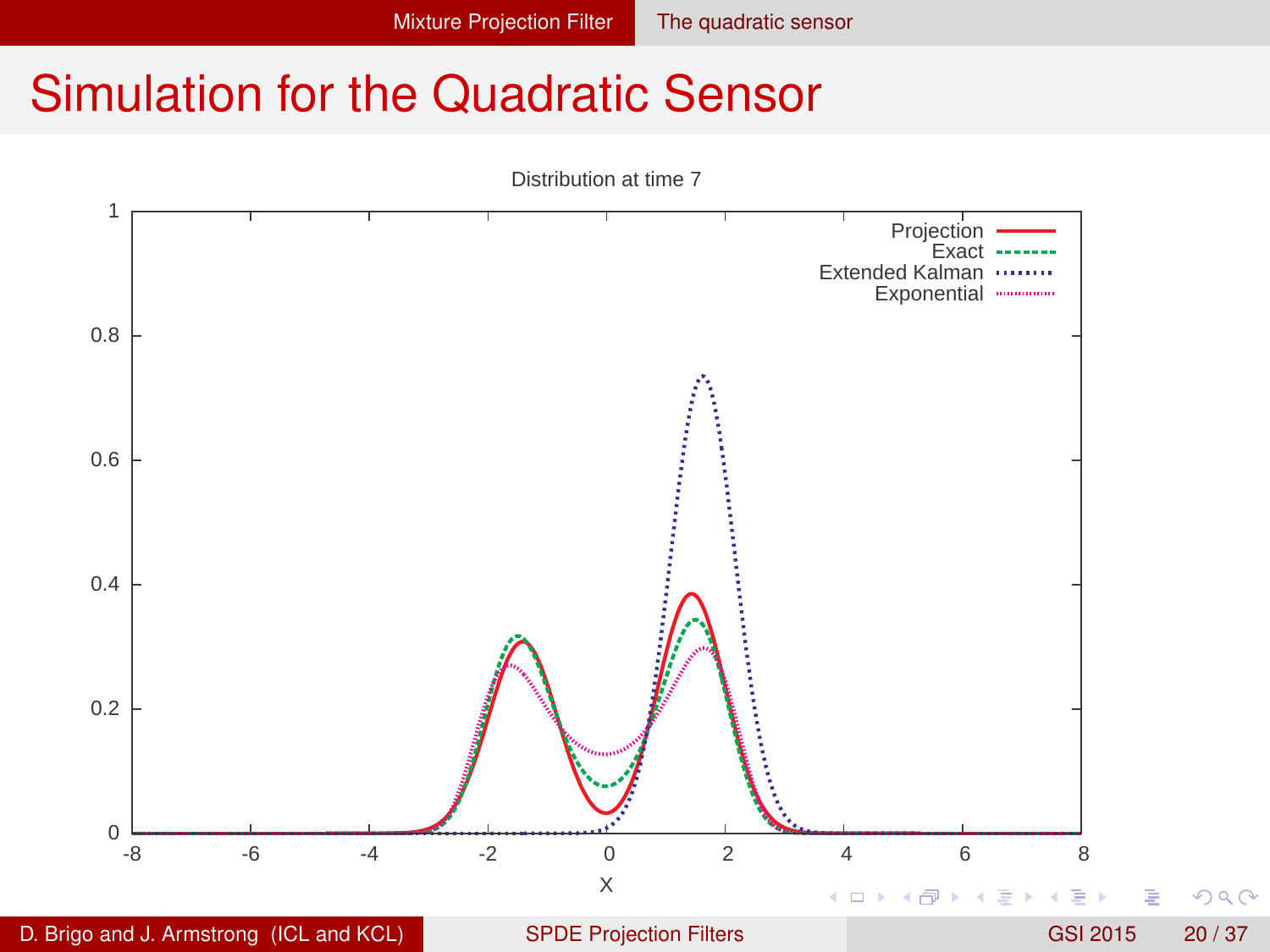<span id="page-47-0"></span>

D. Brigo and J. Armstrong (ICL and KCL) [SPDE Projection Filters](#page-0-0) GSI 2015 21/37

Þ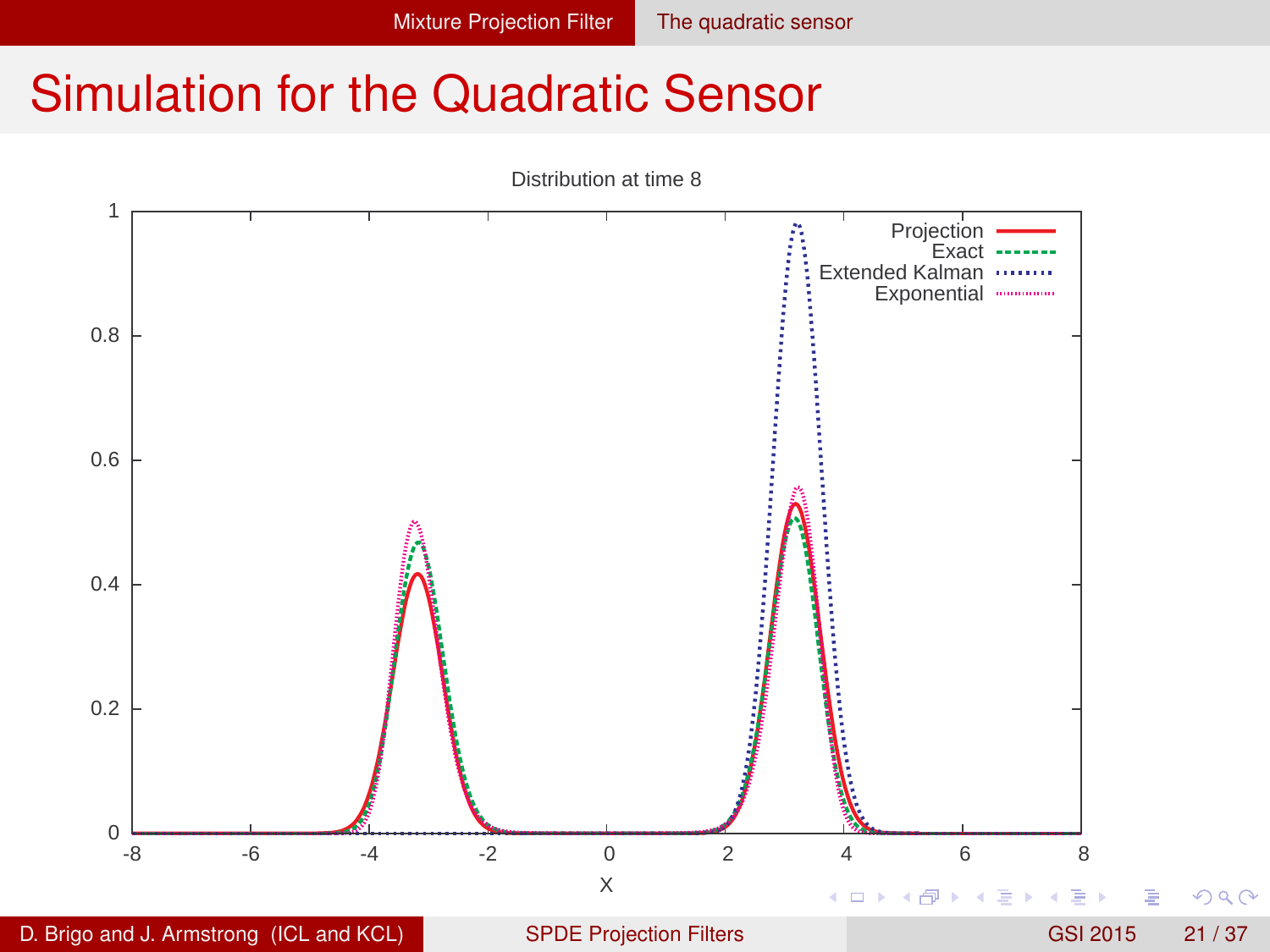<span id="page-48-0"></span>

D. Brigo and J. Armstrong (ICL and KCL) [SPDE Projection Filters](#page-0-0) GSI 2015 22 / 37

Þ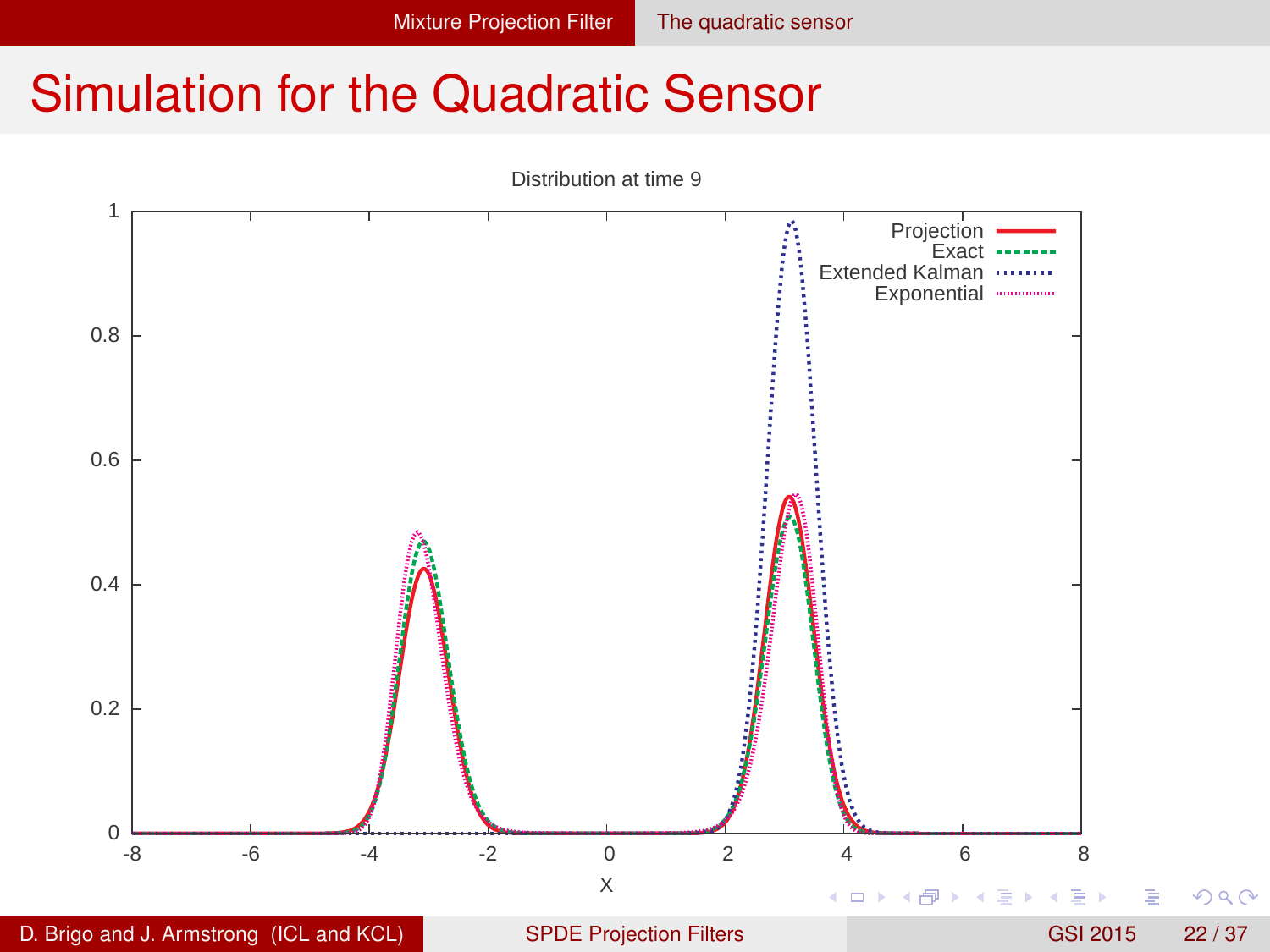<span id="page-49-0"></span>

D. Brigo and J. Armstrong (ICL and KCL) [SPDE Projection Filters](#page-0-0) GSI 2015 23/37

Þ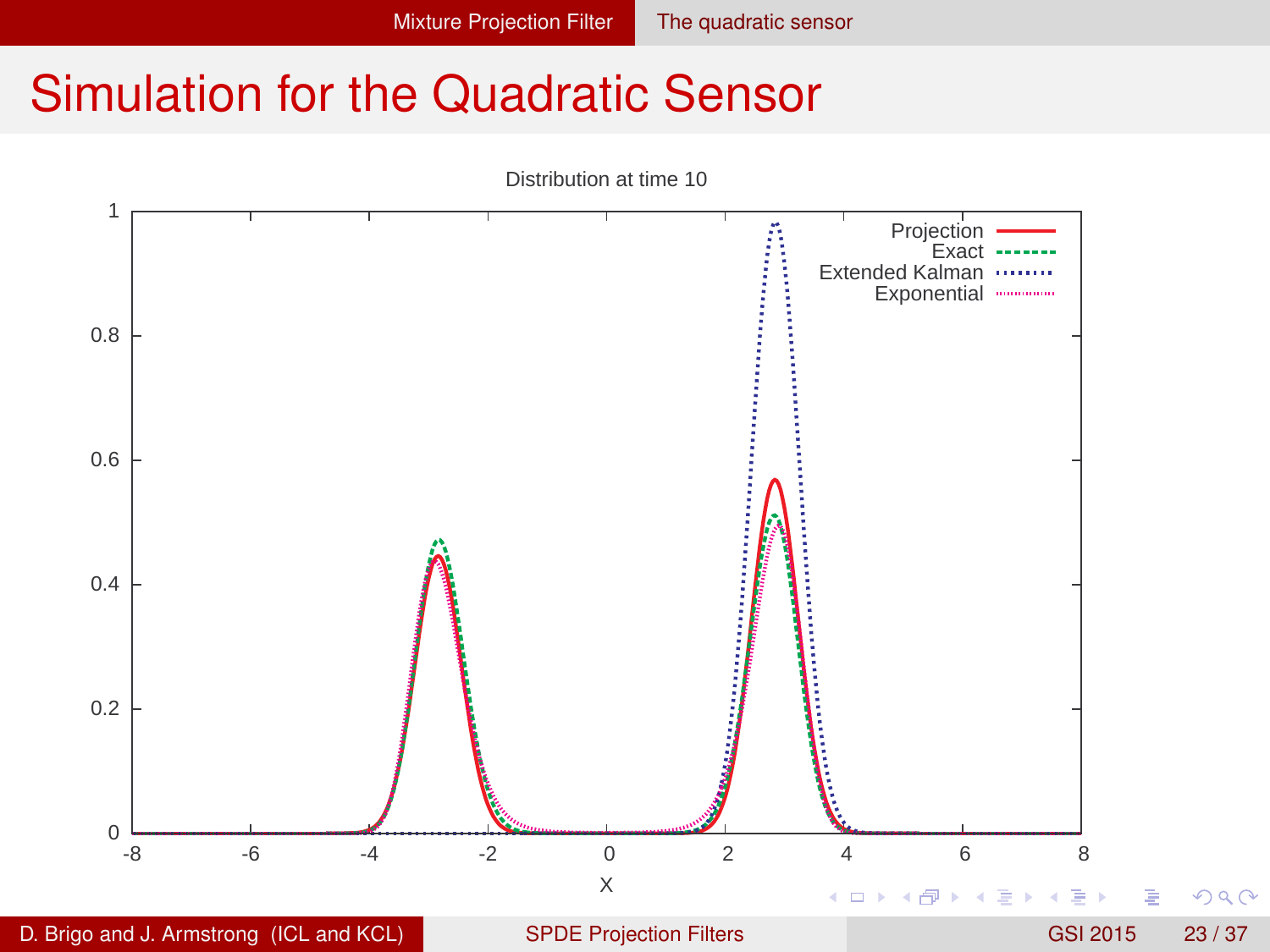# <span id="page-50-0"></span>Comparing local approximation errors (*L* 2 residuals) ε*<sup>t</sup>*

$$
\varepsilon_t^2 = \int (\rho_{\text{exact},t}(x) - \rho_{\text{approx},t}(x))^2 dx
$$

- $\rho_{\text{apor}_(t)}(x)$ : three possible choices.
- $\theta$ *p* $_{\mathcal{N}(\mu_1,\nu_1)}(x) + (1-\theta)$ *p* $_{\mathcal{N}(\mu_2,\nu_2)}(x)$  *(red)*
- $v$ s *e*<sup>θ</sup>1<sup>*x*+θ<sub>2</sub>*x*<sup>2</sup>+θ<sub>3</sub>*x*<sup>3</sup>+θ<sub>4</sub>*x*<sup>4</sup>−ψ(θ) (blue)</sup>
- vs  $EKF(N)$  (green)

в

 $\Omega$ 

化重氮化重氮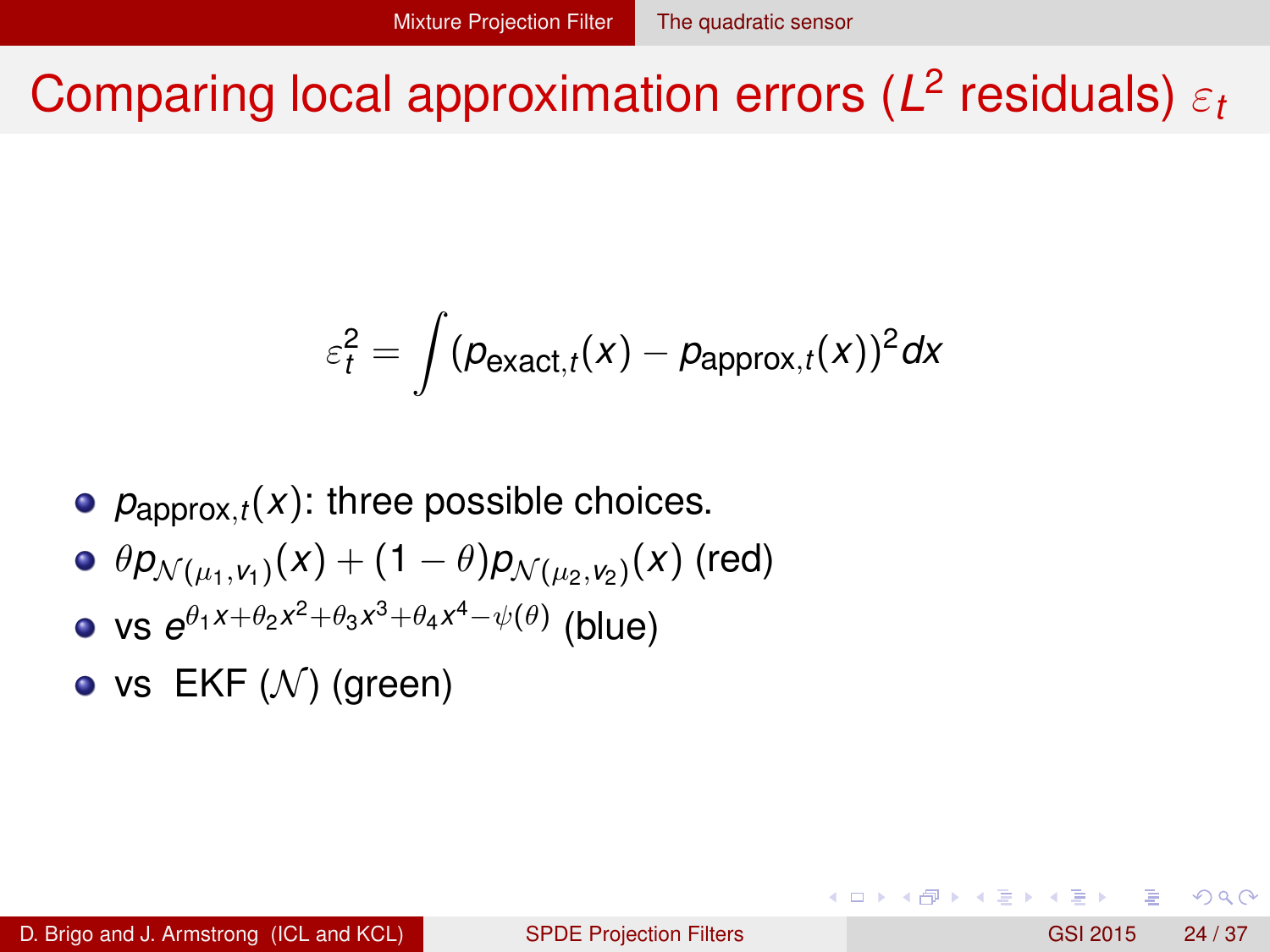# <span id="page-51-0"></span>*L* 2 residuals for the quadratic sensor

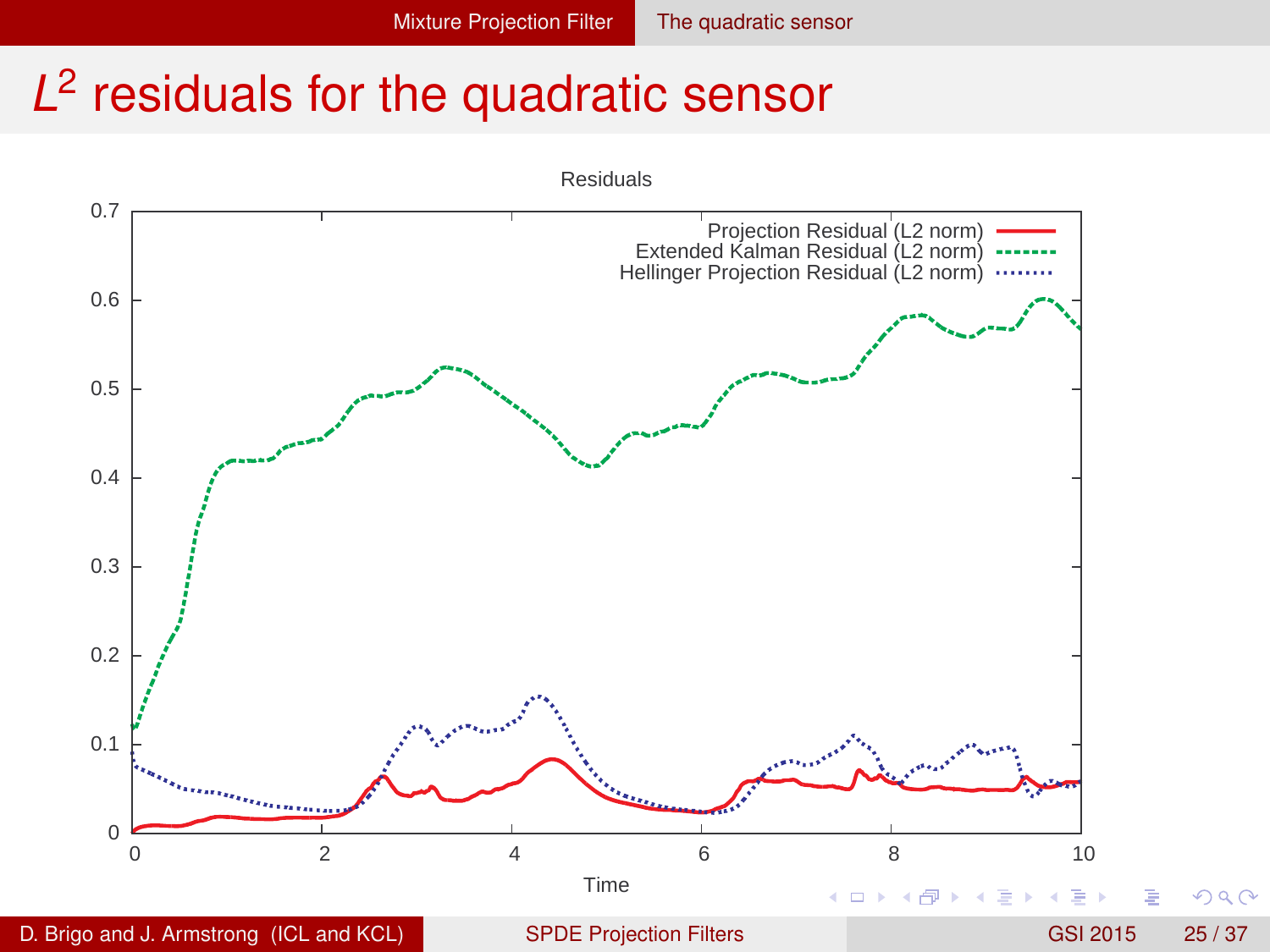### <span id="page-52-0"></span>Comparing local approx errors (Prokhorov residuals) ε*<sup>t</sup>*

 $\varepsilon_t = \inf\{\epsilon: \textit{F}_{\mathsf{exact},t}(x - \epsilon) - \epsilon \leq \textit{F}_{\mathsf{approx},t}(x) \leq \textit{F}_{\mathsf{exact},t}(x + \epsilon) + \epsilon \enspace \forall x\}$ 

with *F* the CDF of *p*'s.

Levy-Prokhorov metric works well with singular densities like particles where L2 metric not ideal.

- $\theta$ *p* $_{\mathcal{N}(\mu_1,\mathsf{v}_1)}$ *(x*) + (1  $-\theta$ )*p* $_{\mathcal{N}(\mu_2,\mathsf{v}_2)}$ *(x*) (red) vs *e* θ1*x*+θ2*x* <sup>2</sup>+θ3*x* <sup>3</sup>+θ4*x* <sup>4</sup>−ψ(θ) (green)
- vs best three particles (blue)

 $\Omega$ 

イロト イ押ト イヨト イヨト ニヨ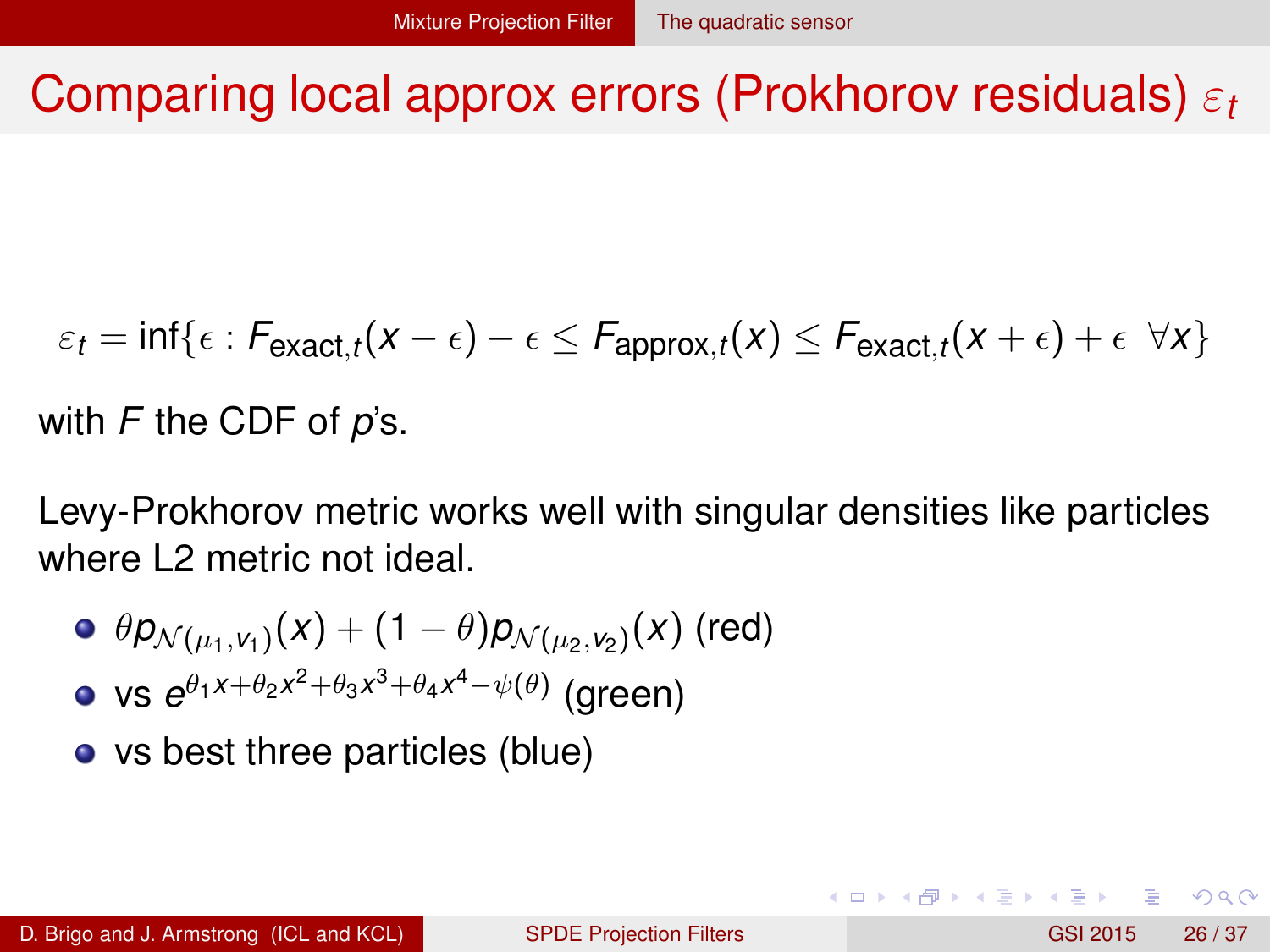### <span id="page-53-0"></span>Lévy residuals for the quadratic sensor

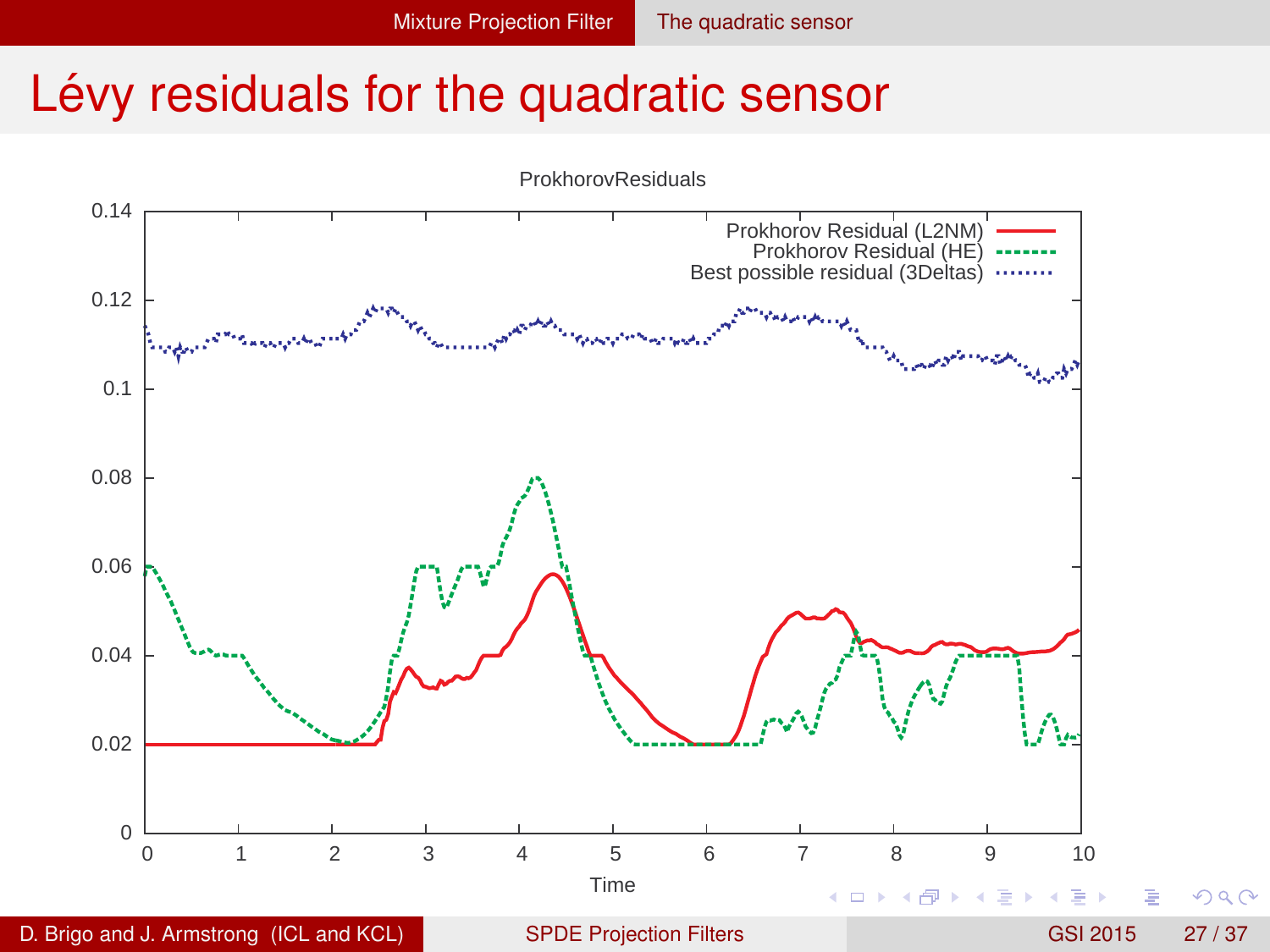### <span id="page-54-0"></span>Cubic sensors



Qualitatively similar results up to a stopping time

 $\rightarrow$ 

 $\Omega$ 

医单位 医单

4 ロ ト ィ *同* ト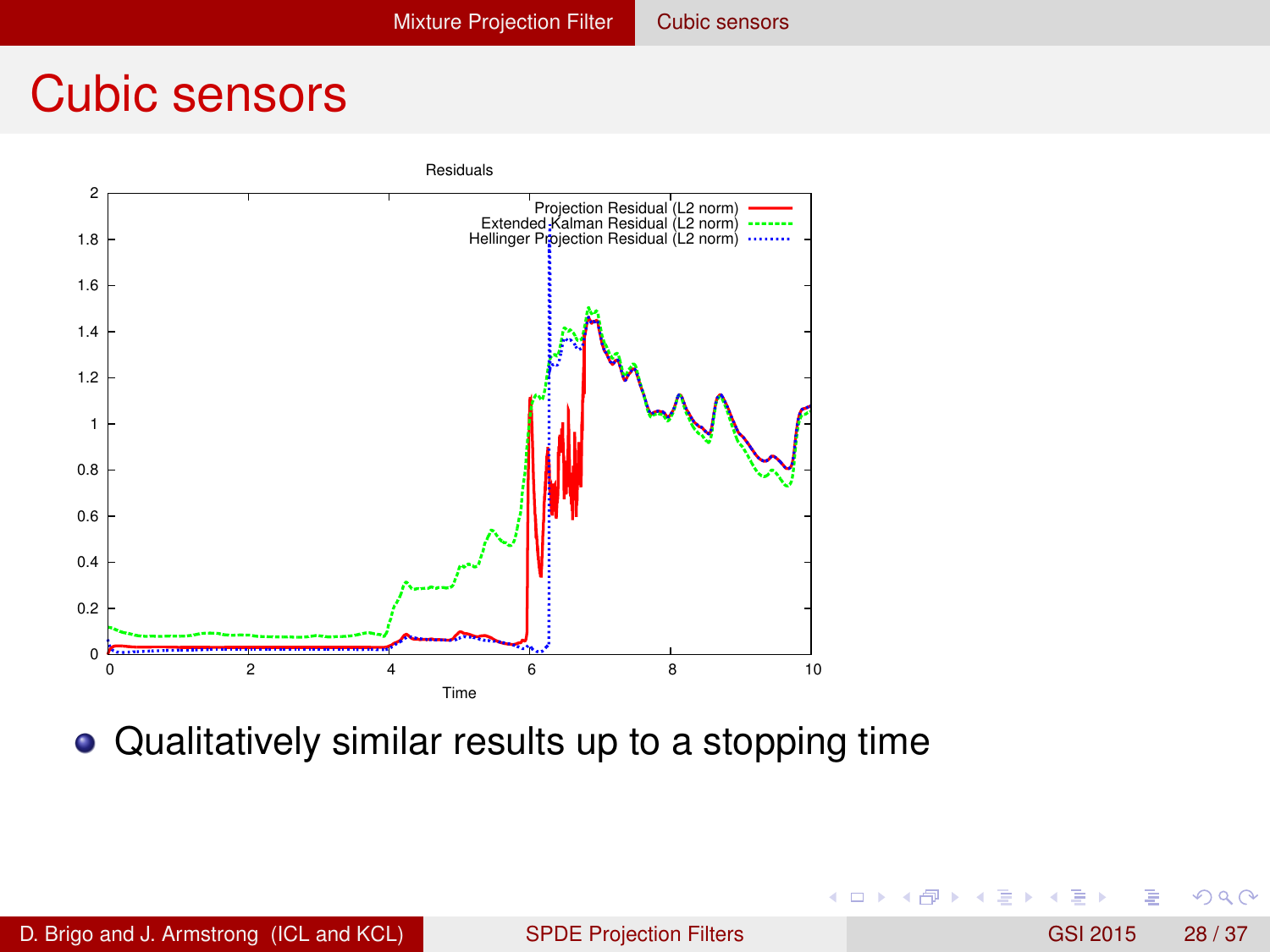### <span id="page-55-0"></span>Cubic sensors



- Qualitatively similar results up to a stopping time
- As one approaches the boundary γ*ij* becomes singular

 $\Omega$ 

 $\leftarrow$   $\equiv$   $\rightarrow$ 

×.

4 D.K. ×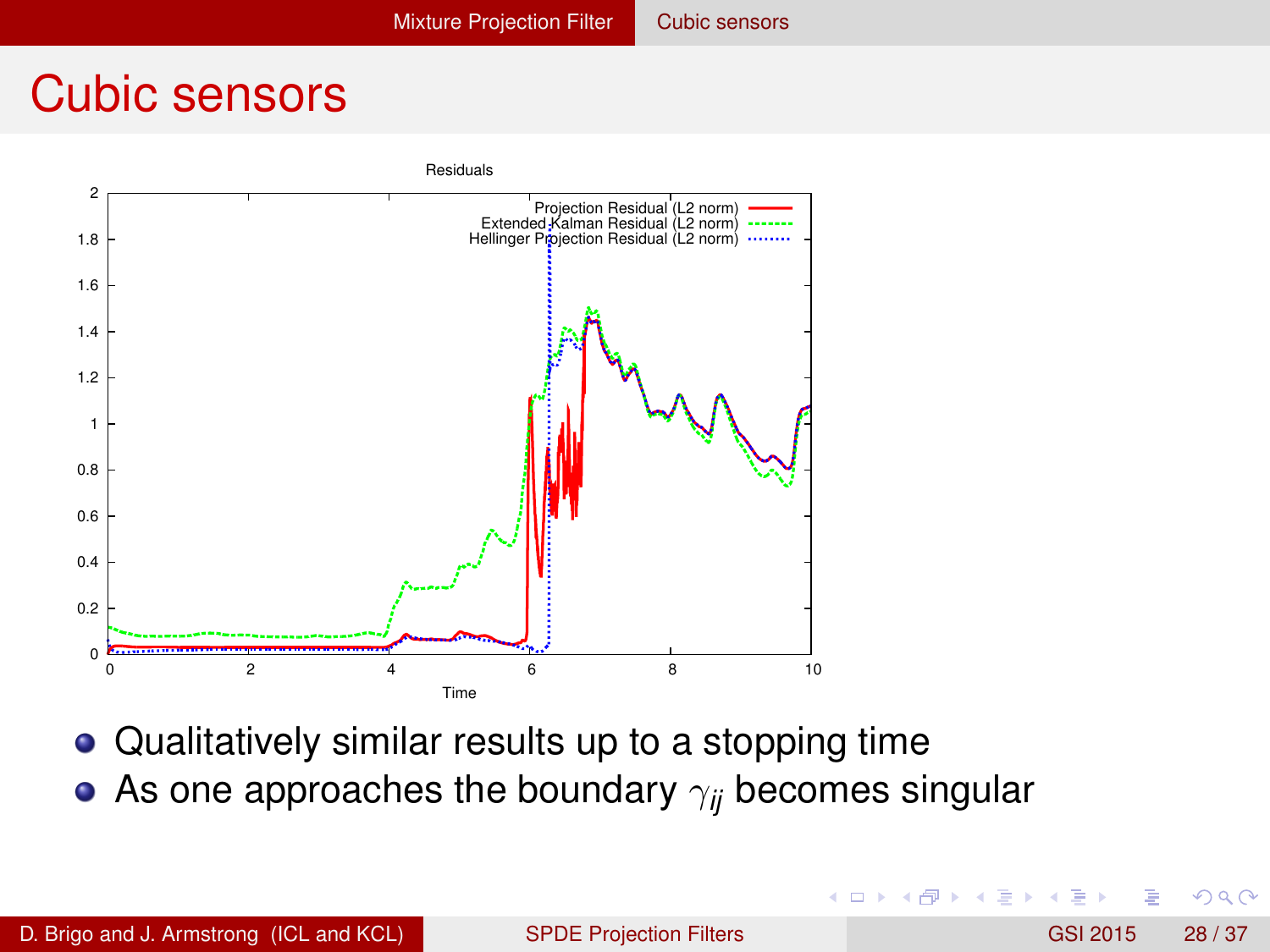### <span id="page-56-0"></span>Cubic sensors



- Qualitatively similar results up to a stopping time
- As one approaches the boundary  $\gamma_{ii}$  becomes singular
- The solution is to dynamically change the parameterization and even the dimension of the manifold.  $\Omega$  $\leftarrow$   $\leftarrow$   $\leftarrow$   $\leftarrow$   $\leftarrow$   $\leftarrow$

D. Brigo and J. Armstrong (ICL and KCL) [SPDE Projection Filters](#page-0-0) GSI 2015 28/37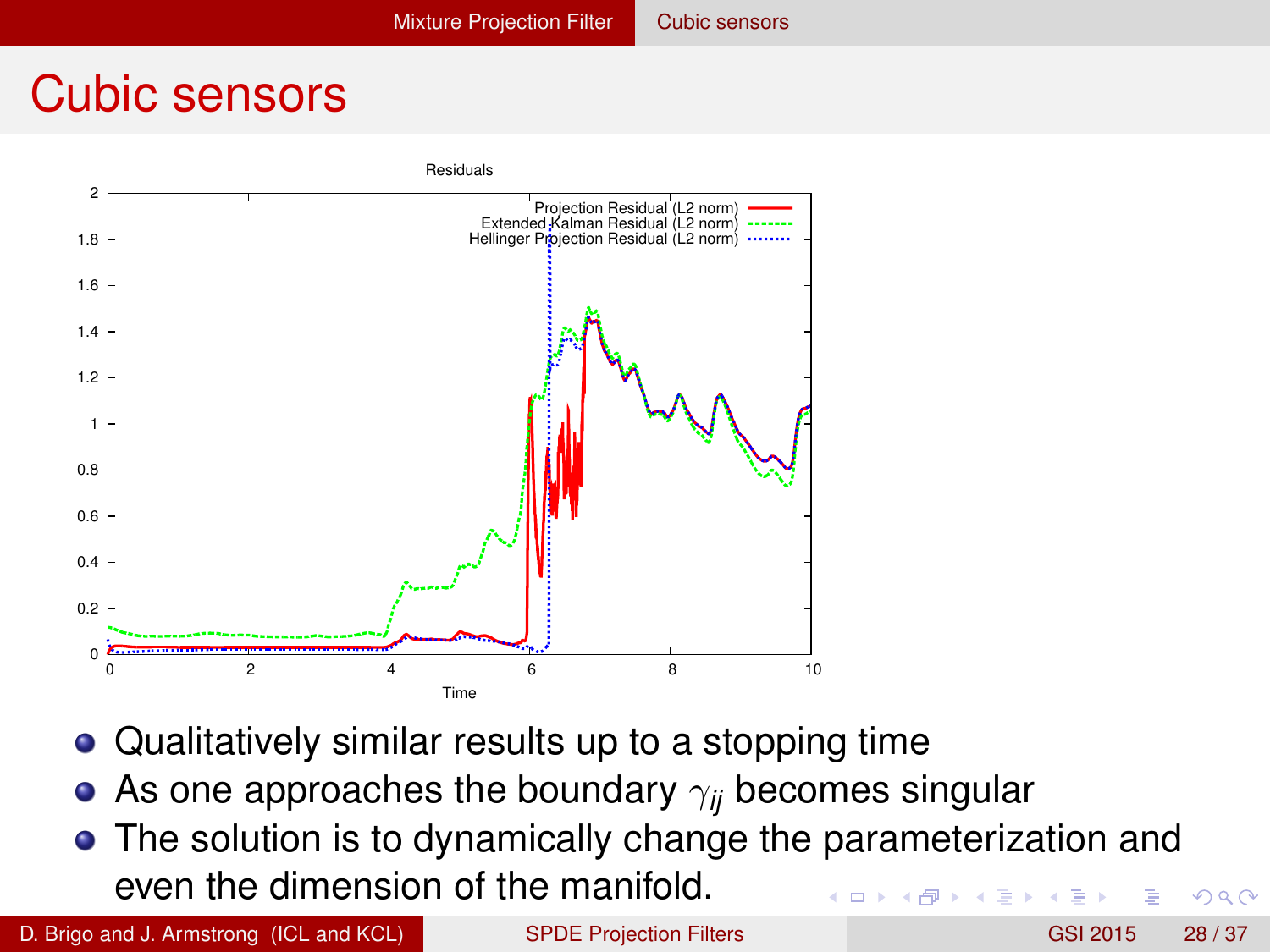<span id="page-57-0"></span>Approximate finite-dimensional filtering by rigorous projection on a chosen manifold of densities

4 0 8 1

 $\Omega$ 

不重 的第三人称形式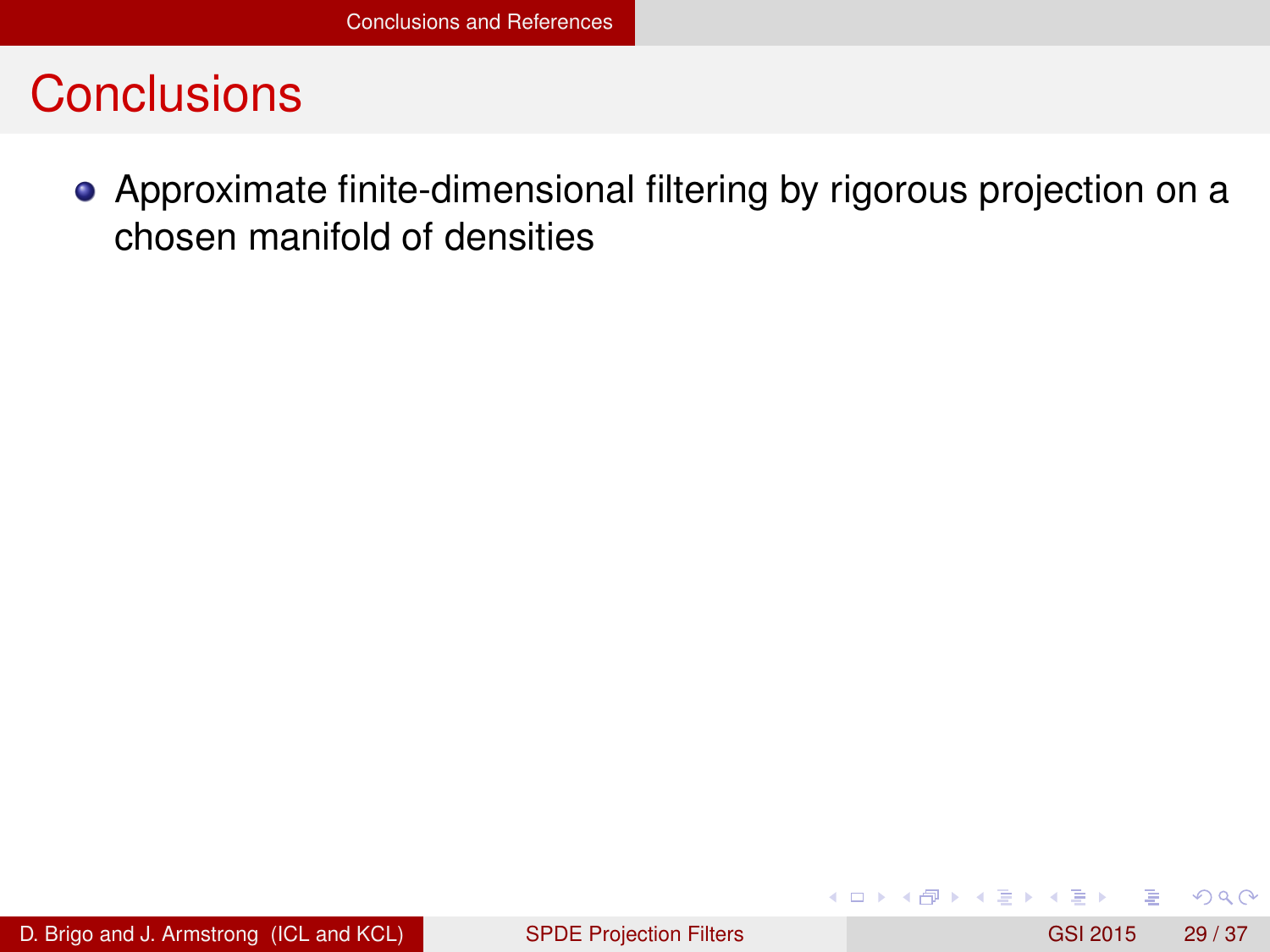- <span id="page-58-0"></span>Approximate finite-dimensional filtering by rigorous projection on a chosen manifold of densities
- Projection uses overarching *L* <sup>2</sup> structure

 $\Omega$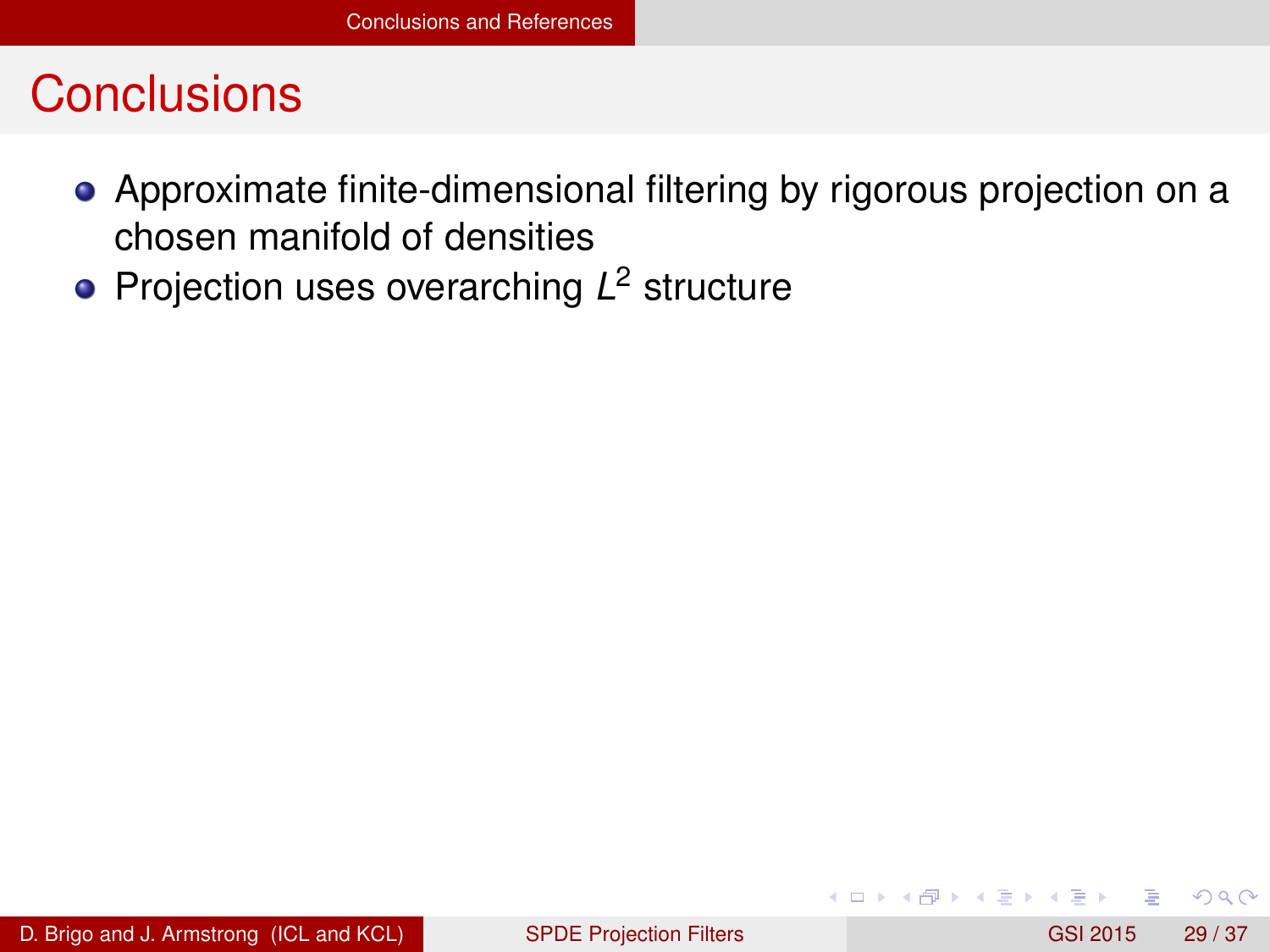- <span id="page-59-0"></span>Approximate finite-dimensional filtering by rigorous projection on a chosen manifold of densities
- Projection uses overarching *L* <sup>2</sup> structure
- Two different metrics: direct  $L^2$  and Hellinger/Fisher ( $L^2$  on  $\sqrt{2}$ )

 $\Omega$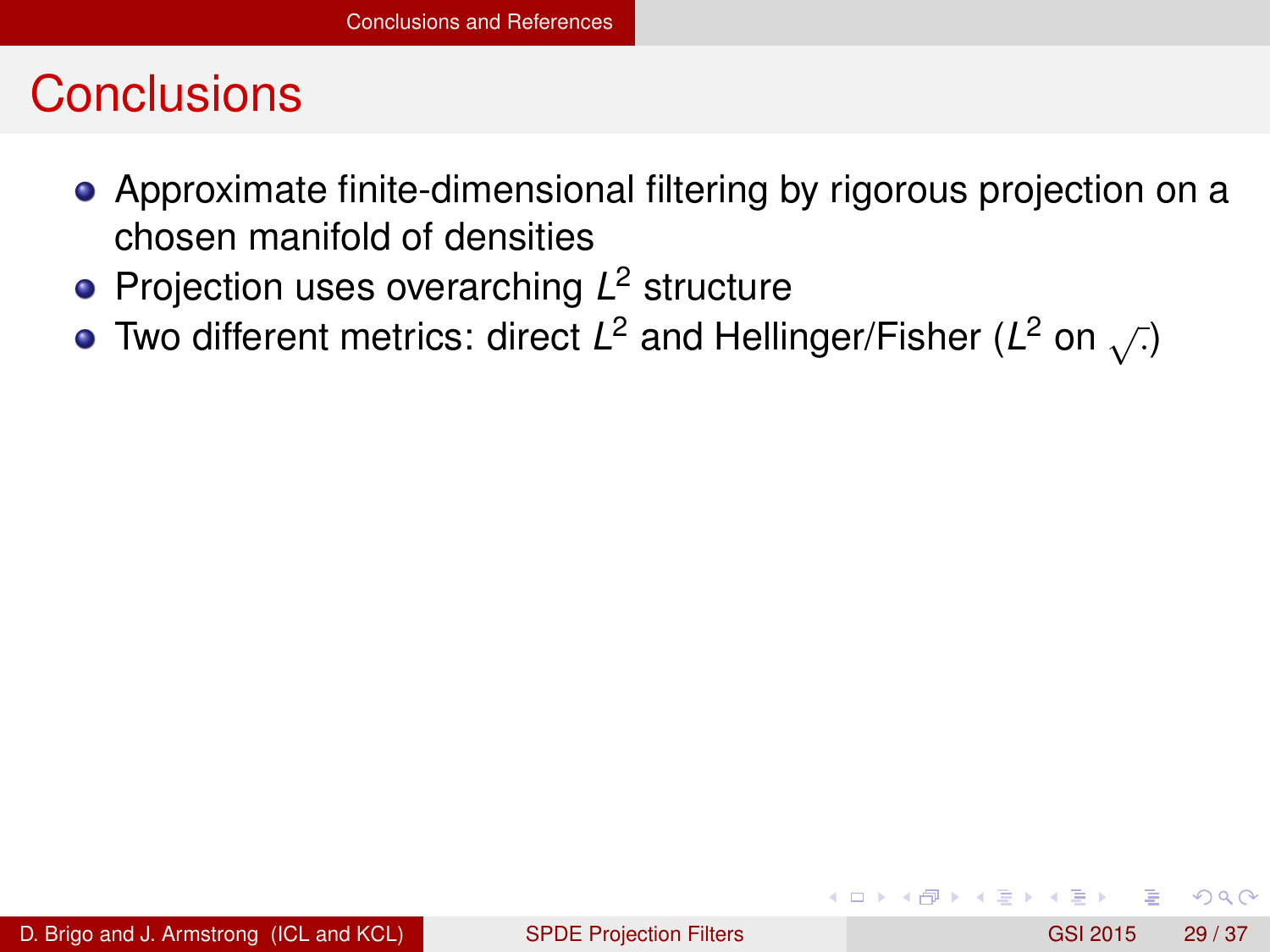- <span id="page-60-0"></span>Approximate finite-dimensional filtering by rigorous projection on a chosen manifold of densities
- Projection uses overarching *L* <sup>2</sup> structure
- Two different metrics: direct  $L^2$  and Hellinger/Fisher ( $L^2$  on  $\sqrt{2}$ )
- **•** Fisher works well with exponential families:
	- multimodality,
	- correction step exact,
	- simplicity of implementation
	- equivalence with Assumed Density Filters "moment matching"

 $\Omega$ 

 $A \equiv 0.4 \equiv$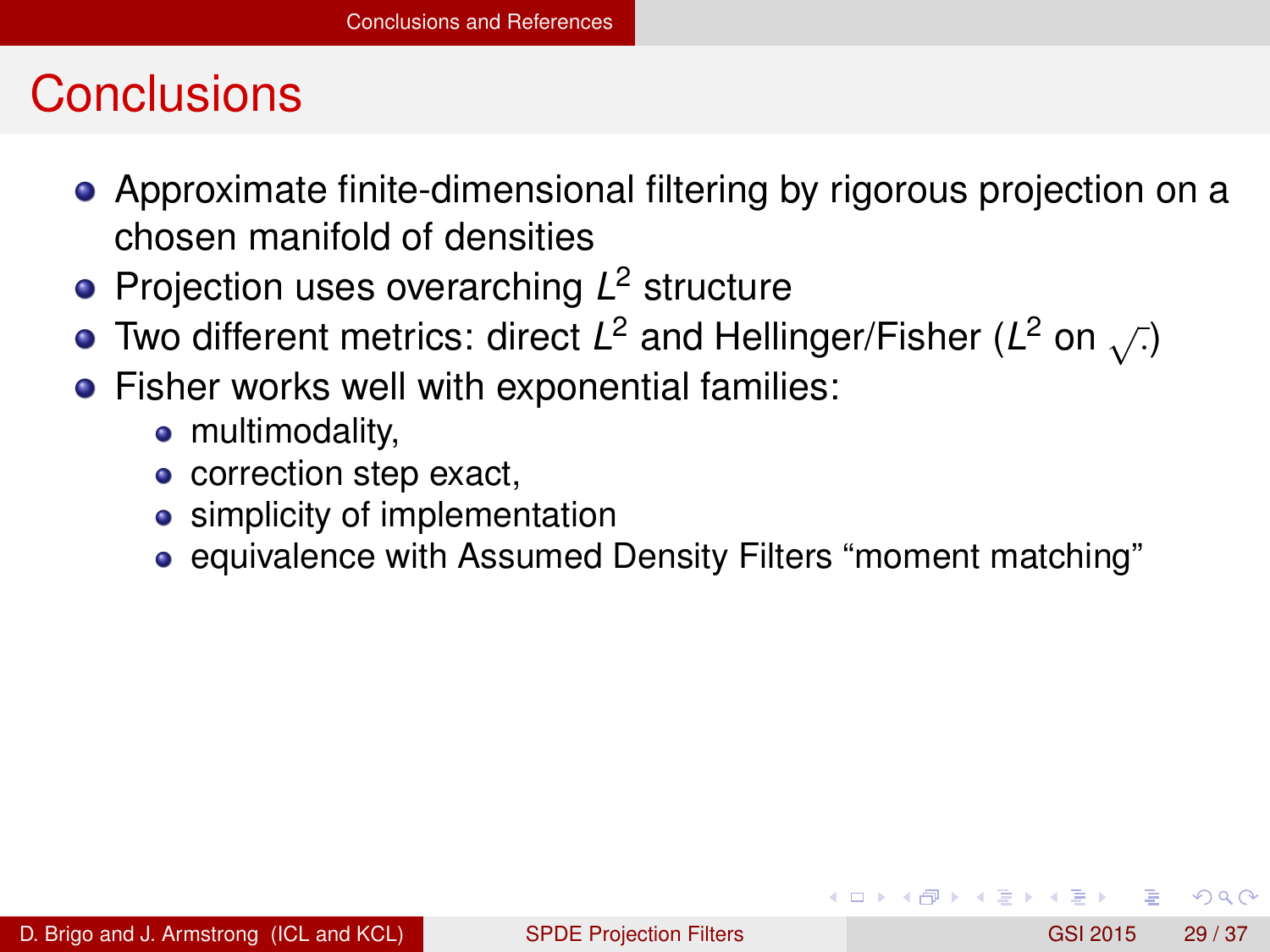- <span id="page-61-0"></span>Approximate finite-dimensional filtering by rigorous projection on a chosen manifold of densities
- Projection uses overarching *L* <sup>2</sup> structure
- Two different metrics: direct  $L^2$  and Hellinger/Fisher ( $L^2$  on  $\sqrt{2}$ )
- **•** Fisher works well with exponential families:
	- multimodality,
	- correction step exact,
	- simplicity of implementation
	- equivalence with Assumed Density Filters "moment matching"
- Direct L2 works well with mixture families
	- even simpler filter equations, no inline numerical integration
	- **basic version equivalent to Galerkin methods**
	- suited also for multimodality (quadratic sensor tests, L2 global error)
	- comparable with particle methods

 $\Omega$ 

 $(0.123 \times 10^{-14} \text{ m}) \times 10^{-14} \text{ m} \times 10^{-14} \text{ m}$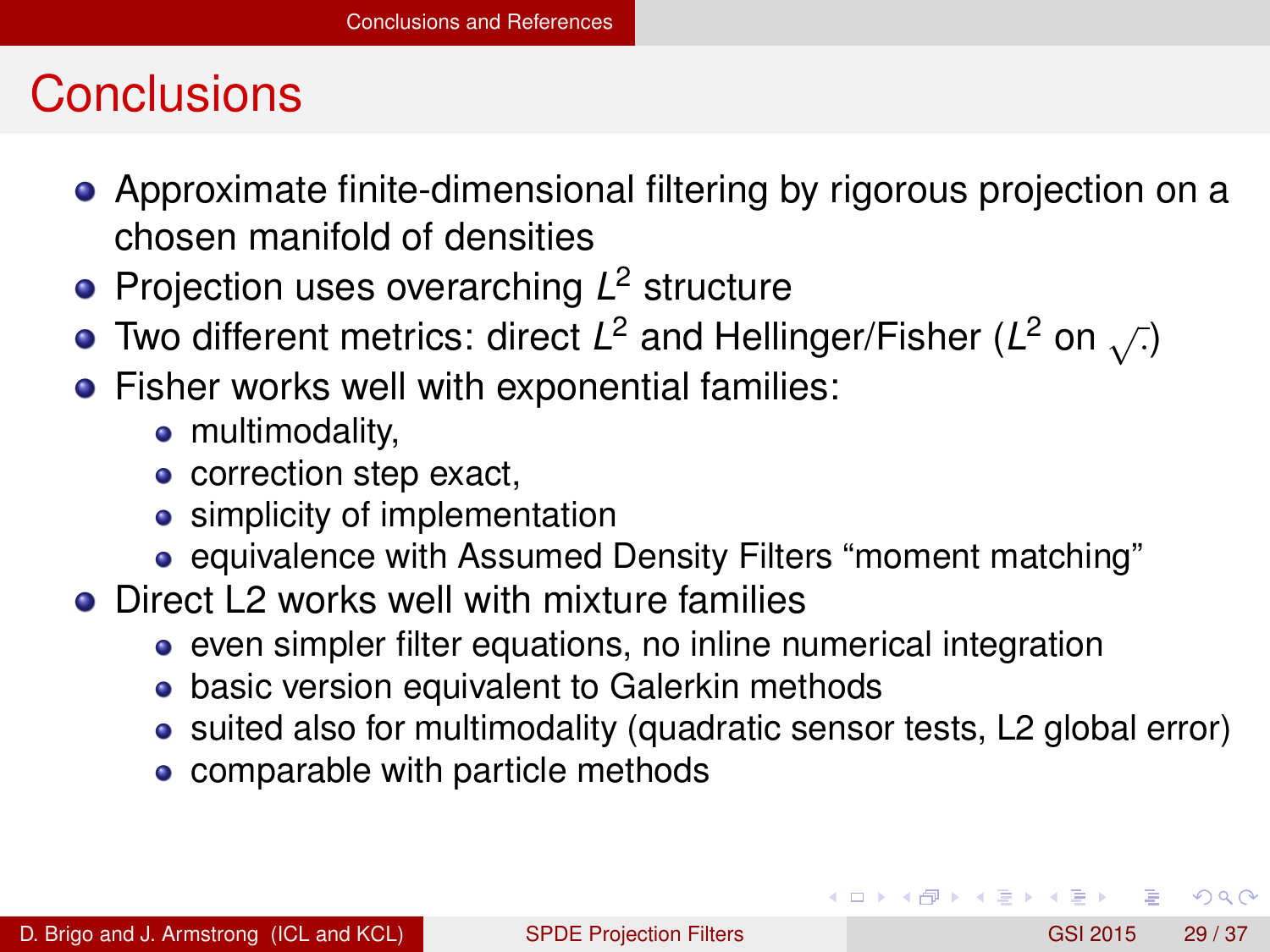- <span id="page-62-0"></span>Approximate finite-dimensional filtering by rigorous projection on a chosen manifold of densities
- Projection uses overarching *L* <sup>2</sup> structure
- Two different metrics: direct  $L^2$  and Hellinger/Fisher ( $L^2$  on  $\sqrt{2}$ )
- **•** Fisher works well with exponential families:
	- multimodality,
	- correction step exact,
	- simplicity of implementation
	- equivalence with Assumed Density Filters "moment matching"
- Direct L2 works well with mixture families
	- even simpler filter equations, no inline numerical integration
	- **basic version equivalent to Galerkin methods**
	- suited also for multimodality (quadratic sensor tests, L2 global error)
	- comparable with particle methods
- Further investigation: convergence, more on *optimality*?

 $\Omega$ 

 $(0.125 \times 10^{-14} \text{ m}) \times 10^{-14} \text{ m}$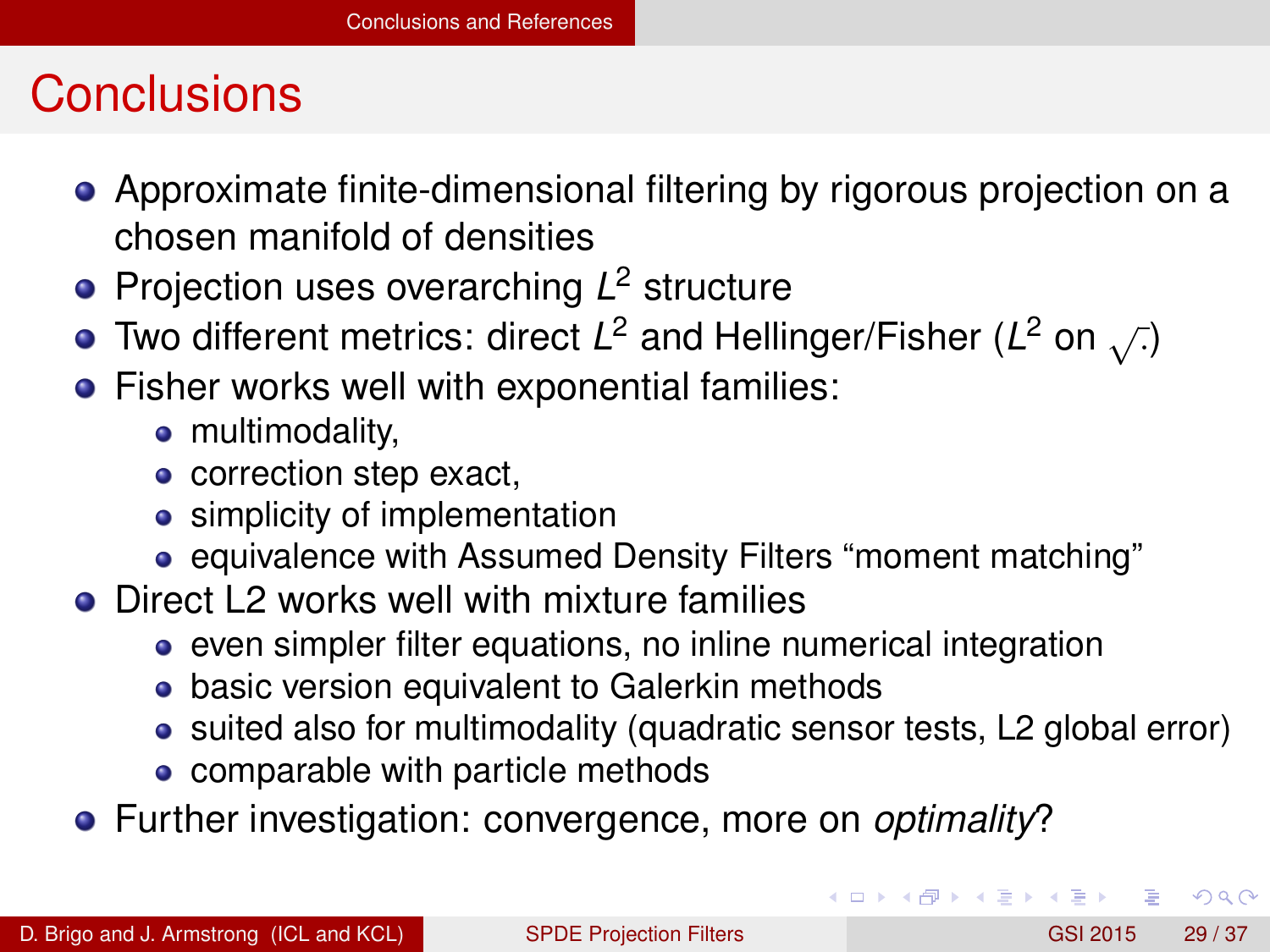- <span id="page-63-0"></span>Approximate finite-dimensional filtering by rigorous projection on a chosen manifold of densities
- Projection uses overarching *L* <sup>2</sup> structure
- Two different metrics: direct  $L^2$  and Hellinger/Fisher ( $L^2$  on  $\sqrt{2}$ )
- **•** Fisher works well with exponential families:
	- multimodality,
	- correction step exact,
	- simplicity of implementation
	- equivalence with Assumed Density Filters "moment matching"
- Direct L2 works well with mixture families
	- even simpler filter equations, no inline numerical integration
	- **basic version equivalent to Galerkin methods**
	- suited also for multimodality (quadratic sensor tests, L2 global error)
	- comparable with particle methods
- Further investigation: convergence, more on *optimality*?
- Optimality: introducing new projections (f[ort](#page-62-0)[hc](#page-64-0)[o](#page-56-0)[m](#page-57-0)[i](#page-63-0)[n](#page-64-0)[g](#page-56-0)[J.](#page-71-0) [A](#page-56-0)[r](#page-57-0)[m](#page-71-0)[st](#page-0-0)[ron](#page-71-0)g)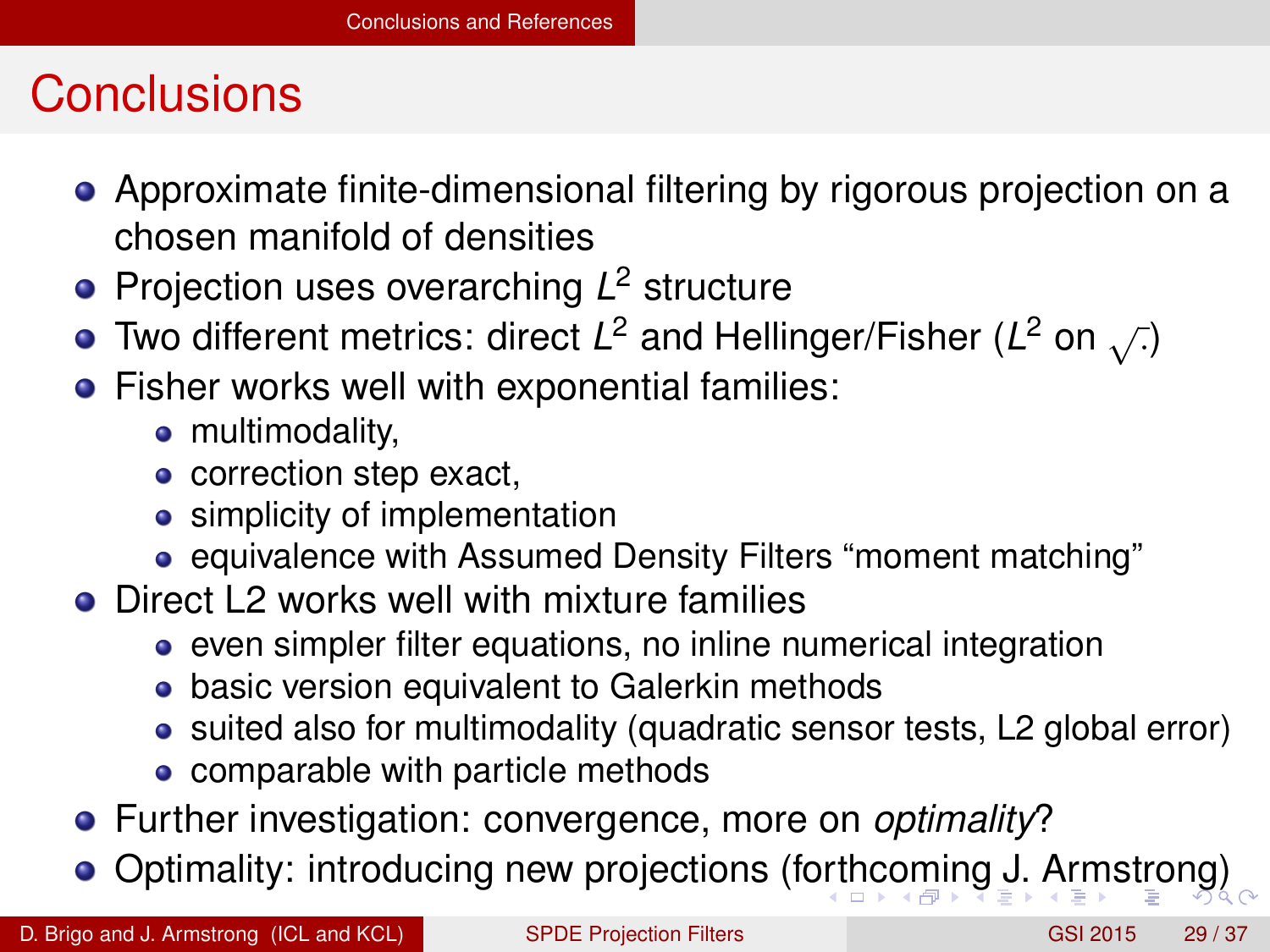#### <span id="page-64-0"></span>**Thanks**

With thanks to the organizing committee.

Thank you for your attention.

Questions and comments welcome

and in

 $\Omega$ 

重す  $\mathcal{A}$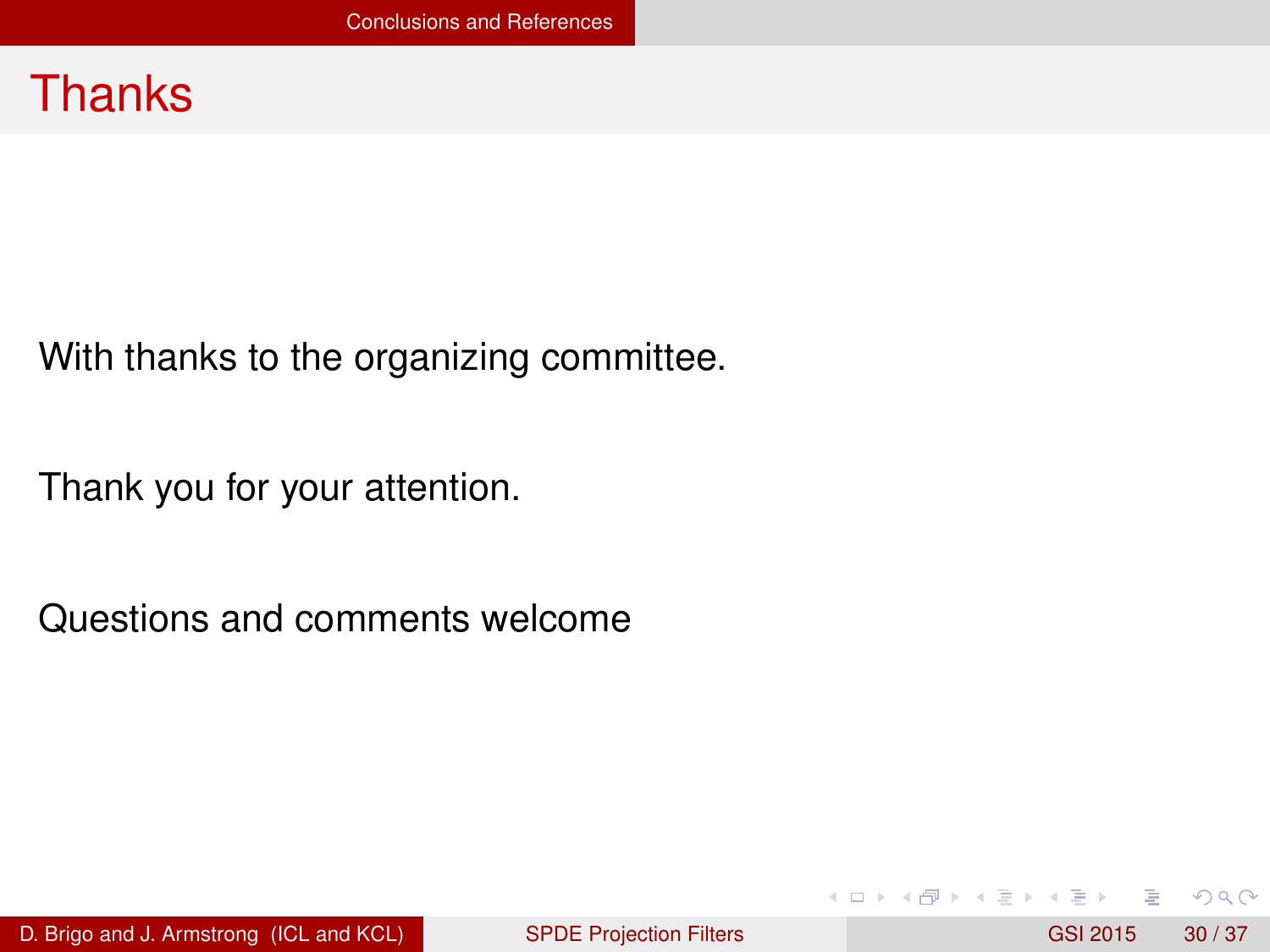#### <span id="page-65-0"></span>References I

- [1] J. Aggrawal: Sur l'information de Fisher. In: Theories de l'Information (J. Kampe de Feriet, ed.), Springer-Verlag, Berlin–New York 1974, pp. 111-117.
- [2] Amari, S. Differential-geometrical methods in statistics, Lecture notes in statistics, Springer-Verlag, Berlin, 1985
- [3] Armstrong, J., and Brigo, D. (2016). Nonlinear filtering via stochastic PDE projection on mixture manifolds in *L* <sup>2</sup> direct metric, *Mathematics of Control, Signals and Systems*, 2016, accepted.
- [4] Beard, R., Kenney, J., Gunther, J., Lawton, J., and Stirling, W. (1999). Nonlinear Projection Filter based on Galerkin approximation. AIAA Journal of Guidance Control and Dynamics, 22 (2): 258-266.

 $\Omega$ 

 $(0.125 \times 10^{-14} \text{ m}) \times 10^{-14} \text{ m}$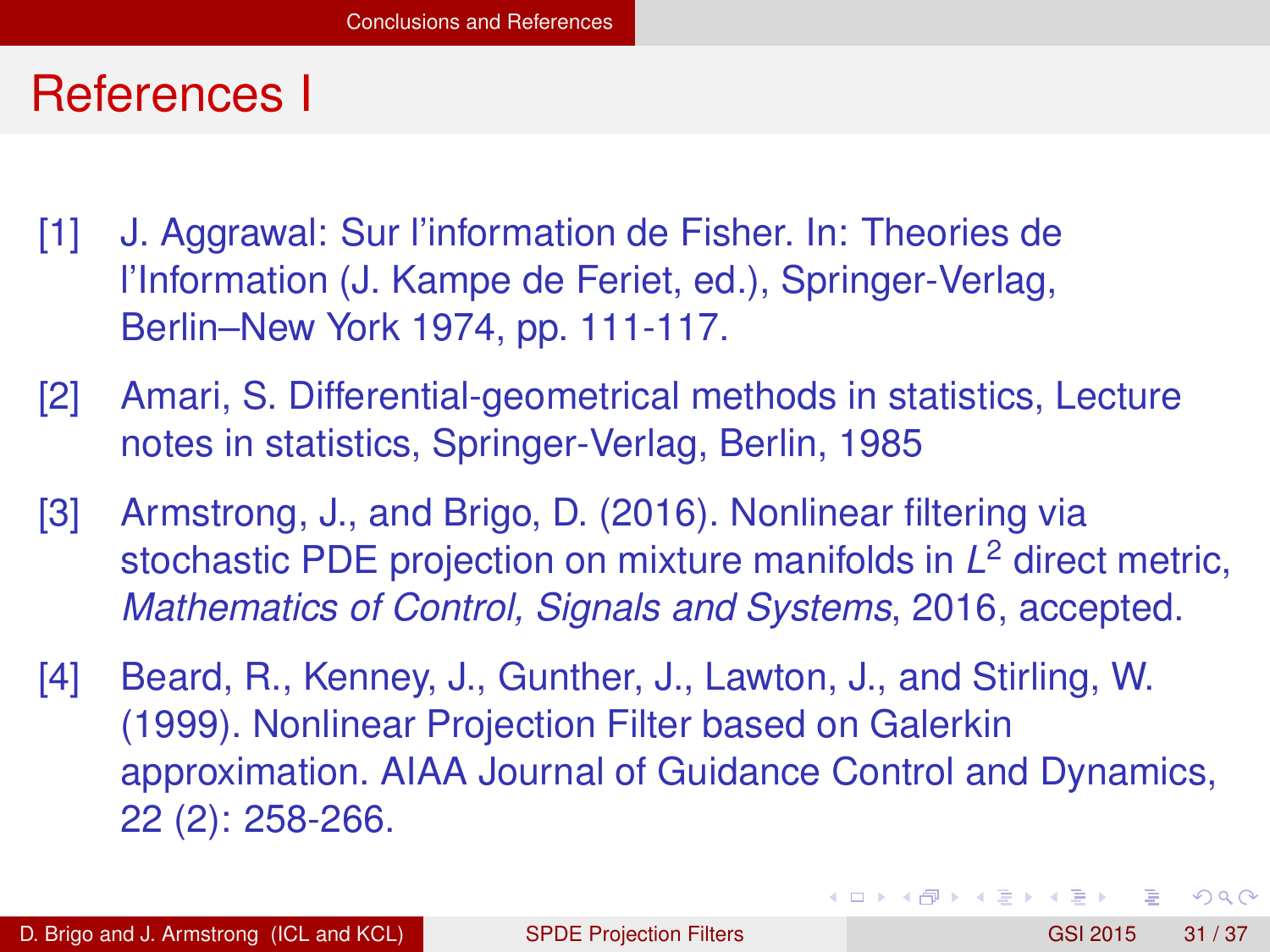#### <span id="page-66-0"></span>References II

- [5] Beard, R. and Gunther, J. (1997). Galerkin Approximations of the Kushner Equation in Nonlinear Estimation. Working Paper, Brigham Young University.
- [6] Barndorff-Nielsen, O.E. (1978). Information and Exponential Families. John Wiley and Sons, New York.
- [7] Brigo, D. Diffusion Processes, Manifolds of Exponential Densities, and Nonlinear Filtering, In: Ole E. Barndorff-Nielsen and Eva B. Vedel Jensen, editor, Geometry in Present Day Science, World Scientific, 1999
- [8] Brigo, D, On SDEs with marginal laws evolving in finite-dimensional exponential families, STAT PROBABIL LETT, 2000, Vol: 49, Pages: 127 – 134

 $\Omega$ 

 $(0.125 \times 10^{-14} \text{ m}) \times 10^{-14} \text{ m}$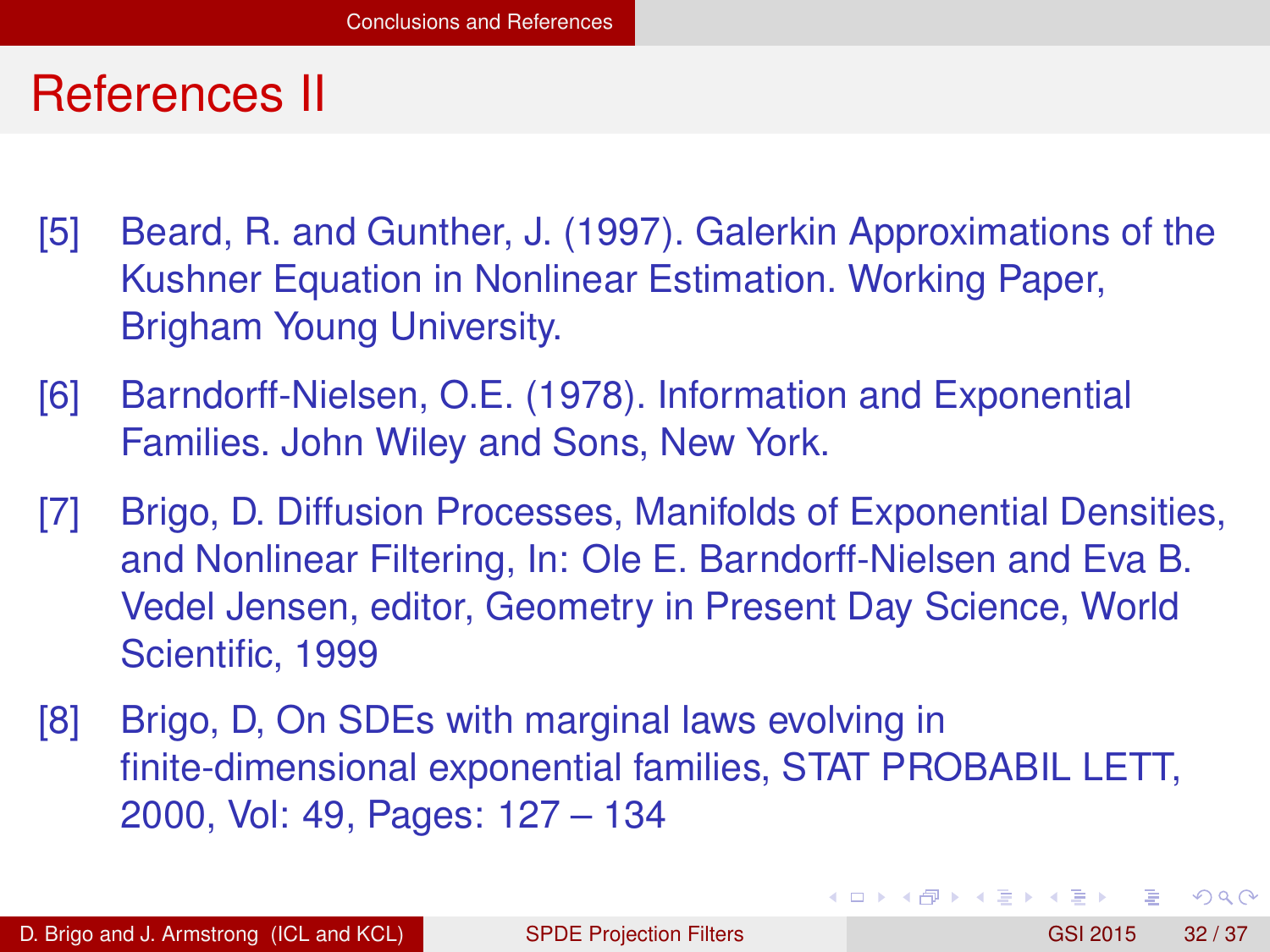#### <span id="page-67-0"></span>References III

- [9] Brigo, D. (2011). The direct L2 geometric structure on a manifold of probability densities with applications to Filtering. Available on arXiv.org and damianobrigo.it
- [10] Brigo, D, Hanzon, B, LeGland, F, A differential geometric approach to nonlinear filtering: The projection filter, IEEE T AUTOMAT CONTR, 1998, Vol: 43, Pages: 247 – 252
- [11] Brigo, D, Hanzon, B, Le Gland, F, Approximate nonlinear filtering by projection on exponential manifolds of densities, BERNOULLI, 1999, Vol: 5, Pages: 495 – 534
- [12] D. Brigo, *Filtering by Projection on the Manifold of Exponential Densities*, PhD Thesis, Free University of Amsterdam, 1996.

D. Brigo and J. Armstrong (ICL and KCL) [SPDE Projection Filters](#page-0-0) GSI 2015 33/37

 $\Omega$ 

イロト イ押 トイラ トイラトー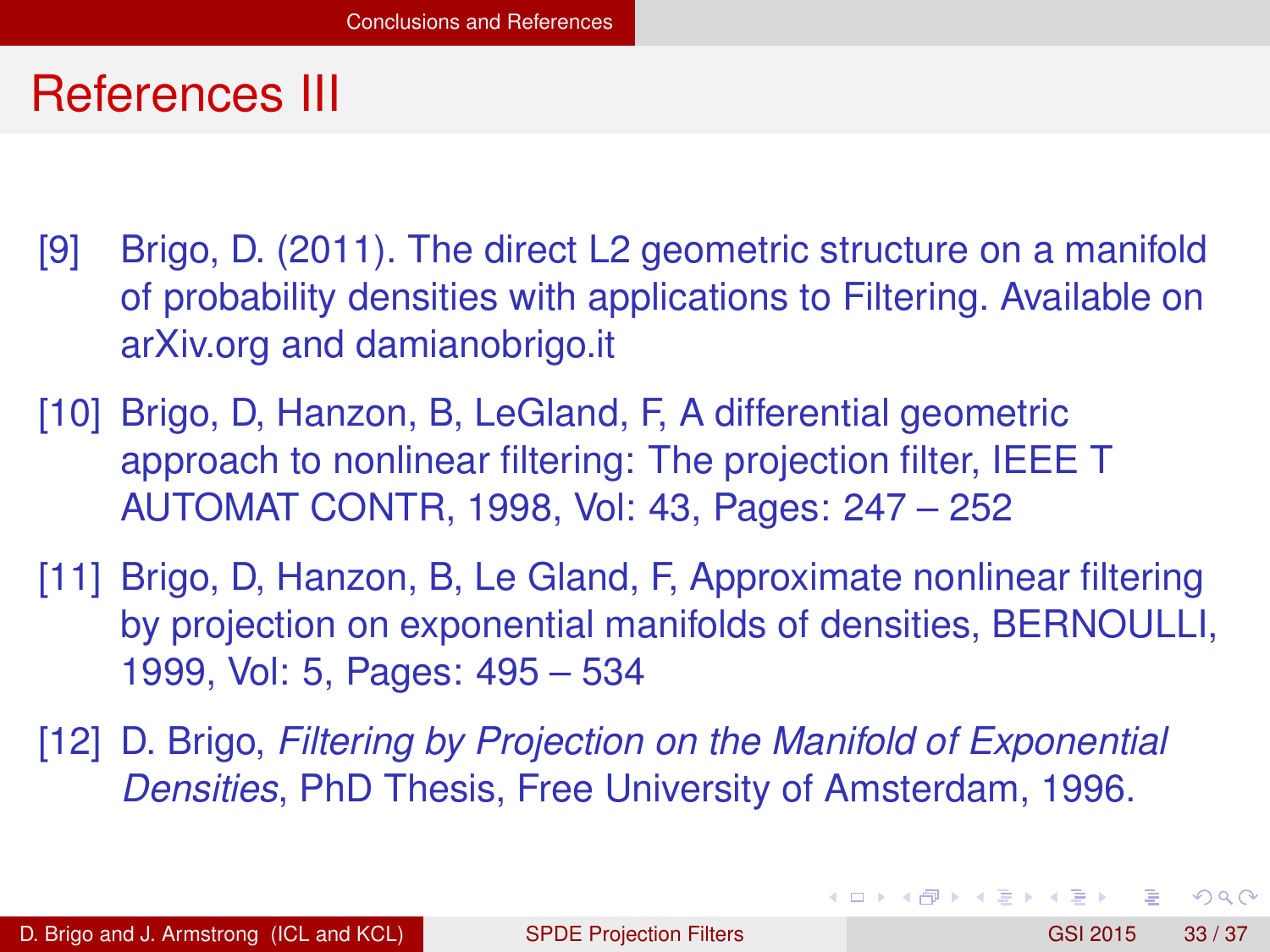#### <span id="page-68-0"></span>References IV

- [13] Brigo, D., and Pistone, G. (1996). Projecting the Fokker-Planck Equation onto a finite dimensional exponential family. Available at arXiv.org
- [14] Crisan, D., and Rozovskii, B. (Eds) (2011). The Oxford Handbook of Nonlinear Filtering, Oxford University Press.
- [15] M. H. A. Davis, S. I. Marcus, An introduction to nonlinear filtering, in: M. Hazewinkel, J. C. Willems, Eds., *Stochastic Systems: The Mathematics of Filtering and Identification and Applications* (Reidel, Dordrecht, 1981) 53–75.
- [16] Elworthy, D. (1982). Stochastic Differential Equations on Manifolds. LMS Lecture Notes.

 $\Omega$ 

 $(0.125 \times 10^{-14} \text{ m}) \times 10^{-14} \text{ m}$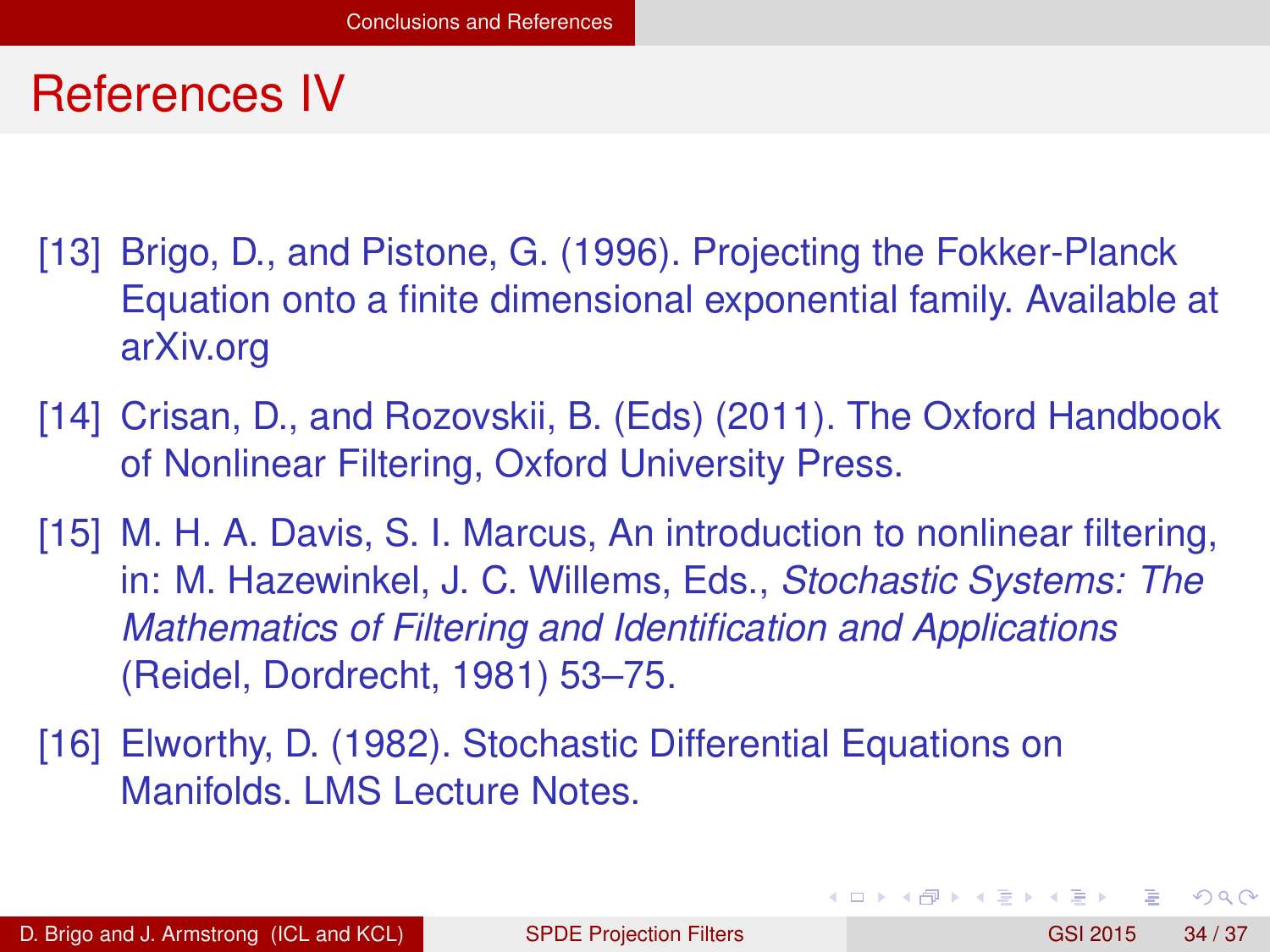#### <span id="page-69-0"></span>References V

- [17] Hanzon, B. A differential-geometric approach to approximate nonlinear filtering. In C.T.J. Dodson, Geometrization of Statistical Theory, pages 219 – 223,ULMD Publications, University of Lancaster, 1987.
- [18] B. Hanzon, Identifiability, recursive identification and spaces of linear dynamical systems, CWI Tracts 63 and 64, CWI, Amsterdam, 1989
- [19] M. Hazewinkel, S.I.Marcus, and H.J. Sussmann, Nonexistence of finite dimensional filters for conditional statistics of the cubic sensor problem, *Systems and Control Letters* **3** (1983) 331–340.
- [20] J. Jacod, A. N. Shiryaev, Limit theorems for stochastic processes. Grundlehren der Mathematischen Wissenschaften, vol. 288 (1987), Springer-Verlag, Berlin,

 $\Omega$ 

4 0 8 4 6 8 4 9 8 4 9 8 1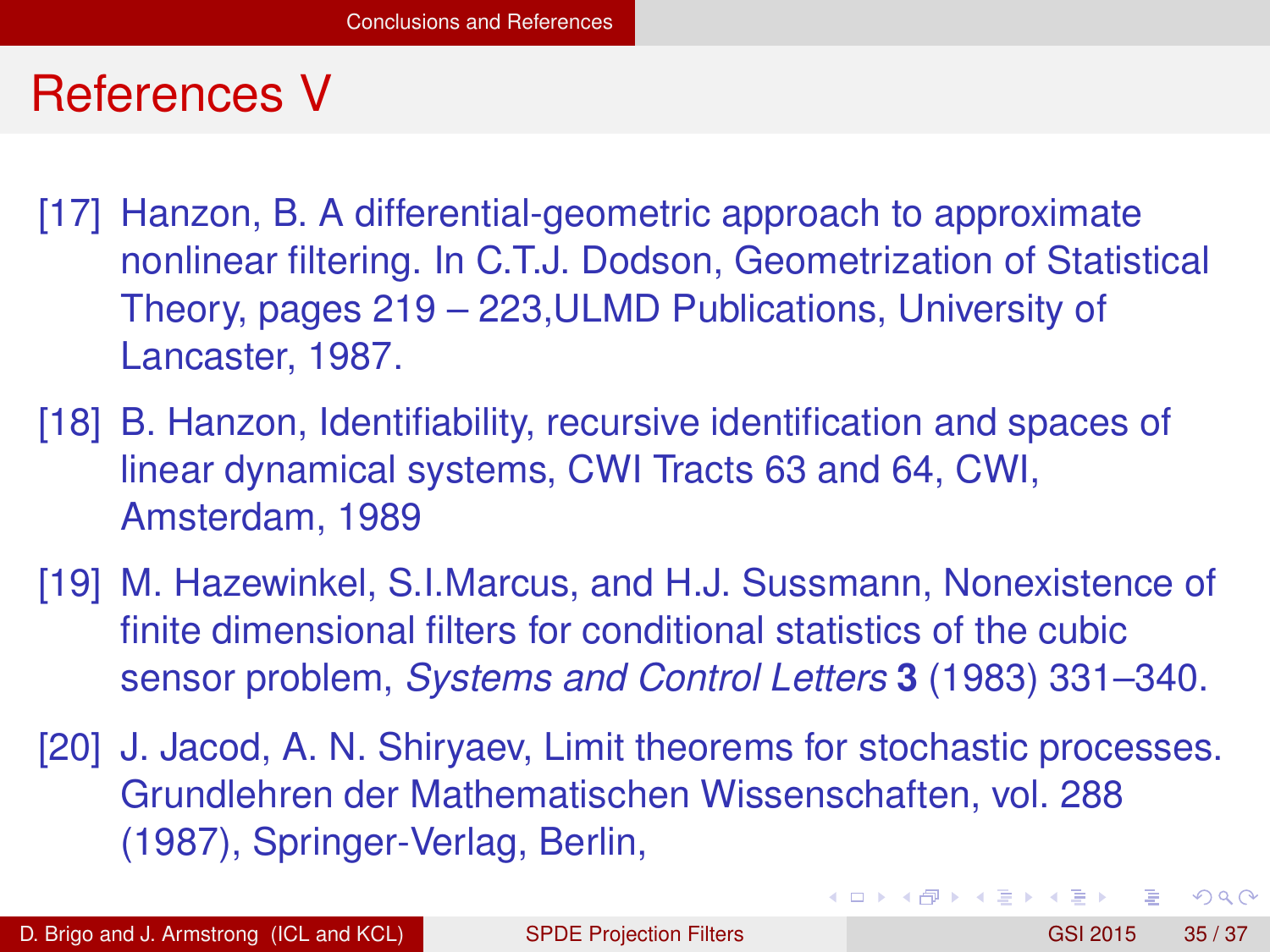### <span id="page-70-0"></span>References VI

- [21] A. H. Jazwinski, *Stochastic Processes and Filtering Theory*, Academic Press, New York, 1970.
- [22] M. Fujisaki, G. Kallianpur, and H. Kunita (1972). Stochastic differential equations for the non linear filtering problem. Osaka J. Math. Volume 9, Number 1 (1972), 19-40.
- [23] Kenney, J., Stirling, W. Nonlinear Filtering of Convex Sets of Probability Distributions. Presented at the 1st International Symposium on Imprecise Probabilities and Their Applications, Ghent, Belgium, 29 June - 2 July 1999
- [24] R. Z. Khasminskii (1980). Stochastic Stability of Differential Equations. Alphen aan den Reijn
- [25] R.S. Liptser, A.N. Shiryayev, *Statistics of Random Processes I, General Theory* (Springer Verlag, Berlin, 1978).

 $\Omega$ 

 $(0,1)$   $(0,1)$   $(0,1)$   $(1,1)$   $(1,1)$   $(1,1)$   $(1,1)$   $(1,1)$   $(1,1)$   $(1,1)$   $(1,1)$   $(1,1)$   $(1,1)$   $(1,1)$   $(1,1)$   $(1,1)$   $(1,1)$   $(1,1)$   $(1,1)$   $(1,1)$   $(1,1)$   $(1,1)$   $(1,1)$   $(1,1)$   $(1,1)$   $(1,1)$   $(1,1)$   $(1,1$